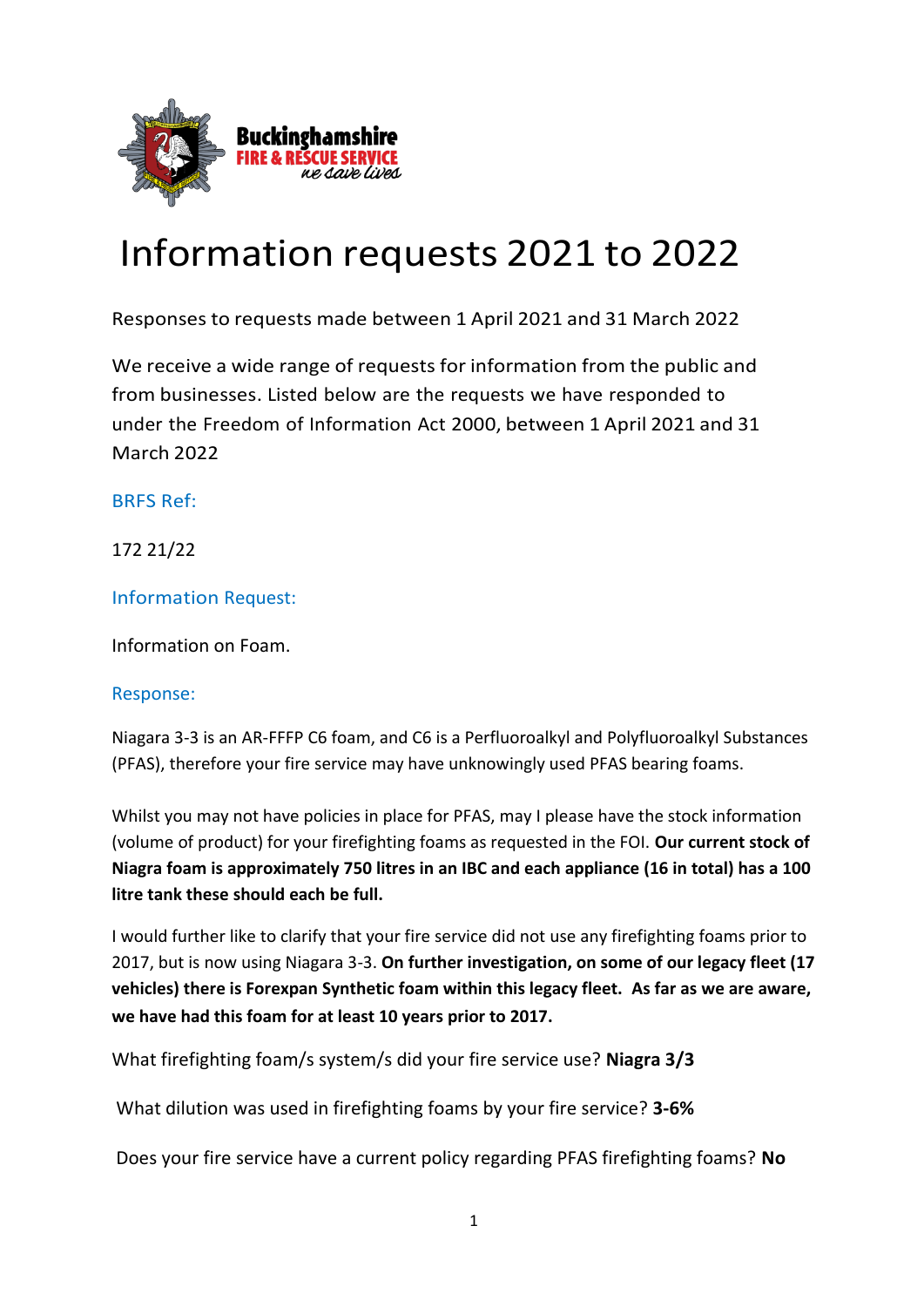Does your fire service have a policy regarding the disposal of PFAS firefighting foams held by your fire service? **No**

\_\_\_\_\_\_\_\_\_\_\_\_\_\_\_\_\_\_\_\_\_\_\_\_\_\_\_\_\_\_\_\_\_\_\_\_\_\_\_\_\_\_\_\_\_\_\_\_\_\_\_\_\_\_\_\_\_\_\_\_\_\_\_\_\_

\_\_\_\_\_\_\_\_\_\_\_\_\_\_\_\_\_\_\_\_\_\_\_\_\_\_\_\_\_\_\_\_\_\_\_\_\_\_\_\_\_\_\_\_\_\_\_\_\_\_\_\_\_\_\_\_\_\_\_\_\_\_\_\_\_

BRFS Ref:

171 21/22

Information Request:

Fire Investigation report.

Response:

Report sent.

BRFS Ref:

170 21/22

Information Request:

ICT Contracts

Response:

**Contract 1 - Telephony/Voice Services (Analogue, ISDN VOIP, SIP etc)**

1.Telephony/Voice Services Provider- Please can you provide me with the name of the supplier for each contract.

SIP Trunks / VOIP – Contract Agreement with Buckinghamshire Council – service provided under the contract by 3rd party supplier 8x8

Analogue – BT / Daisy Communications

2.Telephony/Voice Services - Contract Renewal Date- please provide day, month and year (month and year are also acceptable). If this is a rolling contract, please provide me with the rolling date of the contract. If there is more than one supplier, please split the renewal dates up into however many suppliers

Buckinghamshire Council Contract Agreement expires September 2026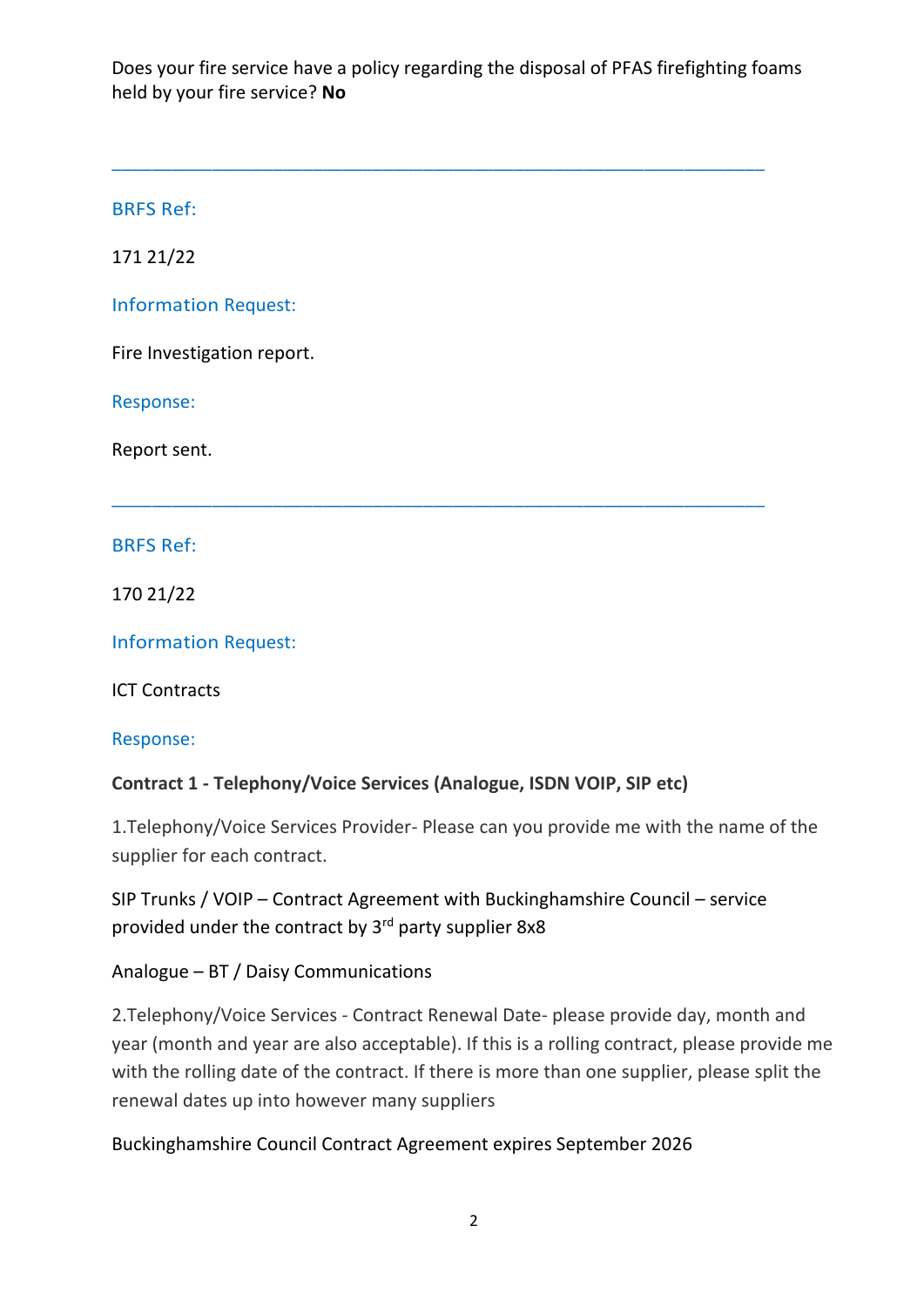# BT / Daisy Rolling agreement due to expire shortly with all remaining lines to ceased shortly (end of pstn service)

3.Telephony/Voice Services - Contract Duration- the number of years the contract is for each provider, please also include any contract extensions.

# Buckinghamshire Council contract Agreement – service provided by 8x8. Contract Agreement expires September 2026

BT / Daisy – Due to expire shortly as replaced by above.

4.Telephony/Voice Services - Type of Lines - Please can you split the type of lines per each supplier? PSTN, Analogue, SIP, ISDN, VOIP

Buckinghamshire Council Contract Agreement - 8x8 - Sip and VOIP

Buckinghamshire Council Contract Agreement - BT - Data only

Daisy – Line rental piece only

5.Telephony/Voice Services Number of Lines / Channels / SIP Trunks- Please can you split the number of lines per each supplier? SIP trunks/connections, PSTN, Analogue, ISDN

Buckinghamshire Council contract agreement - 8x8 30 / 30

Buckinghamshire Council contract agreement - BT – 40

Daisy - 40

# **Contract 2 - Incoming and Outgoing of call services.**

6.Minutes/Landline Provider- Supplier's name (NOT Mobiles) if there is no information available, please can you provide further insight into why?

# Buckinghamshire Council contract agreement - 8x8

7.Minutes/Landline Contract Renewal Date- please provide day, month and year (month and year is also acceptable). If this is a rolling contract, please provide me with the rolling date of the contract.

# September 2026

8.Minutes Landline Monthly Spend- Monthly average spend on calls for each provider. An estimate or average is acceptable. If SIP services, please provide me with the cost of services per month.

Buckinghamshire Council contract agreement - 8x8 - 0 all included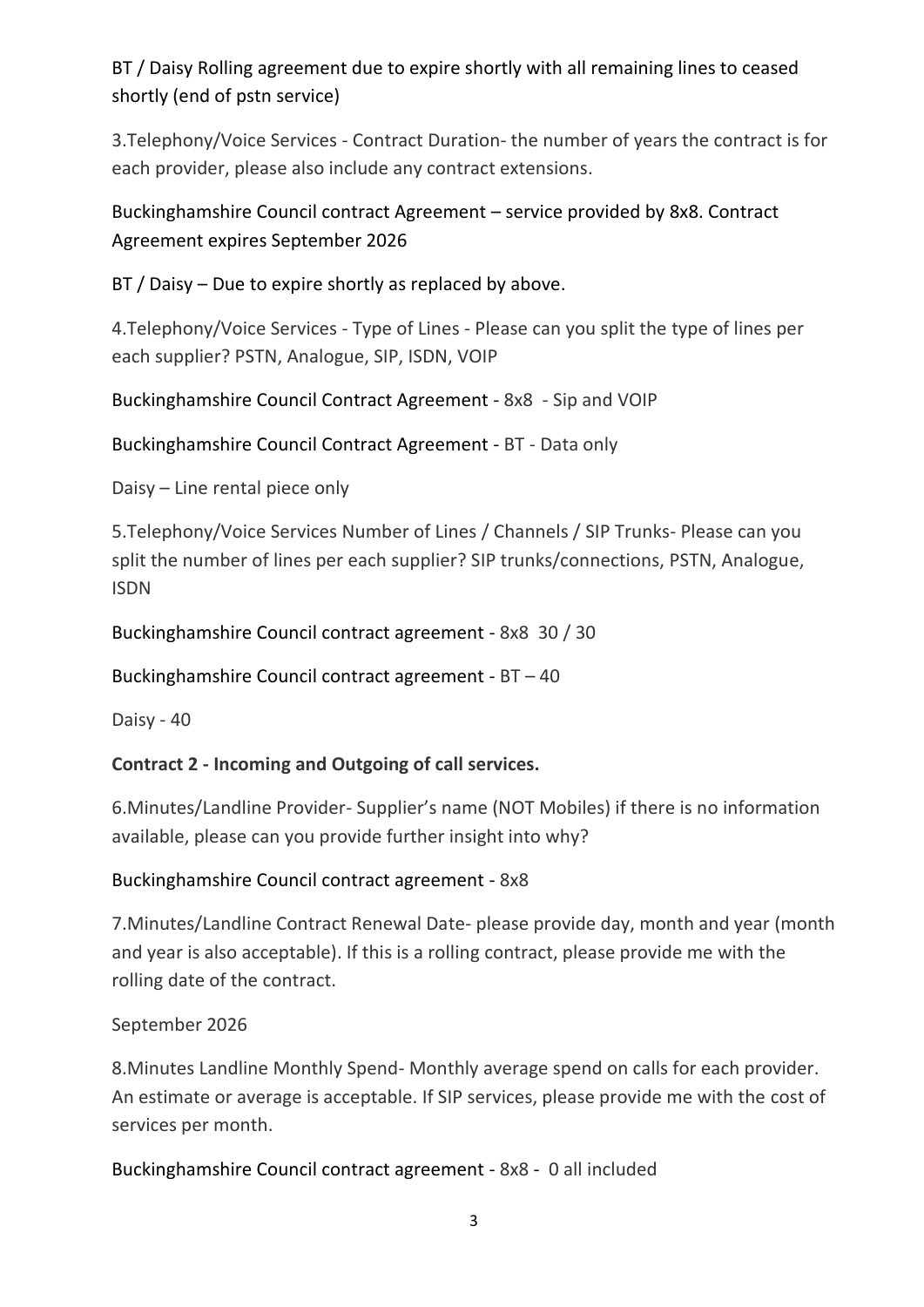9.Minute's Landlines Contract Duration- the number of years the contract is for each provider, please also include any contract extensions.

# Buckinghamshire Council contract agreement - 8x8 - 5 Years

## BT / Daisy N/A due to expire

10.Number of Extensions- Please state the number of telephone extensions the organisation currently has. An estimate or average is acceptable.

## 418 extensions

## **Contract 3 - The organisation's broadband provider.**

11.Broadband Provider- Supplier's name if there is not information available, please can you provide further insight into why?

## Buckinghamshire Council

12.Broadband Renewal Date- please provide day, month, and year (month and year is also acceptable). If this is a rolling contract, please provide me with the rolling date of the contract. If there is more than one supplier, please split the renewal dates up into however many suppliers

Buckinghamshire Council – September 2026

13.Broadband Annual Average Spend- Annual average spend for each broadband provider. An estimate or average is acceptable.

Unable to calculate as the cost is for the whole service provision WAN / LAN / Internet connection Telephony Wireless Network and support

# **Contract 4 - Contracts relating to Wide Area Network [WAN] services, this could also include HSCN network services.**

14. WAN Provider- please provide me with the main supplier(s) if there is no information available, please can you provide further insight into why?

## Buckinghamshire Council

15.WAN Contract Renewal Date- please provide day, month, and year (month and year are also acceptable). If this is a rolling contract, please provide me with the rolling date of the contract. If there is more than one supplier, please split the renewal dates up into however many suppliers

September 2026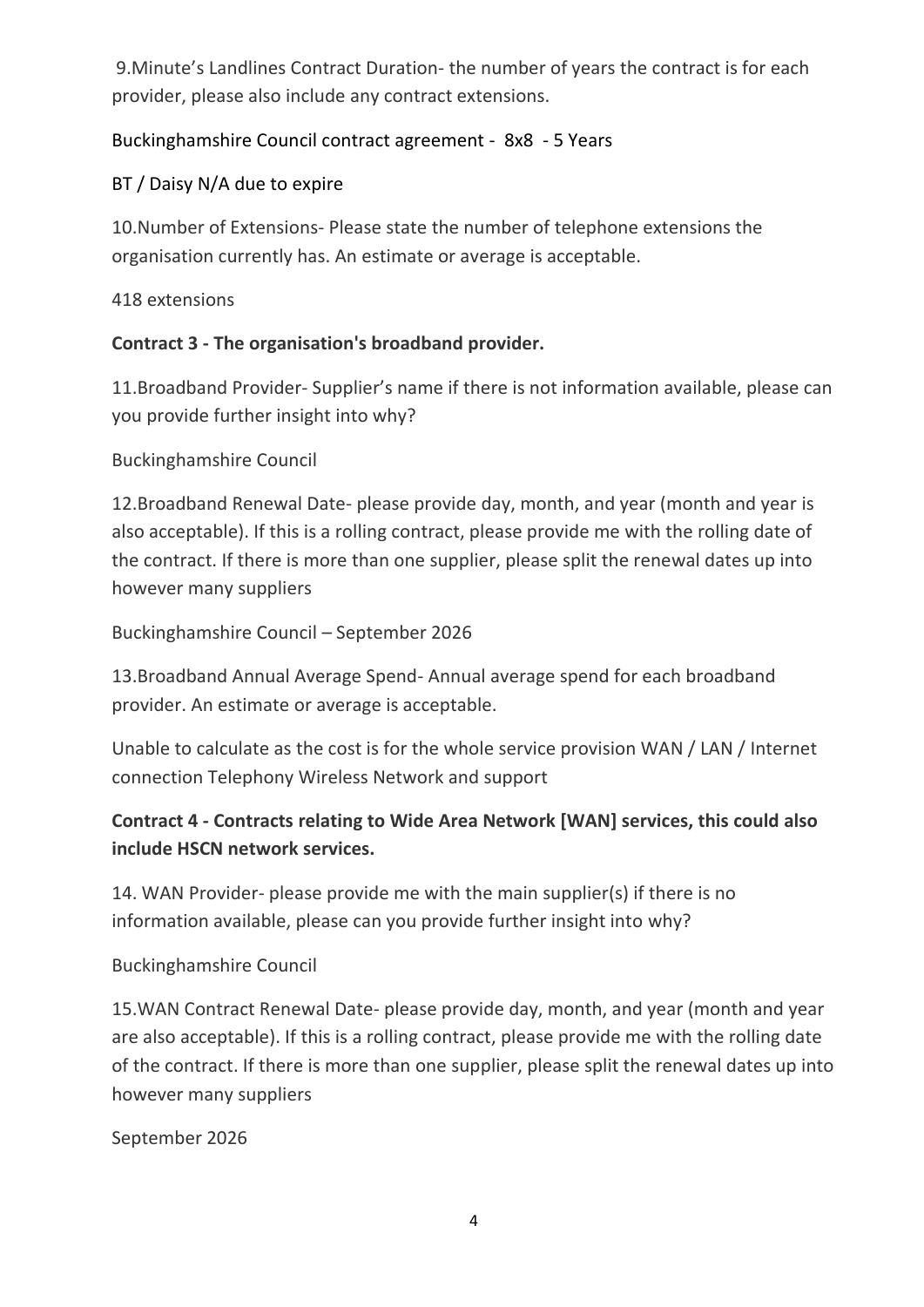16.Contract Description: Please can you provide me with a brief description for each contract

Provision WAN / LAN / Internet connection Telephony Wireless Network and support

17.The number of sites: Please state the number of sites the WAN covers. Approx. will do.

19 sites

18. WAN Annual Average Spend- Annual average spend for each WAN provider. An estimate or average is acceptable.

Unable to calculate as the cost is for the whole service provision WAN / LAN / Internet connection Telephony Wireless Network and support

19.For each WAN contract can you please provide me with information on how this was procured, especially around those procurement that used frameworks, please provide me with the framework reference.

Procured under a Joint Venture Agreement with Buckinghamshire Council and British Telecom

20.Internal Contact: please can you send me their full contact details including contact number and email and job title for all the contracts above.

All enquires to be submitted to Ronda Smith – Procurement Manager – [rondasmith@bucksfire.gov.uk](mailto:rondasmith@bucksfire.gov.uk)

\_\_\_\_\_\_\_\_\_\_\_\_\_\_\_\_\_\_\_\_\_\_\_\_\_\_\_\_\_\_\_\_\_\_\_\_\_\_\_\_\_\_\_\_\_\_\_\_\_\_\_\_\_\_\_\_\_\_\_\_\_\_\_\_\_

BRFS Ref:

169 21/22

Information Request:

Software contract details

Response:

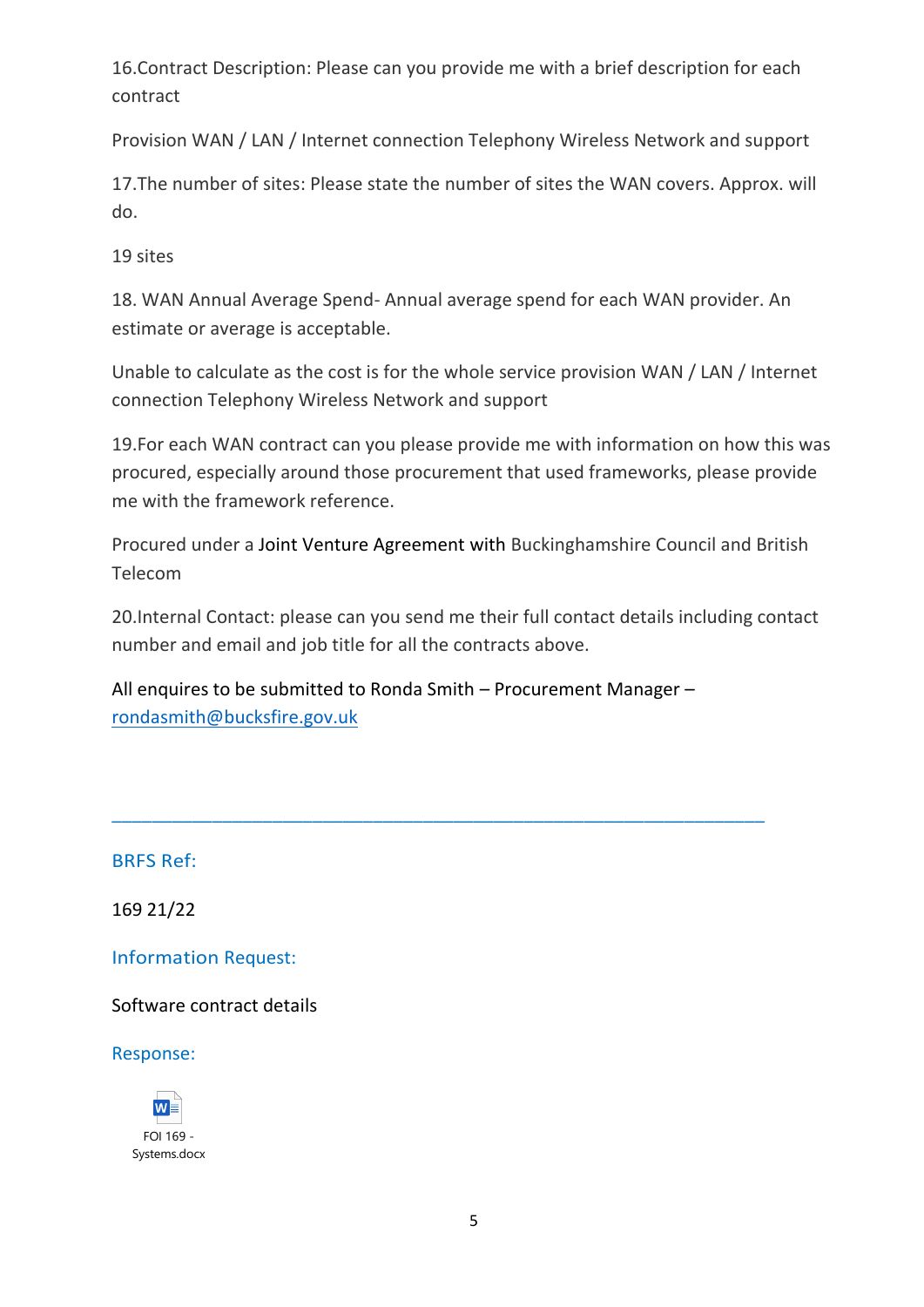168 21/22

## Information Request:

Could the local authority please confirm which individual is responsible for managing the local authority's environmental and sustainability policy? Please provide this by pdf attachment including their email address.

\_\_\_\_\_\_\_\_\_\_\_\_\_\_\_\_\_\_\_\_\_\_\_\_\_\_\_\_\_\_\_\_\_\_\_\_\_\_\_\_\_\_\_\_\_\_\_\_\_\_\_\_\_\_\_\_\_\_\_\_\_\_\_\_\_

#### Response:



#### BRFS Ref:

167 21/22

## Information Request:

1. How many British Muslim employees have you recruited? Please provide figures for every year since 2010.

\_\_\_\_\_\_\_\_\_\_\_\_\_\_\_\_\_\_\_\_\_\_\_\_\_\_\_\_\_\_\_\_\_\_\_\_\_\_\_\_\_\_\_\_\_\_\_\_\_\_\_\_\_\_\_\_\_\_\_\_\_\_\_\_\_

2. What is the average length of service?

3. How many British Muslims have you employed in communications/media roles since 2010?

\_\_\_\_\_\_\_\_\_\_\_\_\_\_\_\_\_\_\_\_\_\_\_\_\_\_\_\_\_\_\_\_\_\_\_\_\_\_\_\_\_\_\_\_\_\_\_\_\_\_\_\_\_\_\_\_\_\_\_\_\_\_\_\_\_

#### Response:



#### BRFS Ref:

166 21/22

Information Request: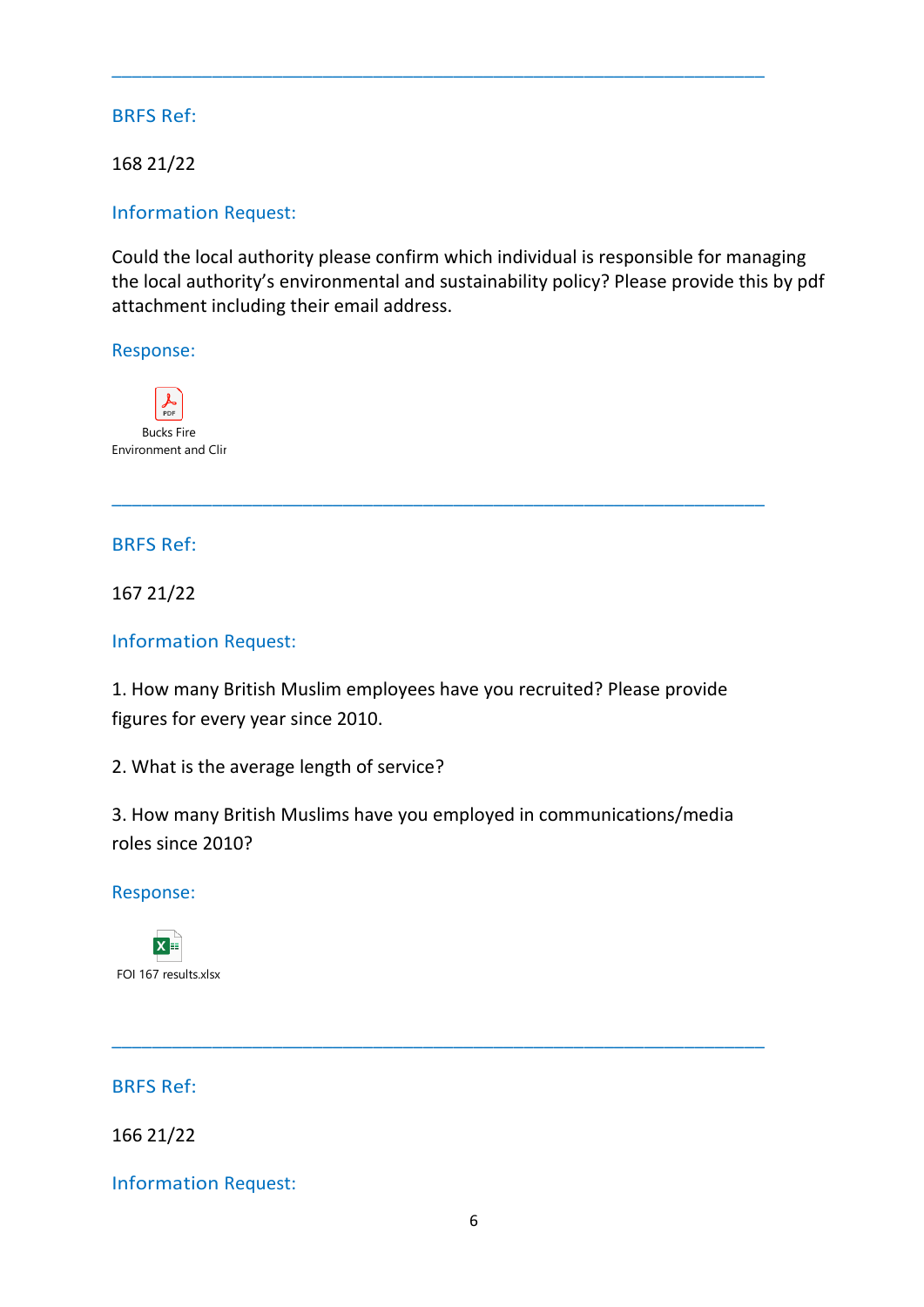#### Information on hoax callers

Response:



BRFS Ref:

165 21/22

Information Request:

Contact Centre / Call Centre Contracts

Response:

**Contract 1** - **contact centre/call centre contracts –** We do not have a contact centre and therefore, we don't have any call centre contracts.

\_\_\_\_\_\_\_\_\_\_\_\_\_\_\_\_\_\_\_\_\_\_\_\_\_\_\_\_\_\_\_\_\_\_\_\_\_\_\_\_\_\_\_\_\_\_\_\_\_\_\_\_\_\_\_\_\_\_\_\_\_\_\_\_\_

Please send me the following information for each provider:

1. Incumbent Supplier: For each of the contract(s) please can you provide me with the supplier of the contract.

2. Annual Average Spend: the annual average (over 3 years) spends for each supplier

3. Contract Expiry: the date of when the contract expires.

4. Contract Review: the date of when the contract will be reviewed.

5. Contract Description: a brief description of the services provided of the overall contract.

6. Contact Details: The person from within the organisation responsible for the contract. Please provide me with their full name, actual job title, contact number and direct email address.

7. Number of Agents; please provide me with the total number of contact centre agents.

8. Number of Sites; please can you provide me with the number of sites the contact centre covers.

9. Manufacturer of the contact centre: Who is the manufacturer of the contact centre system that you operate?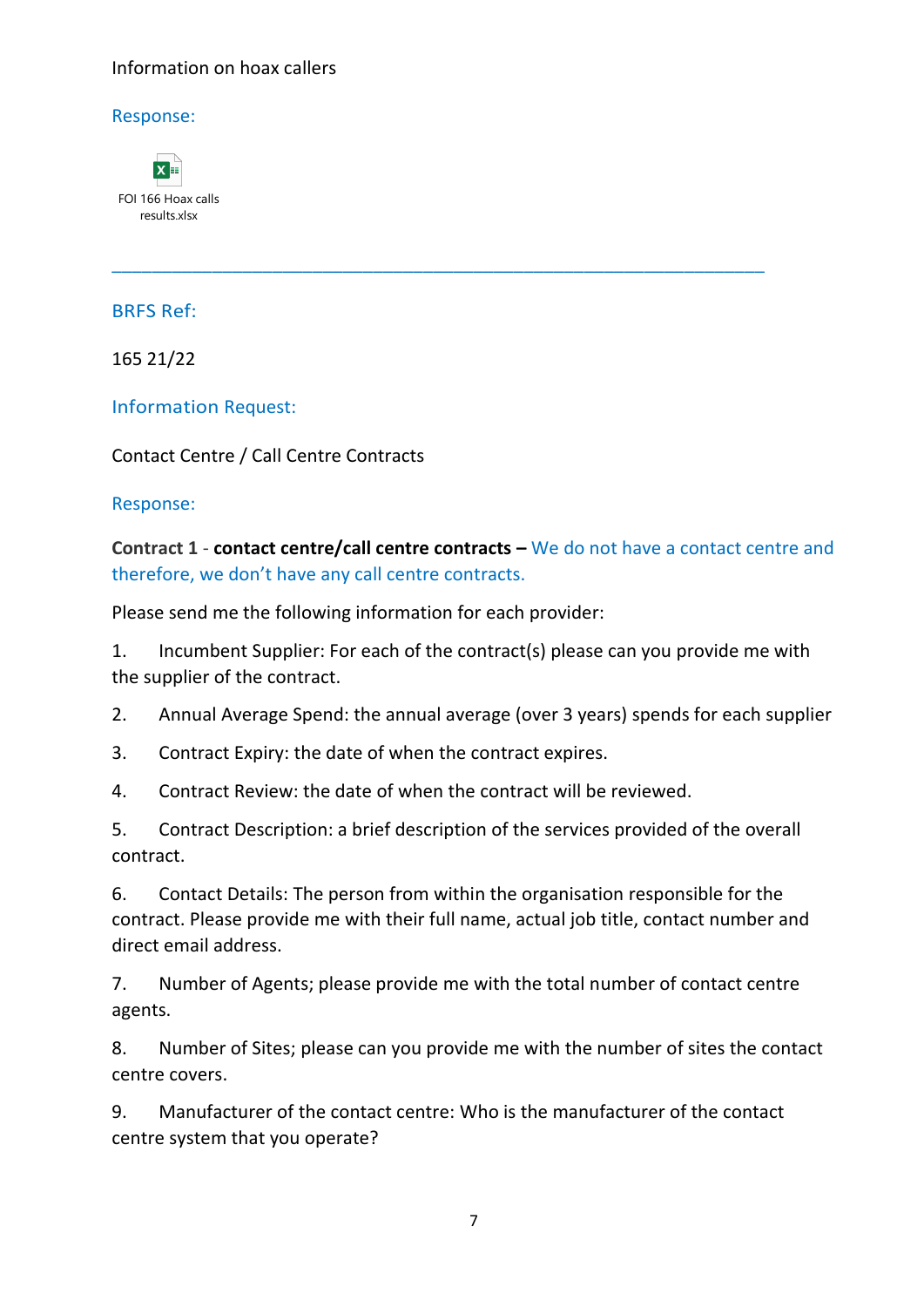10. Busy Periods: Please state the month(s) which the contact centre is at its highest/busiest during the year. This can be based upon the number of calls. Your provider may be able to tell you quicker. E.g., JAN-MAR, APR, JUNE.

11. Do you use Microsoft Exchange 2003 as your email server? If not, then which product do you use?

12. Number of email users: Approximate number of email users across the organisations.

**Please add any further comments attached to this contract if there are any changes coming to the organisation with regards to contact centres.**

**The second part of my request relates to the use inbound network services contracts which could relate to one of the following:** We don't have any telecoms / network services which utilise these range of number prefixes 0800, 0845, 0870, 0844 0300.

- 1. 0800, 0845, 0870, 0844, 0300 number
- 2. Routing of calls
- 3. Caller Identifier
- 4. Caller Profile- linking caller details with caller records
- 5. Interactive voice response (IVR)

## **For contract relating to the above please can you provide me with?**

1. Incumbent Supplier: For each of the contract(s) please can you provide me with the supplier of the contract.

- 2. Annual Average Spend: the annual average (over 3 years) spends for each supplier
- 3. Contract Expiry: the date of when the contract expires.
- 4. Contract Review: the date of when the contract will be reviewed.

5. Contract Description: a brief description of the services provided of the overall contract.

6. Contact Details: The person from within the organisation responsible for the contract. Please provide me with their full name, actual job title, contact number and direct email address.

\_\_\_\_\_\_\_\_\_\_\_\_\_\_\_\_\_\_\_\_\_\_\_\_\_\_\_\_\_\_\_\_\_\_\_\_\_\_\_\_\_\_\_\_\_\_\_\_\_\_\_\_\_\_\_\_\_\_\_\_\_\_\_\_\_

## BRFS Ref:

164 21/22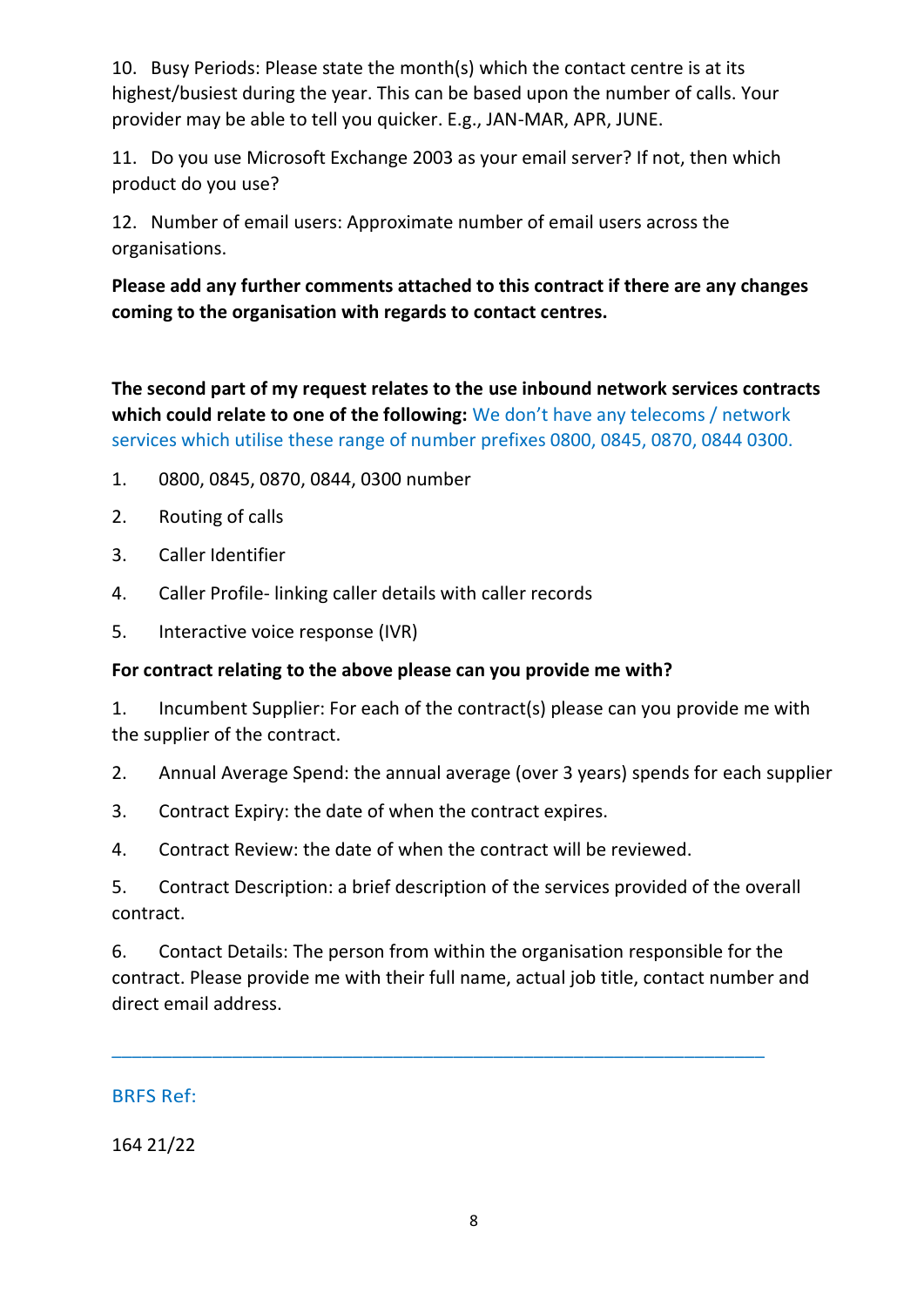#### Information Request:

Hoarding

Response:

What percentage of requests for fire safety checks in private dwellings are hoarding related? *– 2.54% (the data covers the date span of 3.4.19 – 2.3.22)*

How many properties are registered as being a fire or safety risk due to hoarding? - *130 Properties (the data covers the date span of 3.4.19 – 2.3.22)* 

Last year (or the most recent full year), how many incidents and fatalities were recorded where hoarding was a contributing factor? – *having looked at our records (individually), no fire or fire related injuries were recorded as hoarding being a contributing factor. There were some incidents we attended to support South Central Ambulance Service (SCAS), but we were there at their request with a specific purpose.*

\_\_\_\_\_\_\_\_\_\_\_\_\_\_\_\_\_\_\_\_\_\_\_\_\_\_\_\_\_\_\_\_\_\_\_\_\_\_\_\_\_\_\_\_\_\_\_\_\_\_\_\_\_\_\_\_\_\_\_\_\_\_\_\_\_

\_\_\_\_\_\_\_\_\_\_\_\_\_\_\_\_\_\_\_\_\_\_\_\_\_\_\_\_\_\_\_\_\_\_\_\_\_\_\_\_\_\_\_\_\_\_\_\_\_\_\_\_\_\_\_\_\_\_\_\_\_\_\_

## BRFS Ref:

163 21/22

Information Request:

Fires at Forestry Commission sites in Buckinghamshire.

Response:



BRFS Ref:

162 21/22

Information Request:

Fire Investigation Report

Response:

Report sent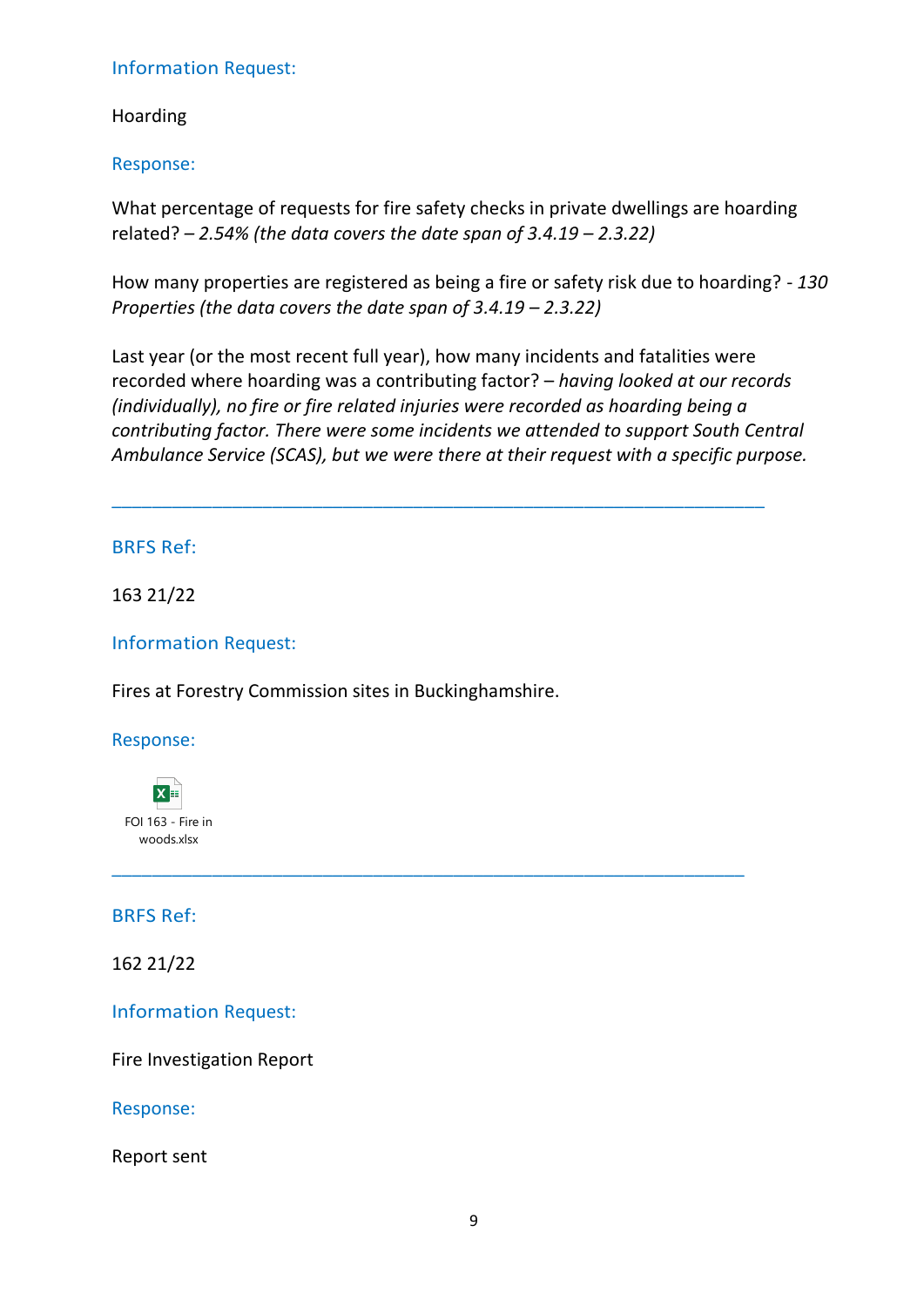161 21/22

Information Request:

Information on Software to manage property and facilities.

Response:

I would be most grateful if you would provide me, under the Freedom of Information Act, the following information regarding your facilities management approach:

\_\_\_\_\_\_\_\_\_\_\_\_\_\_\_\_\_\_\_\_\_\_\_\_\_\_\_\_\_\_\_\_\_\_\_\_\_\_\_\_\_\_\_\_\_\_\_\_\_\_\_\_\_\_\_\_\_\_\_\_\_\_\_\_\_

Which software solution(s) are used to manage your corporate property/assets including facilities management (CAFM)? When is this contract expected to expire and are you expecting to extend or renew this contract? *BFRS Does not run CAFM and has no plans to do so.*

What was the actual contract value(s) of each contract? *N/A*

Who is the senior officer (outside of procurement) responsible for this contract? *Should wish to discuss anything Property /Assets related, please contact Gordon Wylie, Property Manager on 01296 744691 or* [gwylie@bucksfire.gov.uk](mailto:gwylie@bucksfire.gov.uk)

How are facilities management services (hard FM, soft FM or TFM) handled across your estate? *All In House*

If any services are outsourced, which services and to which suppliers? *N/A*

What are the start dates and durations of these contracts, and which services are included in each? *N/A*

Is there an extension clause in the contract(s) and if so, what is the duration of the extension? *N/A*

Has a decision been made yet on whether the contract(s) are being either extended or renewed? *N/A*

What is the job title of the senior officer (outside of procurement) responsible for the contract(s)?

Do you utilise any outsourced helpdesk or FM integrator services? If so, with which supplier(s)? *No*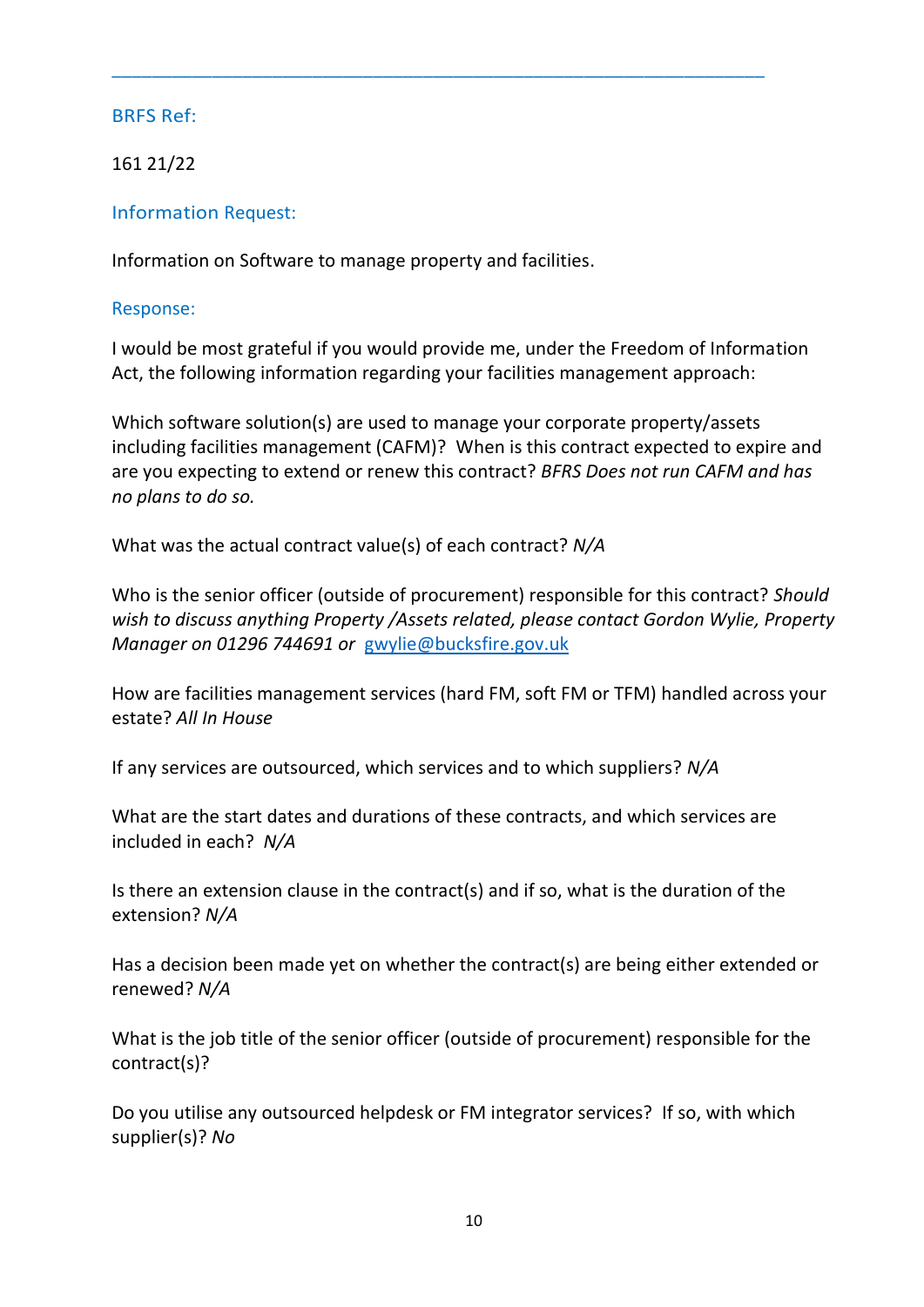Are you looking to commission any estate condition surveys this year? *Nothing until 2027*

Typically what type of fire related safety services would you outsource? FRA's, Compartmentation Surveys, Fire Strategy Development etc. *None, in house*

\_\_\_\_\_\_\_\_\_\_\_\_\_\_\_\_\_\_\_\_\_\_\_\_\_\_\_\_\_\_\_\_\_\_\_\_\_\_\_\_\_\_\_\_\_\_\_\_\_\_\_\_\_\_\_\_\_\_\_\_\_\_\_\_\_

#### BRFS Ref:

160 21/22

Information Request:

Information on sexual misconduct

Response:

Please can you tell me:

1. Between 1st January 2016 and 1st January 2022, how many fire fighters working for your department/council were reported for sexual misconduct. *Two cases*

Please could this be broken down by the day, month, year as well as the type of allegations (eg sexual harassment, indecent exposure, an inappropriate relationship with a member of the public they dealt with while on duty, rape). *Inappropriate comment in 2020. Allegation of harassment in 2021.*

2. Please could I have details of the outcomes of these allegations e.g. how many each year led to no further action/ internal investigation/police investigation/prosecution etc. *Both matters investigated. The 2020 case resulted in a written warning. The 2021 case resulted in informal action.*

BRFS Ref:

159 21/22

Information Request:

Information on operational firefighters and fire stations

\_\_\_\_\_\_\_\_\_\_\_\_\_\_\_\_\_\_\_\_\_\_\_\_\_\_\_\_\_\_\_\_\_\_\_\_\_\_\_\_\_\_\_\_\_\_\_\_\_\_\_\_\_\_\_\_

Response: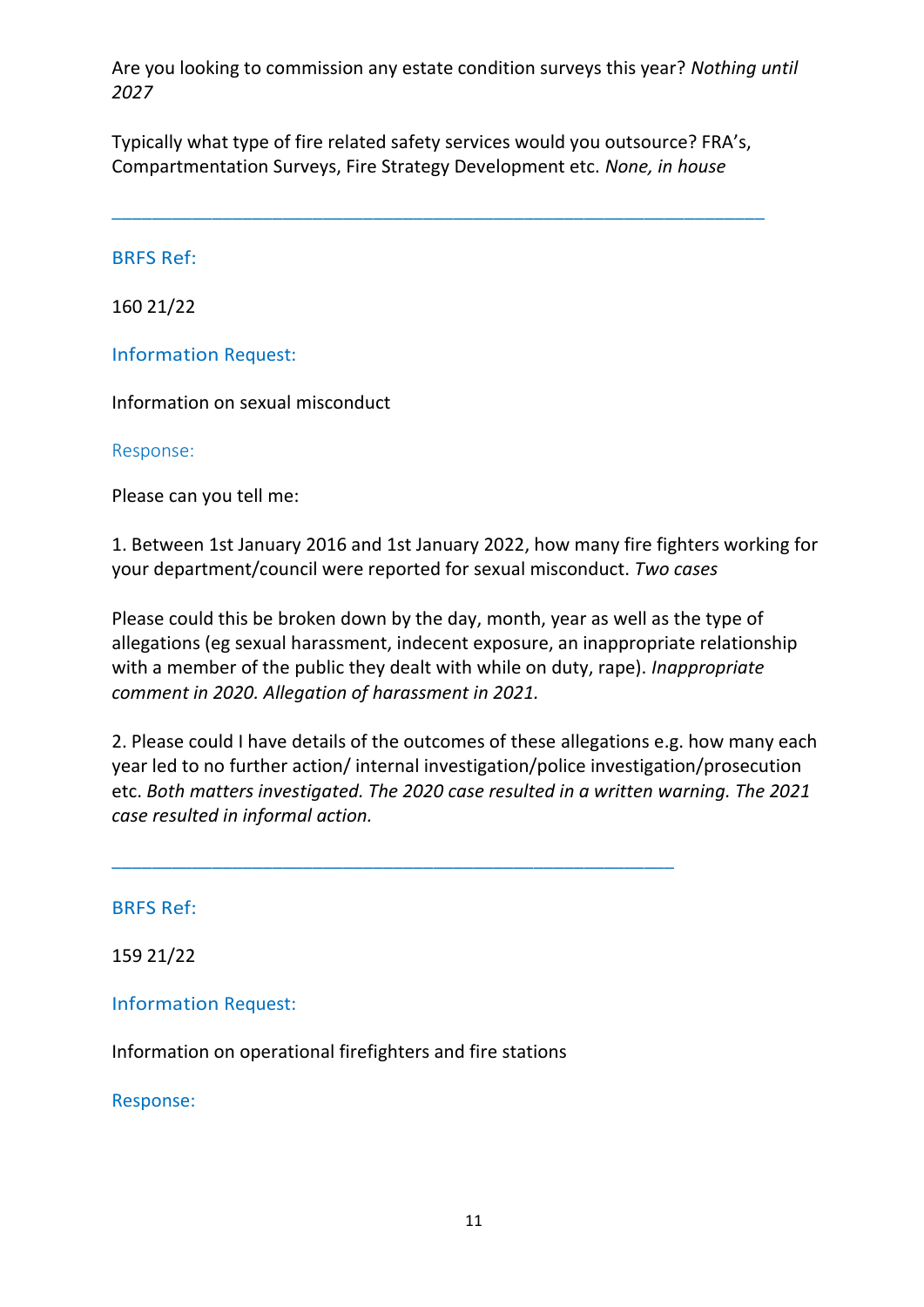

158 21/22

Information Request:

Information on historic buildings

Response:

BRFS Ref:

157 21/22

Information Request:

Students calling fire and rescue during the pandemic.

\_\_\_\_\_\_\_\_\_\_\_\_\_\_\_\_\_\_\_\_\_\_\_\_\_\_\_\_\_\_\_\_\_\_\_\_\_\_\_\_\_\_\_\_\_\_\_\_\_\_\_\_\_\_\_\_\_\_\_\_\_\_

\_\_\_\_\_\_\_\_\_\_\_\_\_\_\_\_\_\_\_\_\_\_\_\_\_\_\_\_\_\_\_\_\_\_\_\_\_\_\_\_\_\_\_\_\_\_\_\_\_\_\_\_\_\_\_\_\_\_\_\_\_\_\_\_\_

Response:

 $X \equiv$ FOI 157.xlsx

BRFS Ref:

156 21/22

Information Request:

Fire Inspection Report

Response:

Given information for Milton Keynes Council as 'responsible person' to obtain report from.

\_\_\_\_\_\_\_\_\_\_\_\_\_\_\_\_\_\_\_\_\_\_\_\_\_\_\_\_\_\_\_\_\_\_\_\_\_\_\_\_\_\_\_\_\_\_\_\_\_\_\_\_\_\_\_\_\_\_\_\_\_\_\_\_\_

\_\_\_\_\_\_\_\_\_\_\_\_\_\_\_\_\_\_\_\_\_\_\_\_\_\_\_\_\_\_\_\_\_\_\_\_\_\_\_\_\_\_\_\_\_\_\_\_\_\_\_\_\_\_\_\_\_\_\_\_\_\_\_\_\_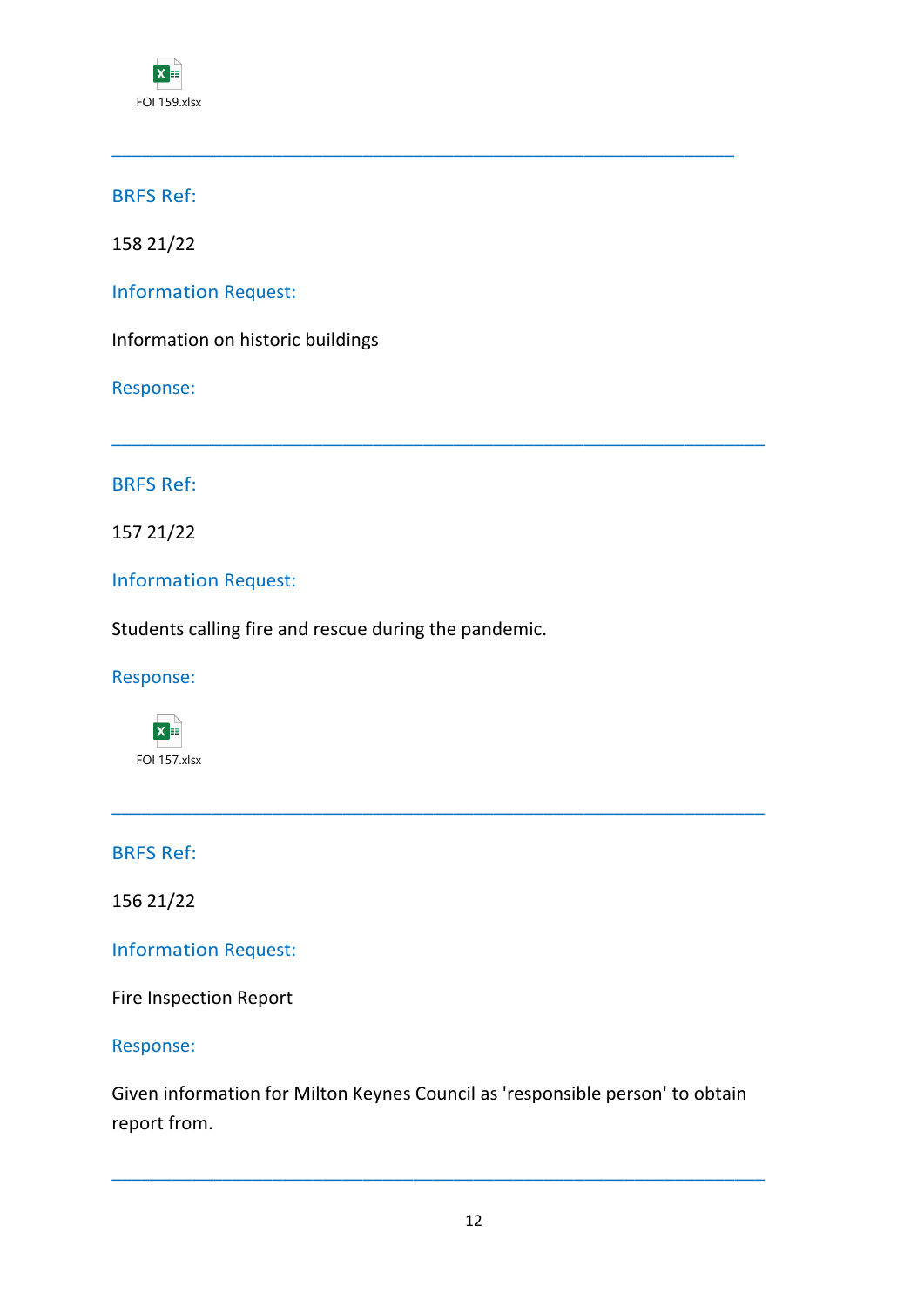155 21/22

Information Request:

Fire Investigation Report

Response:

See 162.

BRFS Ref:

154 21/22

Information Request:

Payments made to charities and third party organisations

#### Response:

Please provide the following information for 2018-19, 2019-20 and 2020-21:

\_\_\_\_\_\_\_\_\_\_\_\_\_\_\_\_\_\_\_\_\_\_\_\_\_\_\_\_\_\_\_\_\_\_\_\_\_\_\_\_\_\_\_\_\_\_\_\_\_\_\_\_\_\_\_\_\_\_\_\_\_\_\_\_\_

- The value of grants made to each of the organisations listed below. Please provide the information for each of the three financial years separately, and list all grants separately.
- The value of loans made to each of the organisations listed below. Please provide the information for each of the three financial years separately, and list all loans separately.

The payments made to charities and third sector organisations relate to the following only:

- Royal Society for Public Health (RSPH)
- Independent Sage
- NHS Confederation
- Keep our NHS public
- SOS NHS
- Care and Support Workers Organise
- UNITED VOICES OF THE WORLD
- Health Campaigns Together
- Doctors for the NHS
- We Own It
- The People's Assembly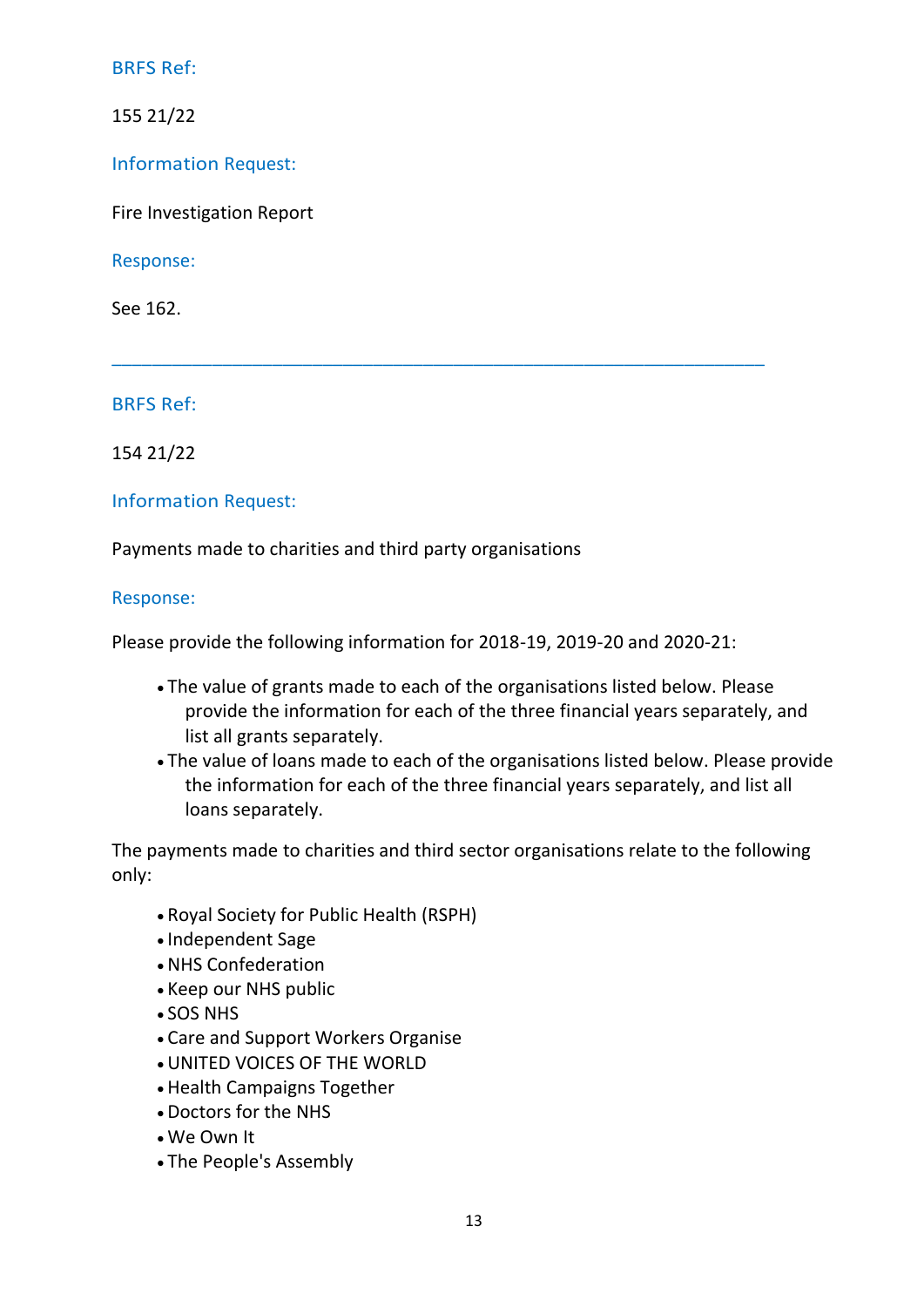- Zero Covid Coalition
- Health Campaign Together
- Docs Not Cops
- British Association of Physicians of Indian Origin
- Association of Pakistani Physicians of Northern Europe
- Royal College of General Practitioners
- Royal College of Ophthalmology
- Royal College of Psychiatrists
- Royal College of Obstetricians and Gynaecologists

During 2018-19, 2019-20 and 2020-21, no payments were made to the charities and third sector organisations listed above.

\_\_\_\_\_\_\_\_\_\_\_\_\_\_\_\_\_\_\_\_\_\_\_\_\_\_\_\_\_\_\_\_\_\_\_\_\_\_\_\_\_\_\_\_\_\_\_\_\_\_\_\_\_\_\_\_\_\_\_\_\_\_\_\_\_

\_\_\_\_\_\_\_\_\_\_\_\_\_\_\_\_\_\_\_\_\_\_\_\_\_\_\_\_\_\_\_\_\_\_\_\_\_\_\_\_\_\_\_\_\_\_\_\_\_\_\_\_\_\_\_\_\_\_\_\_\_\_\_\_\_

BRFS Ref:

153 21/22

Information Request:

Red Fleet List

Response:

Red Fleet list sent.

## BRFS Ref:

152 21/22

Information Request:

Questions regarding operational staff.

## Response:



BRFS Ref:

\_\_\_\_\_\_\_\_\_\_\_\_\_\_\_\_\_\_\_\_\_\_\_\_\_\_\_\_\_\_\_\_\_\_\_\_\_\_\_\_\_\_\_\_\_\_\_\_\_\_\_\_\_\_\_\_\_\_\_\_\_\_\_\_\_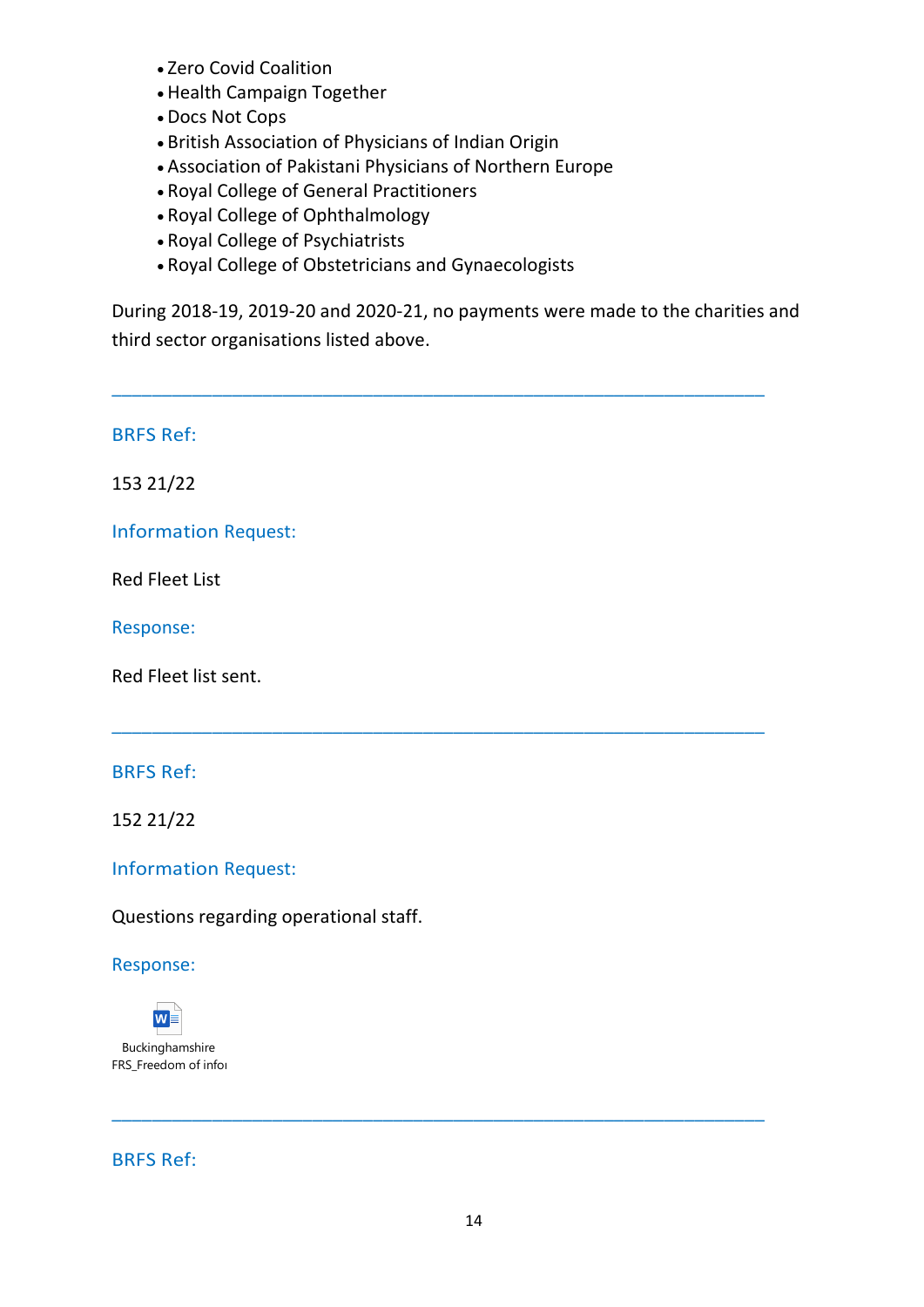## 151 21/22

#### Information Request:

#### Questions regarding operational staff

#### Response:

 $x =$ Gender Ethnicity results for FOI Februa

#### BRFS Ref:

150 21/22

#### Information Request:

Registration number: Make:Model: of all vehicles currently on your fleet and those sold between 1st March 2019 and 26th November 2021.

\_\_\_\_\_\_\_\_\_\_\_\_\_\_\_\_\_\_\_\_\_\_\_\_\_\_\_\_\_\_\_\_\_\_\_\_\_\_\_\_\_\_\_\_\_\_\_\_\_\_\_\_\_\_\_\_\_\_\_\_\_\_\_\_\_

#### Response:

Below are the vehicles we actually owned and were sold between the given dates. I don't have a record of vehicles returned to lease companies as the info on our fleet management system is deleted soon after they are returned – technically BFRS didn't sell them and the lease companies do not divulge what the disposal route is when the cars/vans are returned to them.

OU04FME – Volvo FL250 OU62CMV – Vauxhall Corsavan OU57FFZ – Peugeot Boxer Y83MWL – Volvo FL626 OU10AET – Mitsubishi L200 OU57CMF – Mitsubishi L200 OU09HPX – Vauxhall Astra W657EBW – Volvo FL618 X138OFC – Volvo FL626 Y76MWL – Volvo FL626 OU58CMK – Mitsubishi L200 KW17VWX – Audi A4 OU09GXK – Vauxhall Astra W656EBW – Volvo FL618 W658EBW – Volvo FL618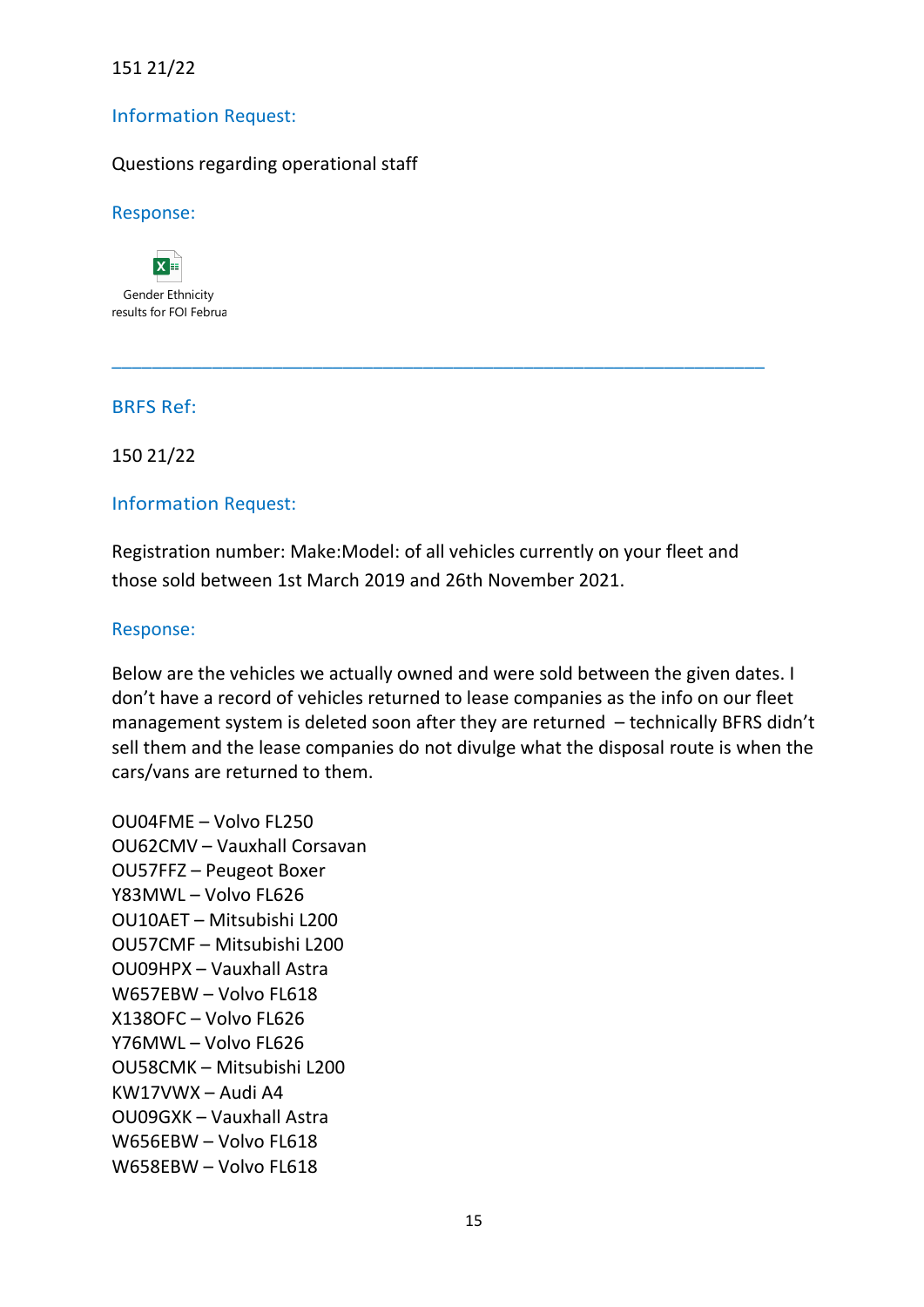

149 21/22

## Information Request:

Information regarding fires involving electric scooters

#### Response:

When looking at all fires that involved the word scooter and excluding anything such as moped or mobility scooters, there were zero fires in 2020 and three possible fires in 2021. With these three, while not specifically identified as e-scooters, this would be our best estimation on the information we hold.

\_\_\_\_\_\_\_\_\_\_\_\_\_\_\_\_\_\_\_\_\_\_\_\_\_\_\_\_\_\_\_\_\_\_\_\_\_\_\_\_\_\_\_\_\_\_\_\_\_\_\_\_\_\_\_\_\_\_\_\_\_\_\_\_\_

\_\_\_\_\_\_\_\_\_\_\_\_\_\_\_\_\_\_\_\_\_\_\_\_\_\_\_\_\_\_\_\_\_\_\_\_\_\_\_\_\_\_\_\_\_\_\_\_\_\_\_\_\_\_\_\_\_\_\_\_\_\_\_\_\_

## BRFS Ref:

148 21/22

## Information Request:

Information regarding Chesham fire appliance availability.

#### Response:

I am a Chesham resident and I am concerned with how frequently Chesham's fire appliance is unavailable. I requested availability details 12 months ago for the year 2020 (under FOI) which you provided. This request is for the year 2021.

Can you therefore please let me have information that shows the availability of Chesham's fire appliance over the last 12 months - the complete calendar year 2021 please. I would like to see this information in overall percentage terms broken down to percentage monthly availability.

Chesham availability 2021

| Jan | 3.1% |
|-----|------|
|     |      |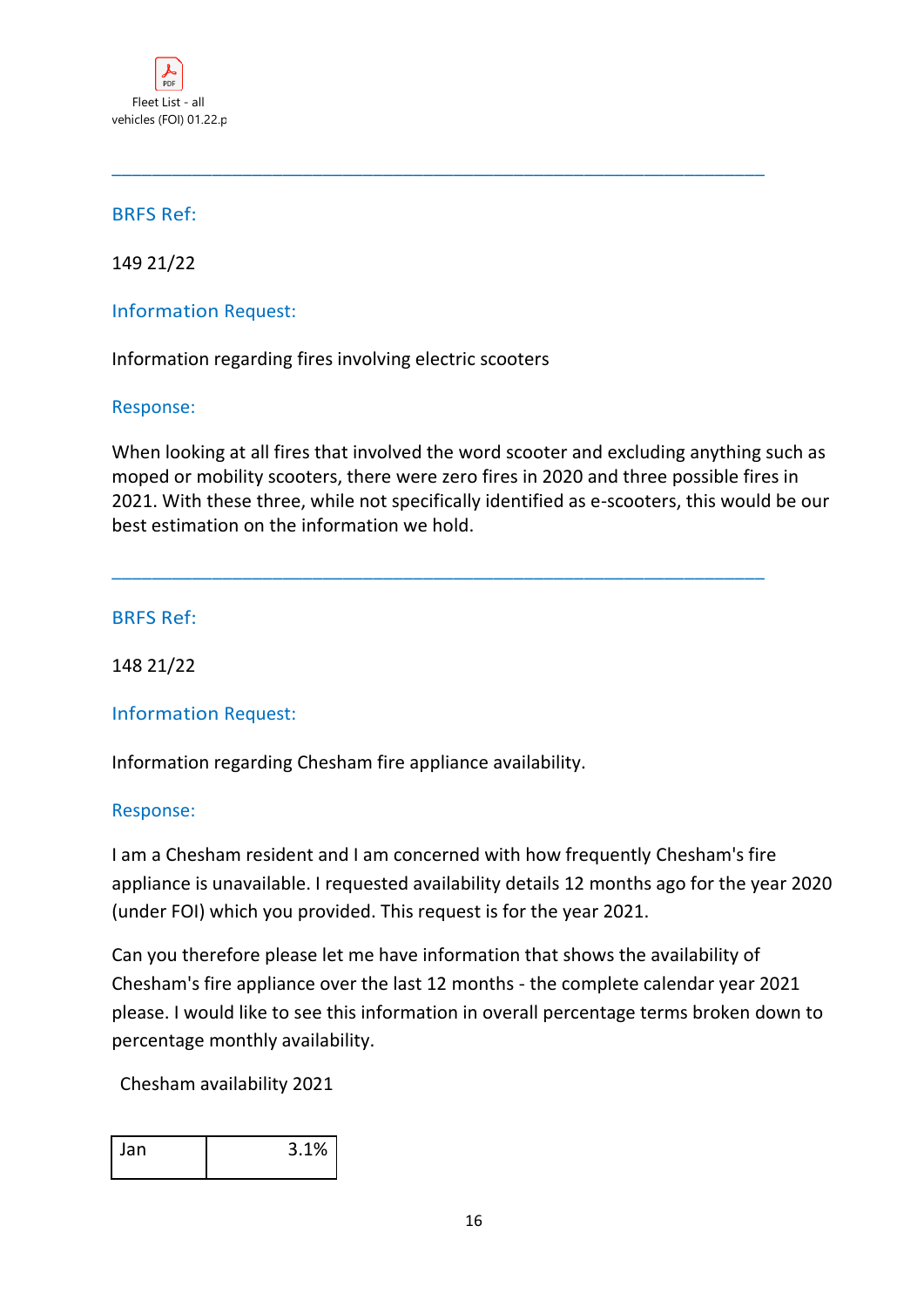| Feb | 24.0% |
|-----|-------|
| Mar | 13.7% |
| Apr | 5.1%  |
| May | 0.7%  |
| Jun | 2.9%  |
| Jul | 0.4%  |
| Aug | 0.6%  |
| Sep | 0.5%  |
| Oct | 1.1%  |
| Nov | 1.4%  |
| Dec | 0.0%  |

I would also like to know the latest strategy for improving the Chesham fire appliance availability going forwards.

Under the Freedom of Information Act 2000 any person making a request for information to a public authority is entitled to be informed in writing by the public authority whether it holds information of the description specified in the request, and, if that is the case, subject to certain exemptions, to have that information communicated to them.

'Information' is defined as 'information recorded in any form'. In that respect 'the latest strategy for improving the Chesham fire appliance availability going forwards' is not information that is held by Buckinghamshire & Milton Keynes Fire Authority within the meaning of the Freedom of Information Act 2000. However, with your permission I can arrange for your contact details to be passed to the Deputy Chief Fire Officer who would be happy to discuss any issues relating to Chesham fire appliance availability with you. Should that be of interest to you please let me know.

\_\_\_\_\_\_\_\_\_\_\_\_\_\_\_\_\_\_\_\_\_\_\_\_\_\_\_\_\_\_\_\_\_\_\_\_\_\_\_\_\_\_\_\_\_\_\_\_\_\_\_\_\_\_\_\_\_\_\_\_\_\_\_\_\_

BRFS Ref:

147 21/22

Information Request: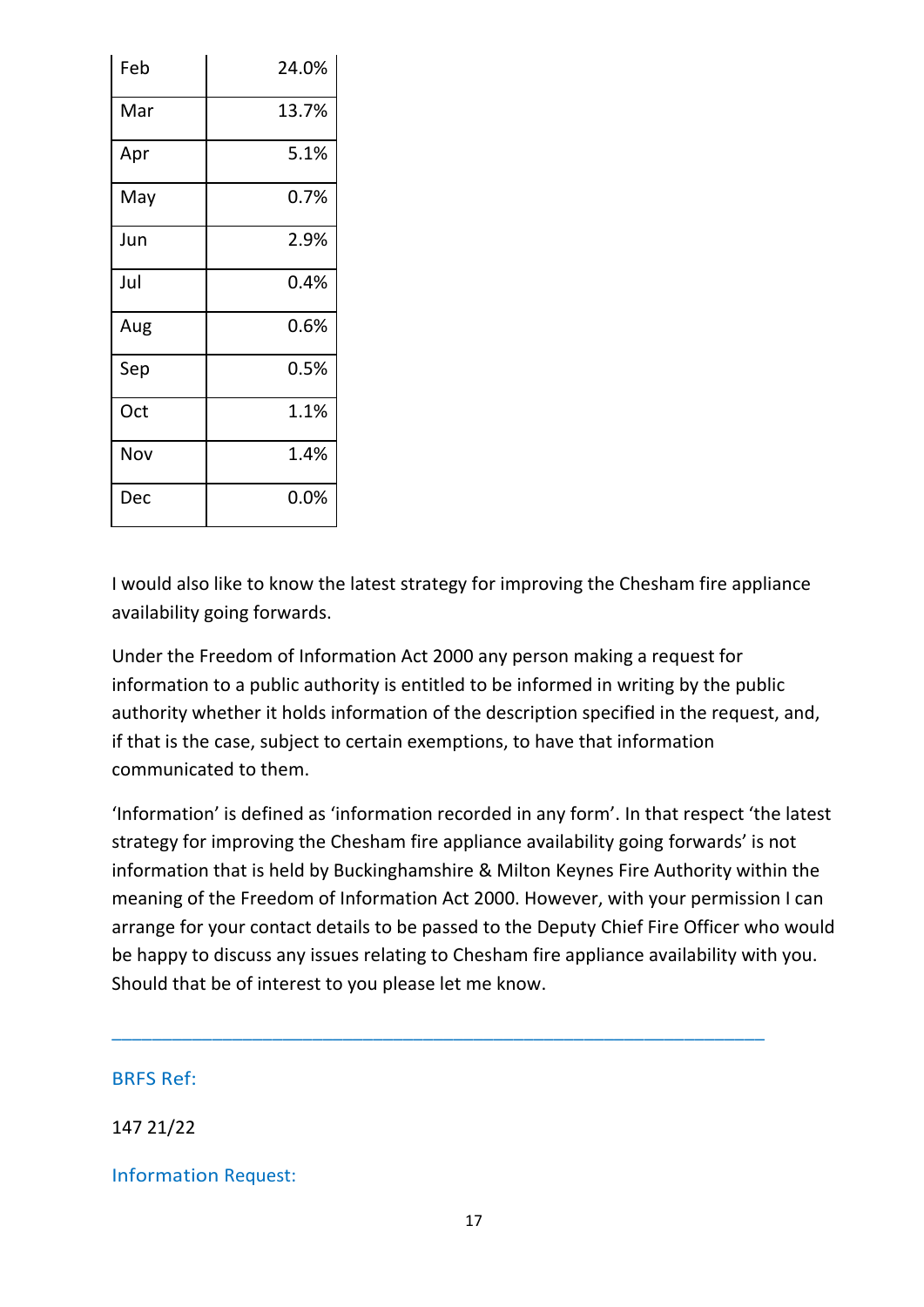Information regarding sexual misconduct allegations.

## Response:

Between January 1st 2017 and 31st December 2020 how many sexual misconduct allegations were recorded against members of the fire service? **One**

Additionally, please provide the following information:

- A summary of the allegation (for example, inappropriate comments, sexual assault) – **One case involving an alleged inappropriate comment** 

- If the case was not upheld, the reason it was not upheld

- If the case was upheld, the disciplinary action taken. Please specify whether the perpetrator is still a member of your force. – **Written warning. Individual no longer an employee, leaving our employment for other reasons** 

- If it does not push the request over the cost limit, please provide the race and gender of both the person making the allegation and who the allegation was against – **Alleged inappropriate comment made by a male to female colleague**

\_\_\_\_\_\_\_\_\_\_\_\_\_\_\_\_\_\_\_\_\_\_\_\_\_\_\_\_\_\_\_\_\_\_\_\_\_\_\_\_\_\_\_\_\_\_\_\_\_\_\_\_\_\_\_\_\_\_\_\_\_\_\_\_\_

# BRFS Ref:

146 21/22

# Information Request:

Information regarding third party sexual harassment.

## Response:

I would like to be provided with the following information regarding third-party sexual harassment. The definition of third-party sexual harassment is when a staff member is harassed by a member of the public. The harassment can constitute inappropriate language, inappropriate touching, unwanted sexual advances, and sharing or sending of lewd images on social media.

Please note that there are three parts to this request:

- 1.
- 2.
- 3. Can you confirm how many reports of third-party sexual harassment your fire service has received
- 4. from staff members between 31 October 2013 and 31 October 2021. **Zero**
- 5.
- 6.
- 7.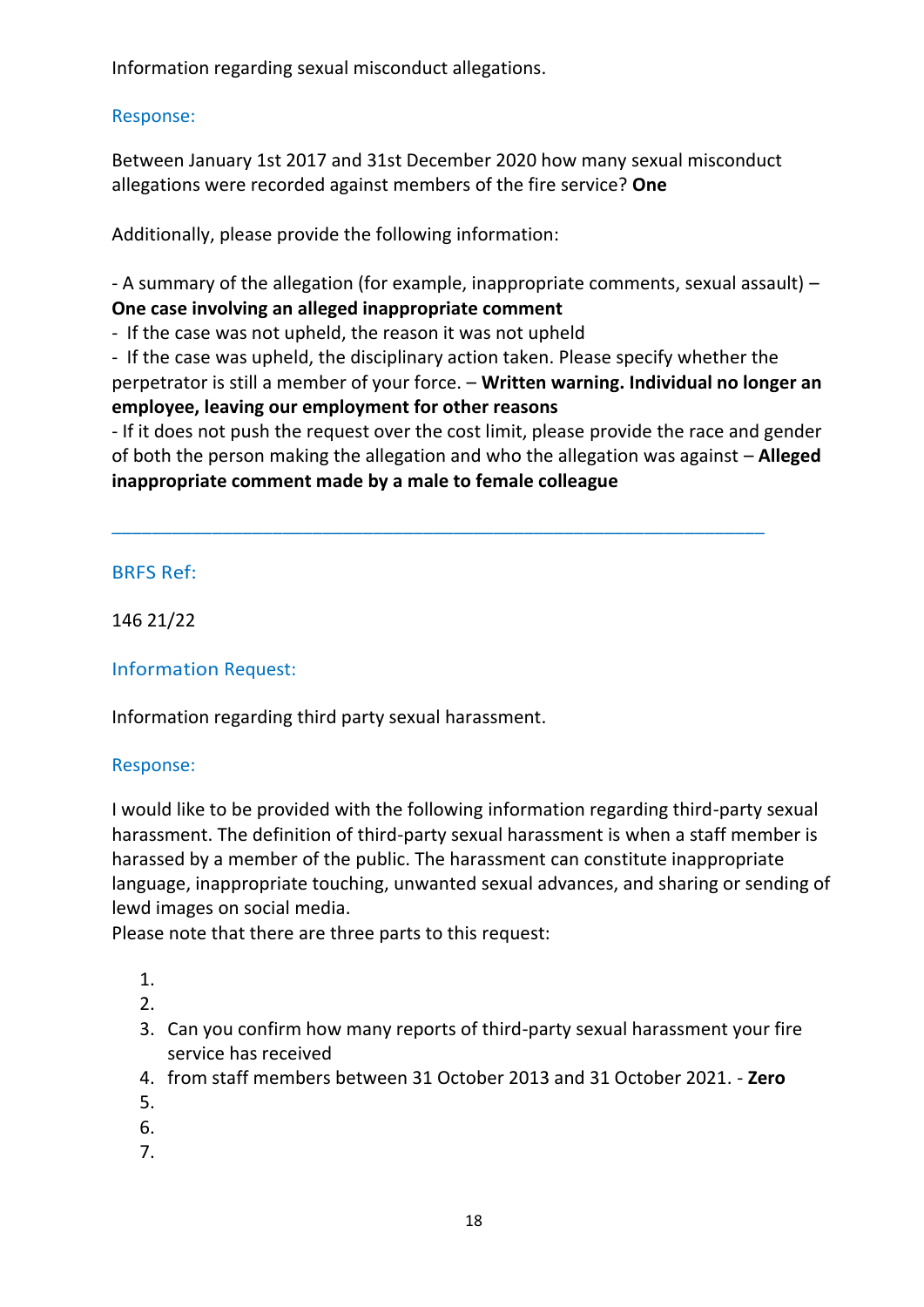- 8. Does your fire service have a policy to manage third-party sexual harassment? **No**
- 9.
- 10.

11.

- 12.If your force has a policy on third-party sexual harassment, what were the outcomes of any complaints
- 13.made to you by staff members? If it does not push the request over the cost limit please provide a summary of the allegation (such as inappropriate touching, inappropriate messages or rape) and the outcome, including what disciplinary action, if any, was taken.
- 14.Additionally, if it does not push the request over the cost limit, please provide the race and gender of both the person making the allegation and who the allegation was against.

15.

# BRFS Ref:

145 21/22

# Information Request:

The information I require is to do with the organisation's CCTV maintenance and support contract.

\_\_\_\_\_\_\_\_\_\_\_\_\_\_\_\_\_\_\_\_\_\_\_\_\_\_\_\_\_\_\_\_\_\_\_\_\_\_\_\_\_\_\_\_\_\_\_\_\_\_\_\_\_\_\_\_\_\_\_\_\_\_\_\_\_

# Response:

Please can you send me the information stated below:

1. Supplier of the contract for CCTV maintenance and support

2. How much the Organisation spend annually with the supplier? (if multiple suppliers please list the annual spend for each)

3. What is the expiry date of this contract?

4. What is the duration of the contract?

5. What is the review date of this contract? If possible the likely outcome of this review

6. The primary brand of the CCTV equipment. I don't require the model just the brand. If there is various brands could you please list?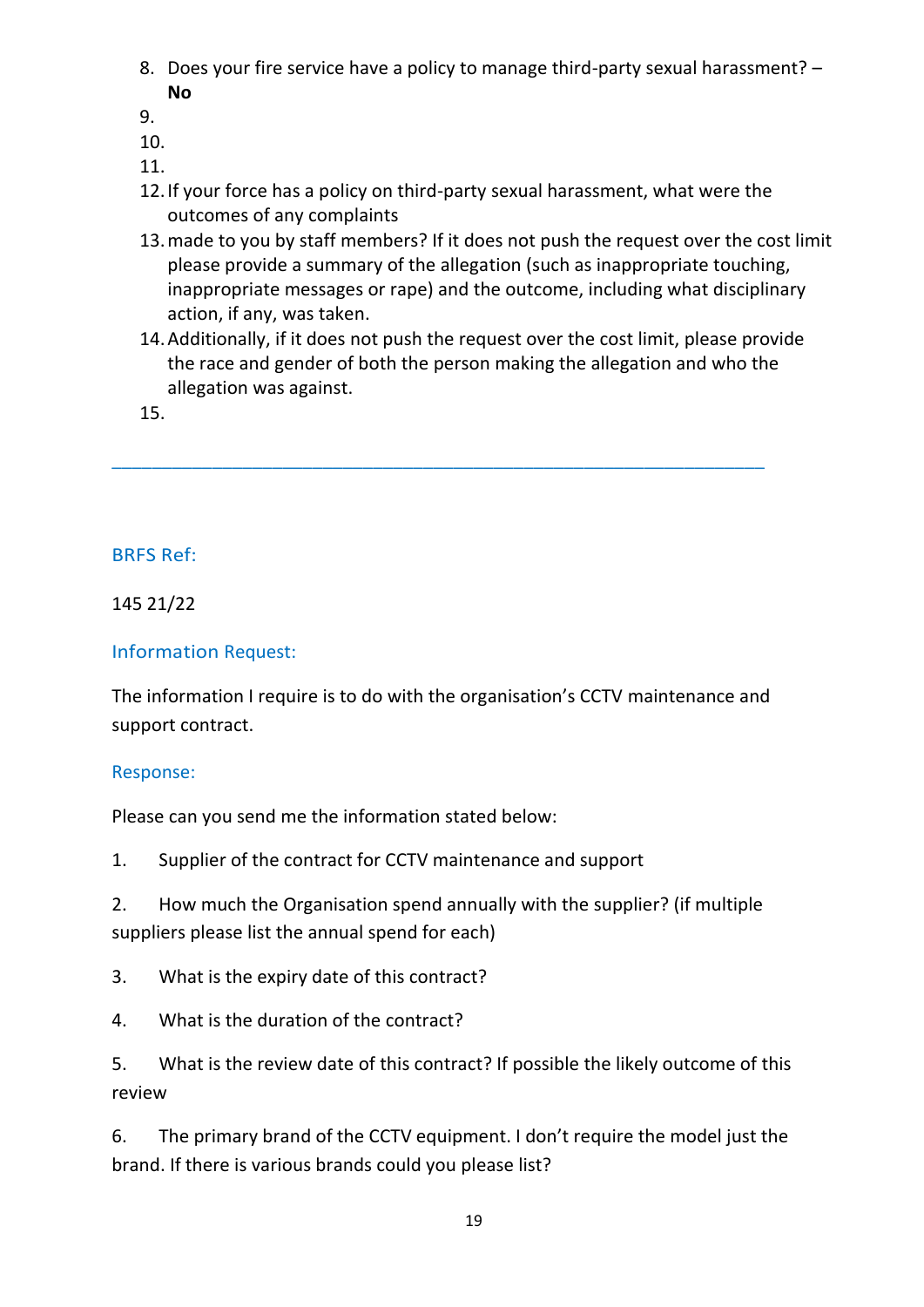7. What is the total number of cameras in use/under this contract?

8. The description of the services provided under this contract. Please state if this contract includes more than just CCTV services.

9. Contact details of the employee responsible for the contract between the supplier and the organisation. Can you please provide me with their full contact details

# **In respect of requests 1-9 above, the information you requested is not held by this by the Authority**

If there is no CCTV maintenance contract in place

1. What is the brand of CCTV cameras in use? if there is variety could you please send me a list? I do not need the serial number or model just the brand.

- 2. How much is the average annual spend on the in-house maintenance?
- 3. How many cameras are in use?
- 4. Is there a plan to review this at any point, if so what would the date be?
- 5. Who is in charge of overseeing the in-house maintenance?

If there is no maintenance contract or in-house maintenance in place, is there a ad-hoc agreement?

If yes,

1. Who is the supplier? Is this varies could you please list?

2. What is the brand of CCTV cameras in use? if there is variety could you please send me a list? I do not need the serial number or model just the brand.

- 3. How many cameras are in use?
- 4. How much is the average annual spend on the ad-hoc agreement?
- 5. What is the date it is to be reviewed?

**It is neither confirmed nor denied that the information falling within the description specified in your requests (1-5 and 1-5) above is held by the Authority. The duty in Section 1(1)(a) of the Freedom of Information Act 2000 does not apply, by virtue of sections 31(1)(a) and 31(1)(g) and 31(2) of that Act. This should not be taken as an indication that the information you requested is or is not held by the Authority.**

\_\_\_\_\_\_\_\_\_\_\_\_\_\_\_\_\_\_\_\_\_\_\_\_\_\_\_\_\_\_\_\_\_\_\_\_\_\_\_\_\_\_\_\_\_\_\_\_\_\_\_\_\_\_\_\_\_\_\_\_\_\_\_\_\_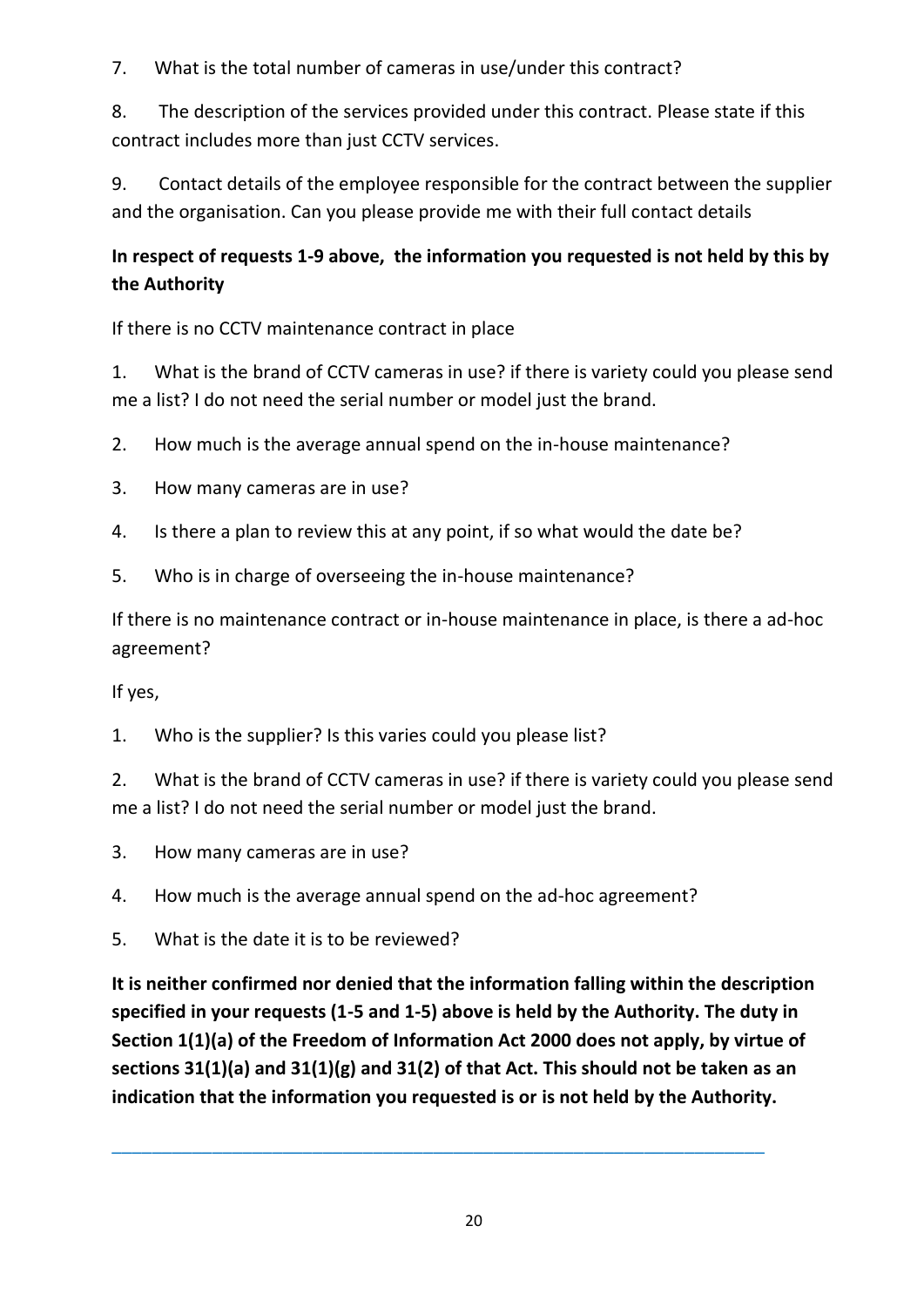## 144 21/22

#### Information Request:

Information relating to telephone contracts.

#### Response:

**Please can you send me the following contract information with regards to the organisation's telephone system maintenance contract (VOIP or PBX, other) for hardware and Software maintenance and support if all the information is still the same besides the contracts dates please send just the new contract dates. It would be much appreciated.**

1. Contract Type: Maintenance, Managed, shared (If so, please state orgs) - **Managed**

2. Existing Supplier: If there is more than one supplier, please split each contract up individually - **8 x 8**

3. Annual Average Spend: The annual average spends for this contract and please provide the average spend over the past 3 years for each provider - **£23k**

4. Hardware Brand: The primary hardware brand of the organisation's telephone system - **We use Microsoft Teams for telephony, the only Hardware on site is the phone handsets (Polycom) and headsets (Plantronics)**

5. Number of telephone users - **360**

6. Contract Duration: please include any extension periods - **3 years**

7. Contract Expiry Date: Please provide me with the day/month/year - **01/09/2024**

8. Contract Review Date: Please provide me with the day/month/year - **01/03/2024**

9. Application(s) running on PBX/VOIP systems: Applications that run on the actual PBX or VOIP system. E.g., Contact Centre, Communication Manager - **8 x 8 reception system and voice mail**

10. Telephone System Type: PBX, VOIP, Lync etc - **Microsoft Teams**

11. Contract Description: Please provide me with a brief description of the overall service provided under this contract - **SIP trunks and call routing**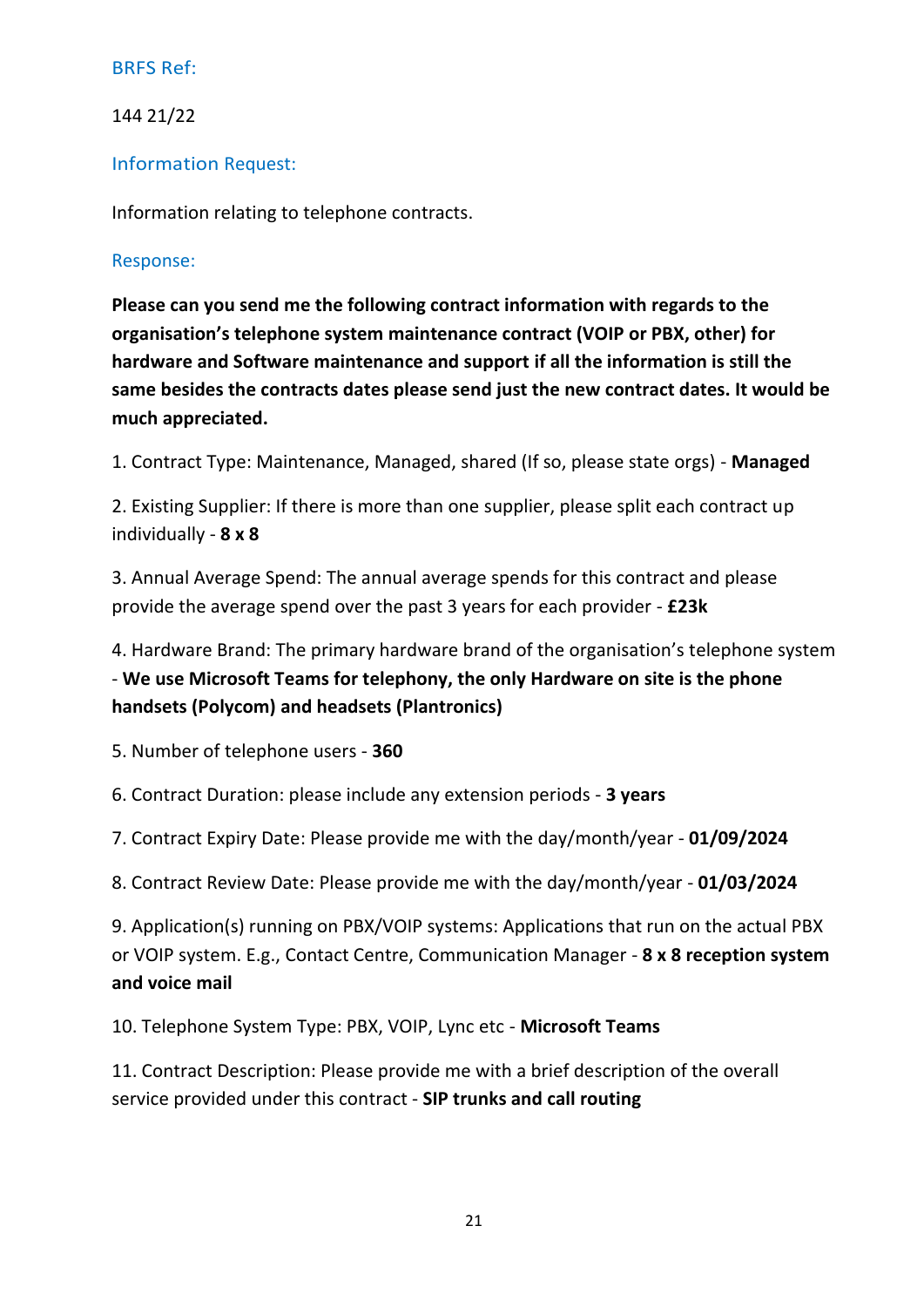12. Go to Market: How where these services procured, please provide me with either the tender notice or the framework reference number. Please specify if procured through other routes - Procured through **Buckinghamshire Council agreement**

13. Contact Detail: Of the person from within the organisation responsible for each contract full Contact details including full name, job title, direct contact number and direct email address – **01296 744400**

\_\_\_\_\_\_\_\_\_\_\_\_\_\_\_\_\_\_\_\_\_\_\_\_\_\_\_\_\_\_\_\_\_\_\_\_\_\_\_\_\_\_\_\_\_\_\_\_\_\_\_\_\_\_\_\_\_\_\_\_\_\_\_\_\_

## BRFS Ref:

143 21/22

## Information Request:

Information on contract data around facilities management.

## Response:

## **Building Cleaning Contract**

1. Supplier/Provider of the services – **Everbrite Cleaning Svcs Ltd**

2. Total Annual Spend – The spend should only relate to each of the service contracts listed above. **£45k**

3. A description of the services provided under this contract please includes information if other services are included under the same contract. **Building Cleaning Services**

4. The number of sites the contract covers **18**

5. The start date of the contract **01/02/2020**

6. The end date of the contract **31/01/2023**

7. The duration of the contract, please include information on any extensions period. **Possible 5 years**

8. Who within the organisation is responsible for each of these contracts? name, Job Title, contact number and email address. **Ronda Smith, Procurement Manager**

General Waste Services

# 1. Supplier/Provider of the services **Grundons**

2. Total Annual Spend – The spend should only relate to each of the service contracts listed above. **£30k**

3. A description of the services provided under this contract please includes information if other services are included under the same contract. **General Waste services, clinical waste services, hazardous waste services, fixed skip services**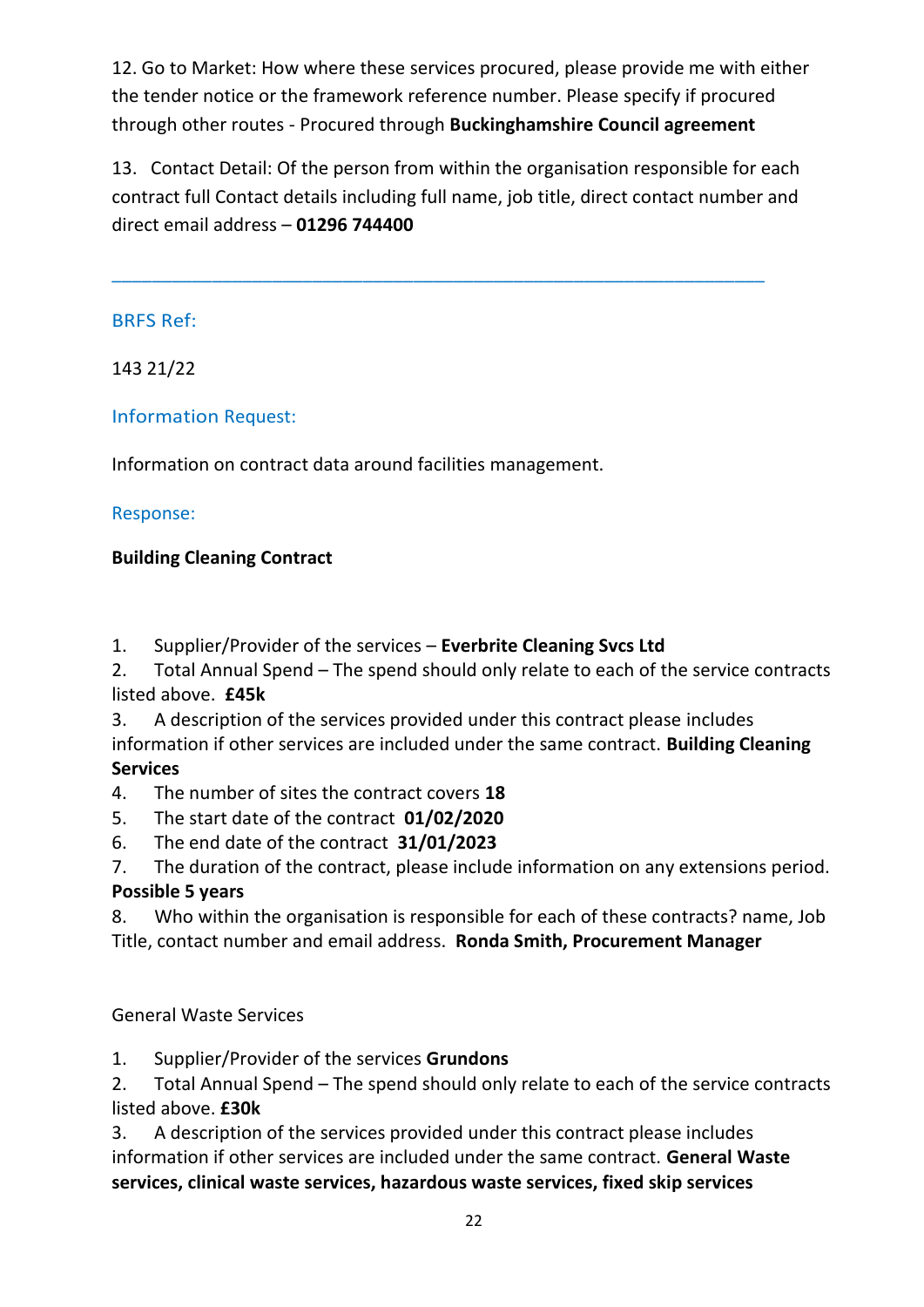- 4. The number of sites the contract covers **18**
- 5. The start date of the contract **01/04/21**
- 6. The end date of the contract **31/03/24**
- 7. The duration of the contract, please include information on any extensions period.

# **Possible 5 years**

8. Who within the organisation is responsible for each of these contracts? name, Job Title, contact number and email address. **Ronda Smith, Procurement Manager**

\_\_\_\_\_\_\_\_\_\_\_\_\_\_\_\_\_\_\_\_\_\_\_\_\_\_\_\_\_\_\_\_\_\_\_\_\_\_\_\_\_\_\_\_\_\_\_\_\_\_\_\_\_\_\_\_\_\_\_\_\_\_\_\_\_

# BRFS Ref:

142 21/22

# Information Request:

Information on operational incidents in specific types of construction.

# Response:

1) How many operational incidents has your fire service attended involving the following? - We don't record any of this data.

- a) Timber construction buildings
- b) Photovoltaic Solar equipment
- c) Other renewable energy sources
- d) Building façade and wall systems involving insulation materials
- e) Building façade and wall systems involving timber
- f) Green walls and roof systems
- g) Energy storage systems such as lithium batteries

2) Do you identify and record specific data regarding the location and status of specific risks related to sustainable/green buildings for operational purposes? If so, please provide an example - We don't identify and record specific data particularly around sustainable or green buildings. We will record information that present the crews with a hazard, the obvious example is photovoltaic cells. These will be included in the site-specific risk information for a premises, but it will reflect the risk rather than the purpose relating to the sustainability. All the points in the first question may well appear on the risk information for a premises but only from a risk perspective.

3) Do you identify and record specific data regarding the location and status of specific risks related to sustainable/green buildings for fire safety purposes? If so, please provide an example - Similar to the question above, we won't necessarily record the information on sustainable buildings, but we will audit and challenge according to the fire safety risk. We take into account the desire to consider sustainability, but this will not be without the need to carry out our legislative requirement. We do not have any record of specific buildings that are sustainable or green.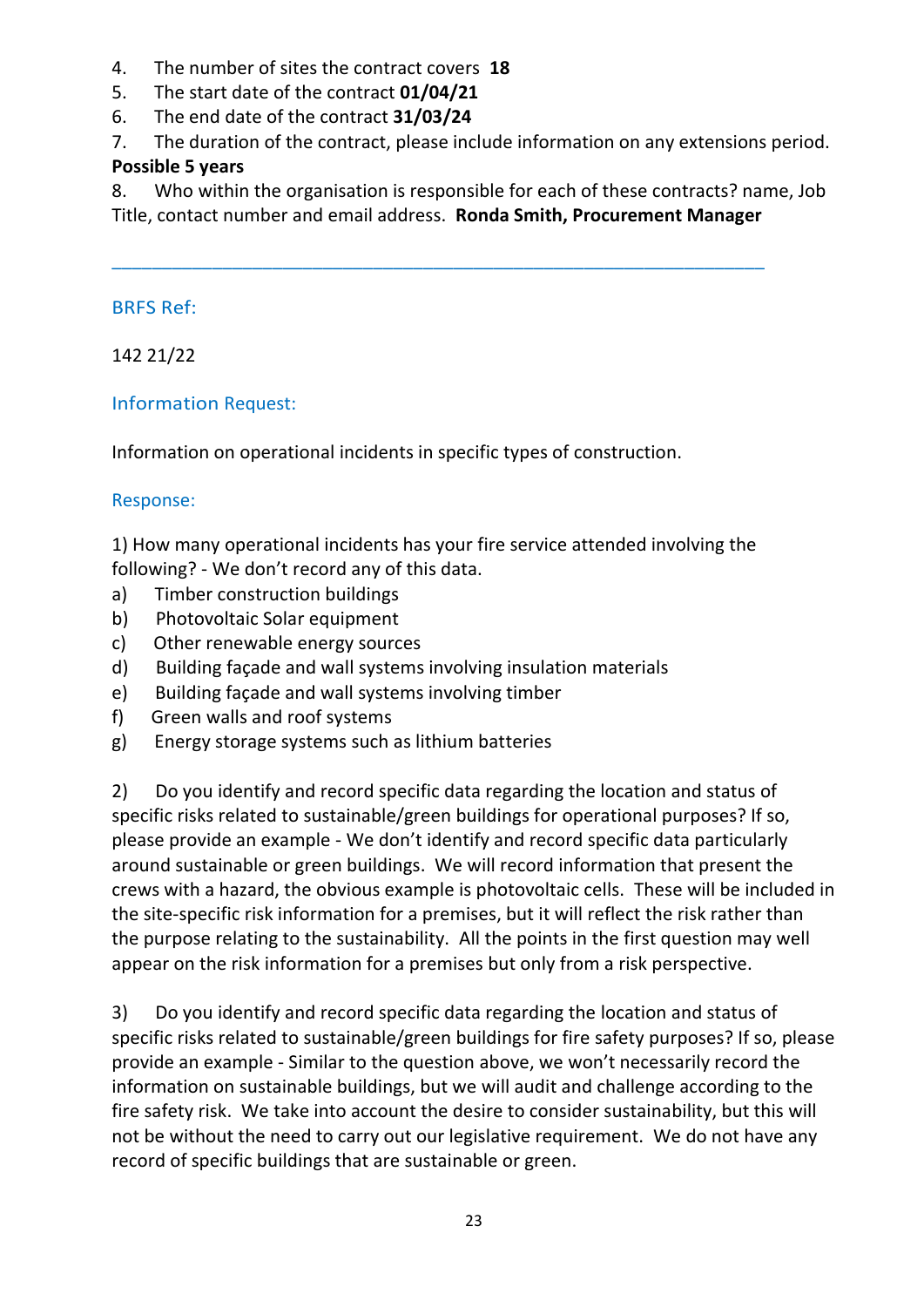4) Do you maintain specific protocols and procedures for dealing with operational risks relating to the following?

a) Timber construction – Yes, we have specific guidance document for dealing with timber constructed buildings specifically when undergoing construction and when the risk is greater for us.

b) Photovoltaic Solar - Yes, we have a guidance document specifically for this risk.

c) Other renewable energy sources - We do not have a document that specifically looks at renewable energy sources, but we will have identified additional risks such as bulk batteries and wind farms.

d) Building façade and wall systems involving insulation materials - There has been some issues with the flammability of some insulation materials used since Grenfell and as such we keep a register of those buildings that might present us with flammability risk rather than the insulation perspective.

e) Building façade and wall systems involving timber - We would not necessarily record these unless there was a specific identifiable risk from the façade.

f) Green walls and roof systems - We don't presently have anything specific regarding either of these with respect to the risk associated with them.

5) Do you have in place any specific protocols for training personnel to deal with operational incidents involving:

a) Timber construction - We have training material on this and would consider this when dealing with an incident involving these premises.

b) Photovoltaic Solar - We have training material on this risk and would consider the requirements and protocol for dealing with fires with these involved.

c) Other renewable energy sources - As above, unless specifically identifying a risk there is nothing generically on renewable energy sources.

d) Building façade and wall systems involving insulation materials - These are included in a protocol for dealing with fire in buildings with potential flammable material used for insulation.

e) Building façade and wall systems involving timber - This would be included in buildings made of timber.

f) Green walls and roof systems - We have nothing specifically relating to this.

\_\_\_\_\_\_\_\_\_\_\_\_\_\_\_\_\_\_\_\_\_\_\_\_\_\_\_\_\_\_\_\_\_\_\_\_\_\_\_\_\_\_\_\_\_\_\_\_\_\_\_\_\_\_\_\_\_\_\_\_\_\_\_\_\_

## BRFS Ref:

# 141 21/22

# Information Request:

Information request on the revised competency framework for Fire Safety Regulators.

## Response: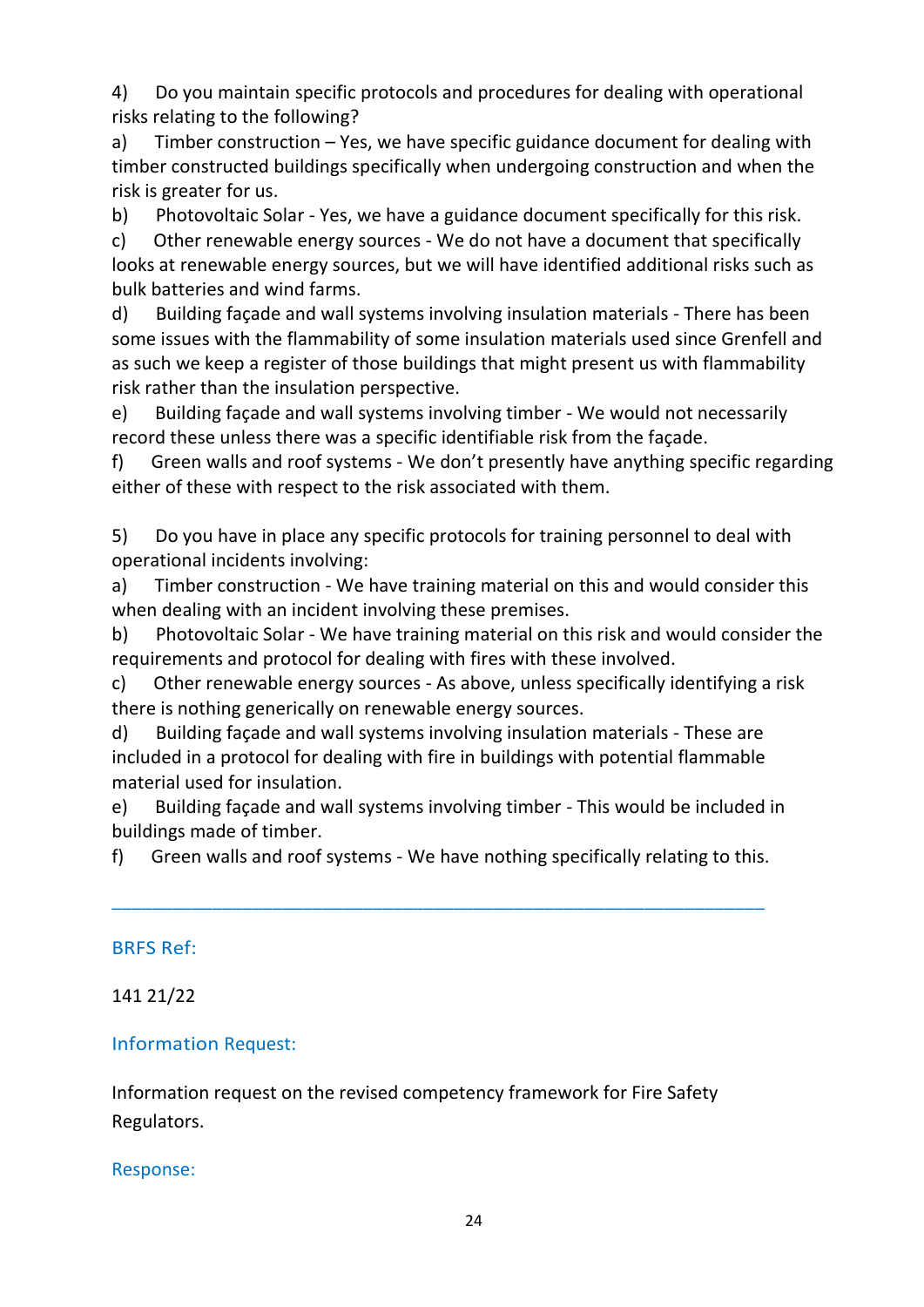In 2020 following Grenfell a new competency framework was developed for business fire safety regulators, that document outlined specific roles aligned to qualifications.

- 1. have you accepted and implemented the framework in full We have adopted the revised NFCC Competency Framework for Fire Safety Regulators, and aspire to achieve this in full.
- 2. which roles as described within the framework are utilised by your organisation, although I accept that differing services may have alternative names for their regulators please align them with regards to qualification requirements as set out within the framework i.e.
	- 1. FS Advisor Min L3 cert YES £29,205 Development £29,732 Competent
	- 2. FS Inspector L4 dip YES Non operational £33,273 Development £34,182 Competent Operational – (Team Leader) £36,521 Development £39,974 Competent
	- 3. FS Manager L4 dip YES Non Operational £41,166 Development £42,208 Competent **Operational** £41,578 Development + 20% Flexi Duty Allowance + 10% Resilience Allowance £45,861 Competent + 20% Flexi Duty Allowance + 10% Resilience Allowance
	- 4. FED Tech L5 dip YES £41,166 Development £42,208 Competent
	- 5. FS Eng L6 degree Not directly employed, services brought in as and when required.

N/A

- 6. Senior FS Eng L7 MSc, Meng Would not be directly employed, services can be brought in as and when required.
- N/A
- 3. What are the salaries for each role, if additional payments are made for provision of flexible working, recall to duty or any other reason please outline what these are.
- 4. How many staff of each role do you employ

We have a funded establishment of:

- 5 x Competent Managers
- 1 x FED Tech L5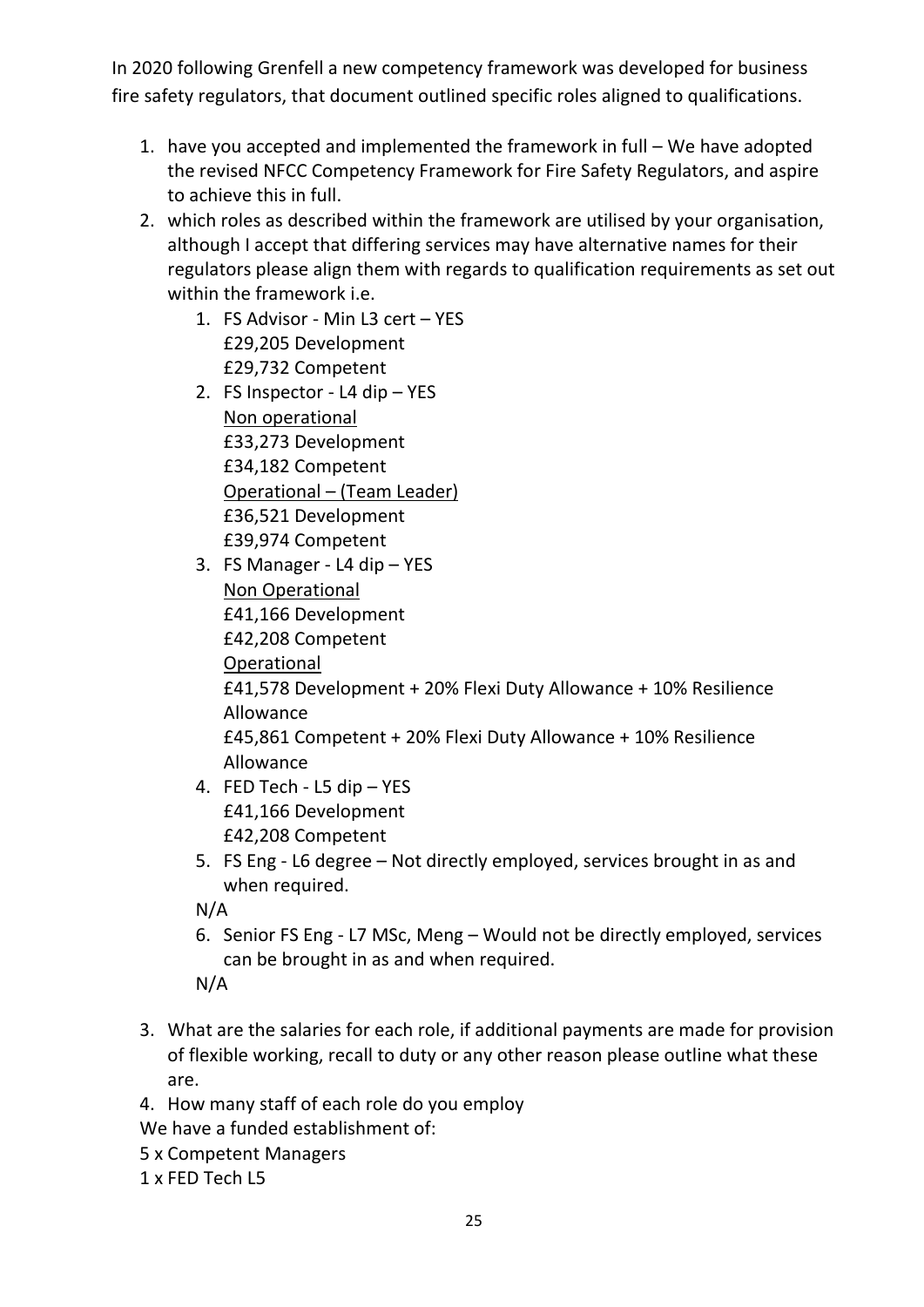12 x Inspecting Officers 2 x Business Safety Advisors We also have 2 x Inspecting Officers employed on fixed term contract Ts & Cs as part of the Home Office Protection uplift grant funding.

\_\_\_\_\_\_\_\_\_\_\_\_\_\_\_\_\_\_\_\_\_\_\_\_\_\_\_\_\_\_\_\_\_\_\_\_\_\_\_\_\_\_\_\_\_\_\_\_\_\_\_\_\_\_\_\_\_\_\_\_\_\_\_\_\_

\_\_\_\_\_\_\_\_\_\_\_\_\_\_\_\_\_\_\_\_\_\_\_\_\_\_\_\_\_\_\_\_\_\_\_\_\_\_\_\_\_\_\_\_\_\_\_\_\_\_\_\_\_\_\_\_\_\_\_\_\_\_\_\_\_

BRFS Ref:

140 21/22

Information Request:

Request for photographs taken by firefighters at a hotel fire.

Response:

Information withheld, due to ongoing investigation.

#### BRFS Ref:

139 21/22

Information Request:

Information on incidents in school buildings.

#### Response:

Thank you for your email, where you requested information on the number of incidents reported which involve any part of buildings collapsing on schools and sixth-form sites (council and academies, independent and state). On checking through our data, there appears to be no incidents that match this incident type during the timeframe provided.

\_\_\_\_\_\_\_\_\_\_\_\_\_\_\_\_\_\_\_\_\_\_\_\_\_\_\_\_\_\_\_\_\_\_\_\_\_\_\_\_\_\_\_\_\_\_\_\_\_\_\_\_\_\_\_\_\_\_\_\_\_\_\_\_\_

#### BRFS Ref:

138 21/22

Information Request:

Information on red fleet.

Response: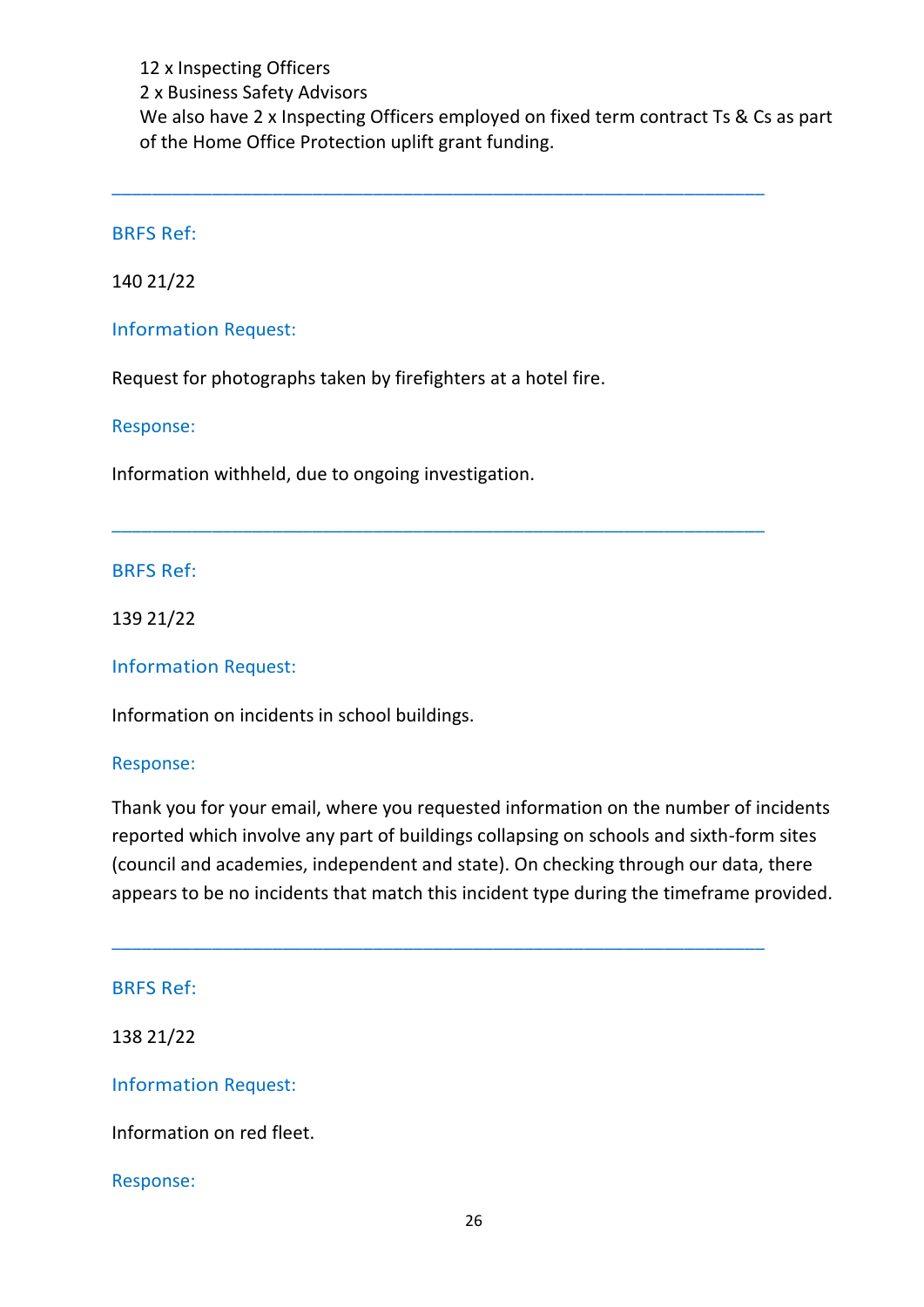

137 21/22

Information Request:

Information on firefighters.

Response:

between 99-21 how many watford address joined as trainee fire man? – **Information not held.**

\_\_\_\_\_\_\_\_\_\_\_\_\_\_\_\_\_\_\_\_\_\_\_\_\_\_\_\_\_\_\_\_\_\_\_\_\_\_\_\_\_\_\_\_\_\_\_\_\_\_\_\_\_\_\_\_\_\_\_\_\_\_\_

between 99-21 how many males per yr failed treadmill test? – **Information not held.**

between 99-21 how many watford address joined as trainee fire man and can choose Amersham Station - **Information not held.**

\_\_\_\_\_\_\_\_\_\_\_\_\_\_\_\_\_\_\_\_\_\_\_\_\_\_\_\_\_\_\_\_\_\_\_\_\_\_\_\_\_\_\_\_\_\_\_\_\_\_\_\_\_\_\_\_\_\_\_\_\_\_\_\_\_

\_\_\_\_\_\_\_\_\_\_\_\_\_\_\_\_\_\_\_\_\_\_\_\_\_\_\_\_\_\_\_\_\_\_\_\_\_\_\_\_\_\_\_\_\_\_\_\_\_\_\_\_\_\_\_\_\_\_\_\_\_\_\_\_\_

BRFS Ref:

136 21/22

Information Request:

Response:

BRFS Ref:

135 21/22

Information Request:

Information on fires in buildings under construction.

Response: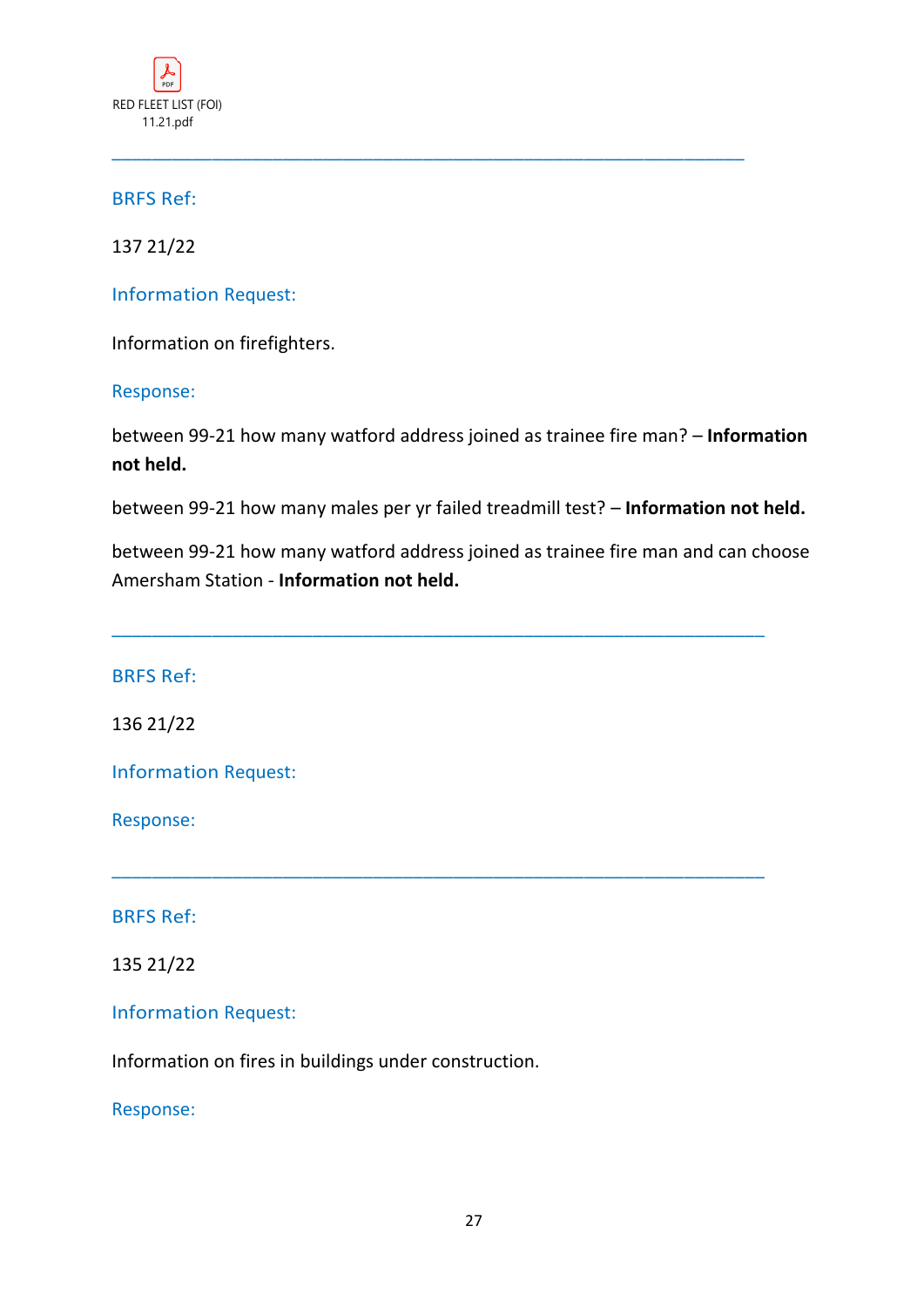How many fires have you attended in the past year within buildings that have been under construction / within the construction industry? **Four**

How many of these fires were caused by 'hot work'? (welding, cutting, soldering and any work that involves an open flame). **One**

What kind of hot work was involved? **Not known/recorded**

Were there any injuries, casualties or fatalities involved? **Two injuries were recorded across the four incidents**

What kinds of buildings were involved? **Two incidents were to a private summer house, the other two were both to dwellings.**

\_\_\_\_\_\_\_\_\_\_\_\_\_\_\_\_\_\_\_\_\_\_\_\_\_\_\_\_\_\_\_\_\_\_\_\_\_\_\_\_\_\_\_\_\_\_\_\_\_\_\_\_\_\_\_\_\_\_\_\_\_\_\_\_\_

\_\_\_\_\_\_\_\_\_\_\_\_\_\_\_\_\_\_\_\_\_\_\_\_\_\_\_\_\_\_\_\_\_\_\_\_\_\_\_\_\_\_\_\_\_\_\_\_\_\_\_\_\_\_\_\_\_\_\_\_\_\_\_\_\_

BRFS Ref:

134 21/22

Information Request:

Information on 'on call' availability

Response:

 $x =$ FOI 134 - On-Call availability.xlsx

BRFS Ref:

133 21/22

Information Request:

Information on incidents on balconies.

Response:

How many fires involving balconies occurred between 1st August 2020 and 31st July 2021?

**We were able to identify three fires that involved balconies. This does not necessarily mean that the balcony itself was on fire, but that there was a fire situated on the balcony.**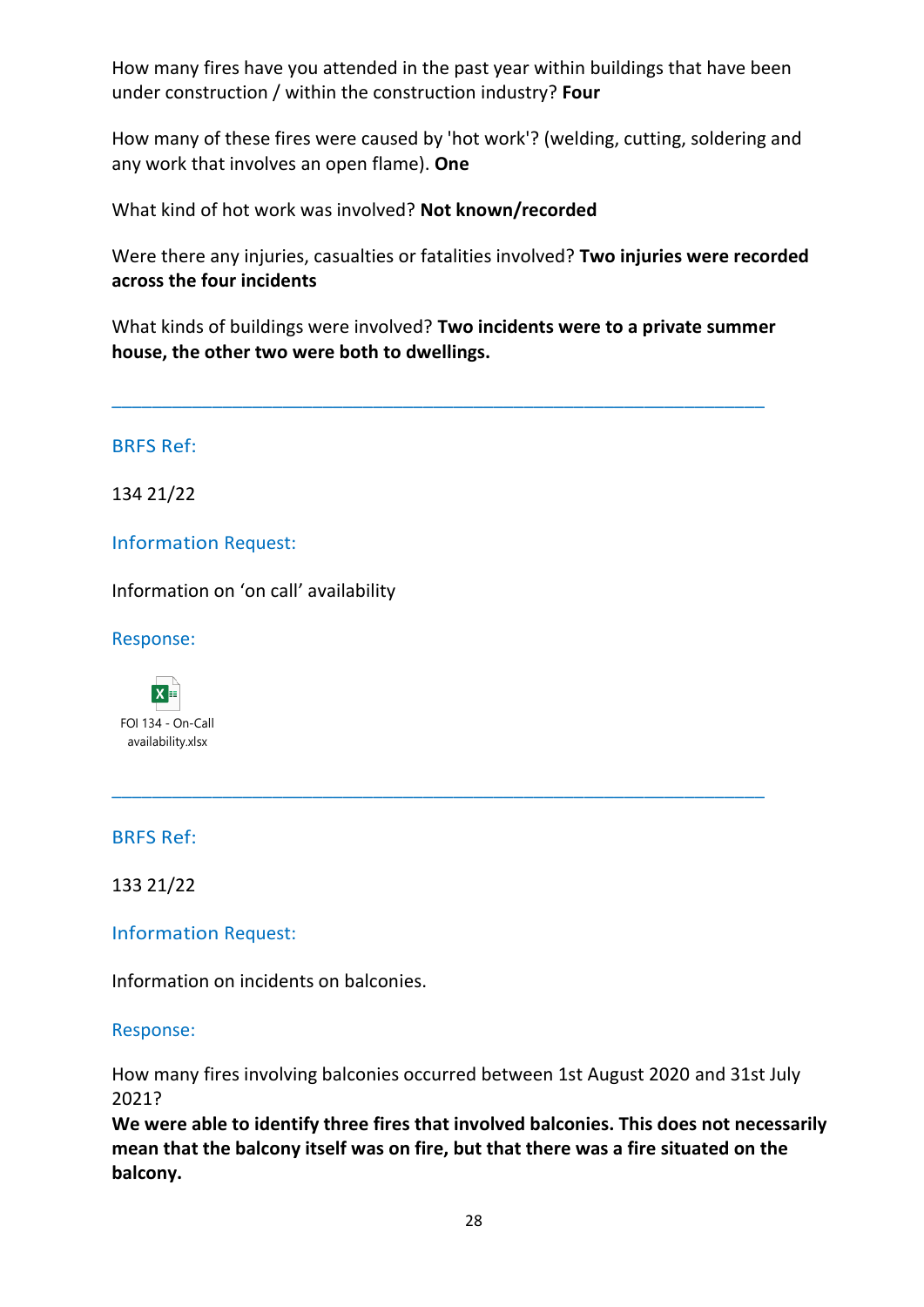In the same period, how many building fires occurred where balconies where found to have contributed to the external spread of the fire?

**This is not recorded within the national incident reporting system. Furthermore, I could find no evidence of an incident such as this within our control data either (within the same dates).**

Please provide data on the causes of any fires that started on balconies (ie; barbecue, discarded cigarette, electrical appliance fault, etc) and please provide the number of occurrences for each cause.

\_\_\_\_\_\_\_\_\_\_\_\_\_\_\_\_\_\_\_\_\_\_\_\_\_\_\_\_\_\_\_\_\_\_\_\_\_\_\_\_\_\_\_\_\_\_\_\_\_\_\_\_\_\_\_\_\_\_\_\_\_\_\_\_\_

Cooking appliance - Barbecue **\*1**

Smoking related - Smoking materials **\*1**

Small refuse/rubbish/recycle container (excluding wheelie bin) **\*1**

## BRFS Ref:

132 21/22

# Information Request:

Information on Confidential Waste

## Response:

# **Confidential Waste**

The details I require are:

- Has confidential waste being procured via tender or framework or another means? **Yes, this part of a wider waste management contract tendered in December 2020**
- If a framework, could you confirm the name of the framework please? **Not a framework**
- Actual contract values of each framework/contract (& any sub lots) **The entire waste management contract value is £100k. The confidential waste element has an annual value of is approximately £2k per year**
- Start date & duration of contract **01/04/2021 to 31/03/2024**
- Is there an extension clause in the framework(s)/contract(s) and, if so, the duration of the extension? **Yes, option to extend a further 24 months**
- Has a decision been made yet on whether the framework(s)/contract(s) are being either extended or renewed? **N/A at this time**
- Who is the procurement officer responsible for this contract and could you provide their email address and phone number please? **Ronda Smith – [rondasmith@bucksfire.gov.uk](mailto:rondasmith@bucksfire.gov.uk)**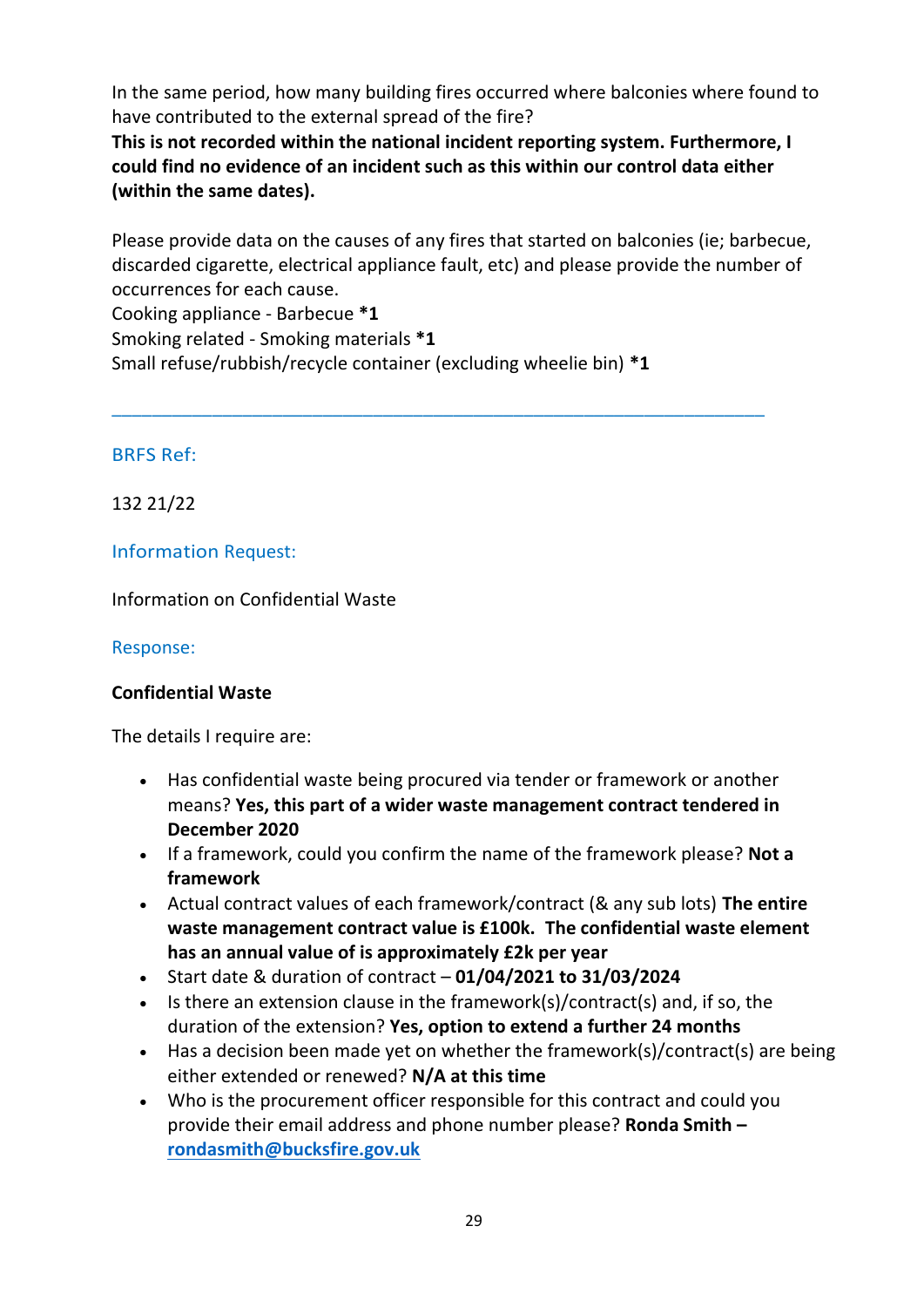- Who is the senior officer (outside of procurement) responsible for this contract and could you provide their email address and phone number please? **Gordon Wylie – [gwylie@bucksfire.gov.uk](mailto:gwylie@bucksfire.gov.uk)**
- Who is the current supplier? **Grundon Waste Management Ltd**

\_\_\_\_\_\_\_\_\_\_\_\_\_\_\_\_\_\_\_\_\_\_\_\_\_\_\_\_\_\_\_\_\_\_\_\_\_\_\_\_\_\_\_\_\_\_\_\_\_\_\_\_\_\_\_\_\_\_\_\_\_\_\_\_\_

• If your current supplier is a Facilities Management/Waste/Cleaning Company, which sub-contractor services your organisation? **N/A**

# BRFS Ref:

131 21/22

# Information Request:

Information on Facilities Management

# Response:

1. Food – Service contract that is focused around catering services. – **Buckinghamshire Fire & Rescue Service does not have a contract for the provision of catering services**

2. Laundry services where clothes and linen can be washed and ironed. –

**Buckinghamshire Fire & Rescue Service only requirement for laundry services relates to the care and maintenance of firefighting PPE. Contract details are below:**

Contract profile questionnaire for each type of contract:

1. Supplier/Provider of the services: **MSA Safety Ltd BRISTOL (previously Bristol Uniforms Ltd)**

2. Total Annual Spend – The spend should only relate to each of the service contracts listed above. **£211,056 (year 2021-2022) This spend includes th eprovion of the PPe not just the laundry & care element, we are not able to separate the costs as thi sis a fully managed package.**

3. A description of the services provided under this contract please includes information if other services are included under the same contract. **The fully managed supply, care, maintenance and tracking of full firefighting PPE ensemble to Buckinghamshire Firefighters 24/7/365** 

4. The number of sites the contract covers – **All BFRS sites, refer to BFRS website for details of locations - Property Information - [Buckinghamshire Fire & Rescue Service](https://gbr01.safelinks.protection.outlook.com/?url=https%3A%2F%2Fbucksfire.gov.uk%2Fauthority%2Fproperty-information%2F&data=04%7C01%7Cknellist%40bucksfire.gov.uk%7Ca09a9f665b8c4e93092d08d97b759cbd%7Cedcc07179b324eaeb464ad6257536311%7C1%7C0%7C637676567391012461%7CUnknown%7CTWFpbGZsb3d8eyJWIjoiMC4wLjAwMDAiLCJQIjoiV2luMzIiLCJBTiI6Ik1haWwiLCJXVCI6Mn0%3D%7C1000&sdata=E6rIdwkAtTGeA99u7evkRf2MhBeuFC%2Buxqn5fkxjY%2Fc%3D&reserved=0)  [\(bucksfire.gov.uk\)](https://gbr01.safelinks.protection.outlook.com/?url=https%3A%2F%2Fbucksfire.gov.uk%2Fauthority%2Fproperty-information%2F&data=04%7C01%7Cknellist%40bucksfire.gov.uk%7Ca09a9f665b8c4e93092d08d97b759cbd%7Cedcc07179b324eaeb464ad6257536311%7C1%7C0%7C637676567391012461%7CUnknown%7CTWFpbGZsb3d8eyJWIjoiMC4wLjAwMDAiLCJQIjoiV2luMzIiLCJBTiI6Ik1haWwiLCJXVCI6Mn0%3D%7C1000&sdata=E6rIdwkAtTGeA99u7evkRf2MhBeuFC%2Buxqn5fkxjY%2Fc%3D&reserved=0)**

5. The start date of the contract: **03/09/2018**

6. The end date of the contract: **02/09/2026**

7. The duration of the contract, please include information on any extensions period. **8 years**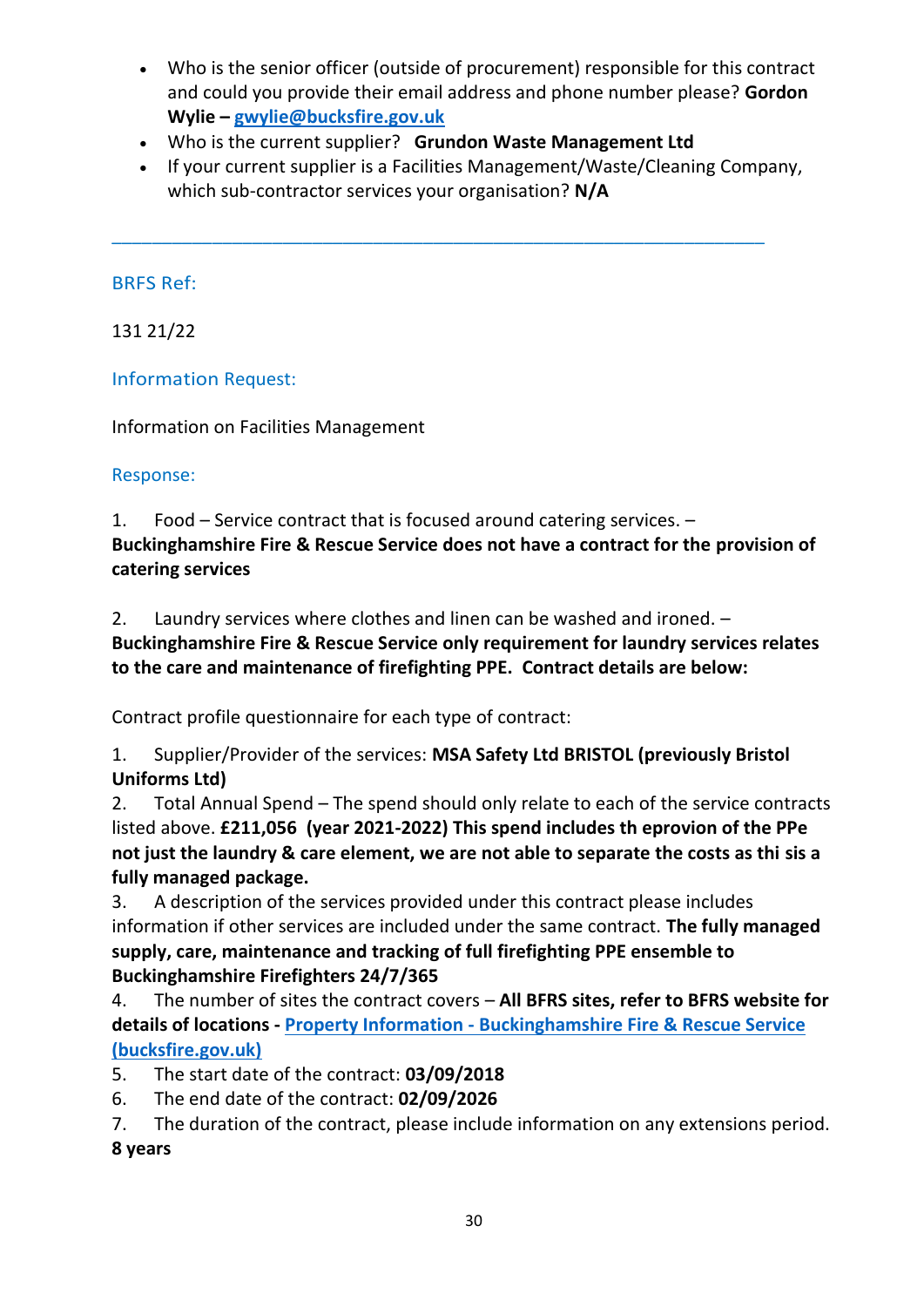8. Who within the organisation is responsible for each of these contracts? name, Job Title, contact number and email address.- **Ronda Smith, Procurement Manager, [rondasmith@bucksfire.gov.uk](mailto:rondasmith@bucksfire.gov.uk)**

\_\_\_\_\_\_\_\_\_\_\_\_\_\_\_\_\_\_\_\_\_\_\_\_\_\_\_\_\_\_\_\_\_\_\_\_\_\_\_\_\_\_\_\_\_\_\_\_\_\_\_\_\_\_\_\_\_\_\_\_\_\_\_\_\_

BRFS Ref:

130 21/22

Information Request:

I am e-mailing to place a request for all information available under the Freedom of Information Act relating to the Estates and Facilities Directorate of your organisation across all sites. I would like to request an Organisation chart for all Directors, Managers, and employees within the Estates, Maintenance, Facilities, Property Services and Capital Projects departments.

\_\_\_\_\_\_\_\_\_\_\_\_\_\_\_\_\_\_\_\_\_\_\_\_\_\_\_\_\_\_\_\_\_\_\_\_\_\_\_\_\_\_\_\_\_\_\_\_\_\_\_\_\_\_\_\_\_\_\_\_\_\_\_\_\_

Response:



# BRFS Ref:

129 21/22

## Information Request:

This is a request for information under the Freedom of Information Act 2000. My request relates to fatal drownings in your area. I would like to request the following information: How many fatal drownings were recorded in your area in June, July and August this year Please provide the information electronically and broken down by month. If it is not possible to provide the information requested due to the information exceeding the cost of compliance limits, please provide advice and assistance as to how I can refine my request.

## Response:

Number of fatal drownings recorded by Buckinghamshire Fire and Rescue Service: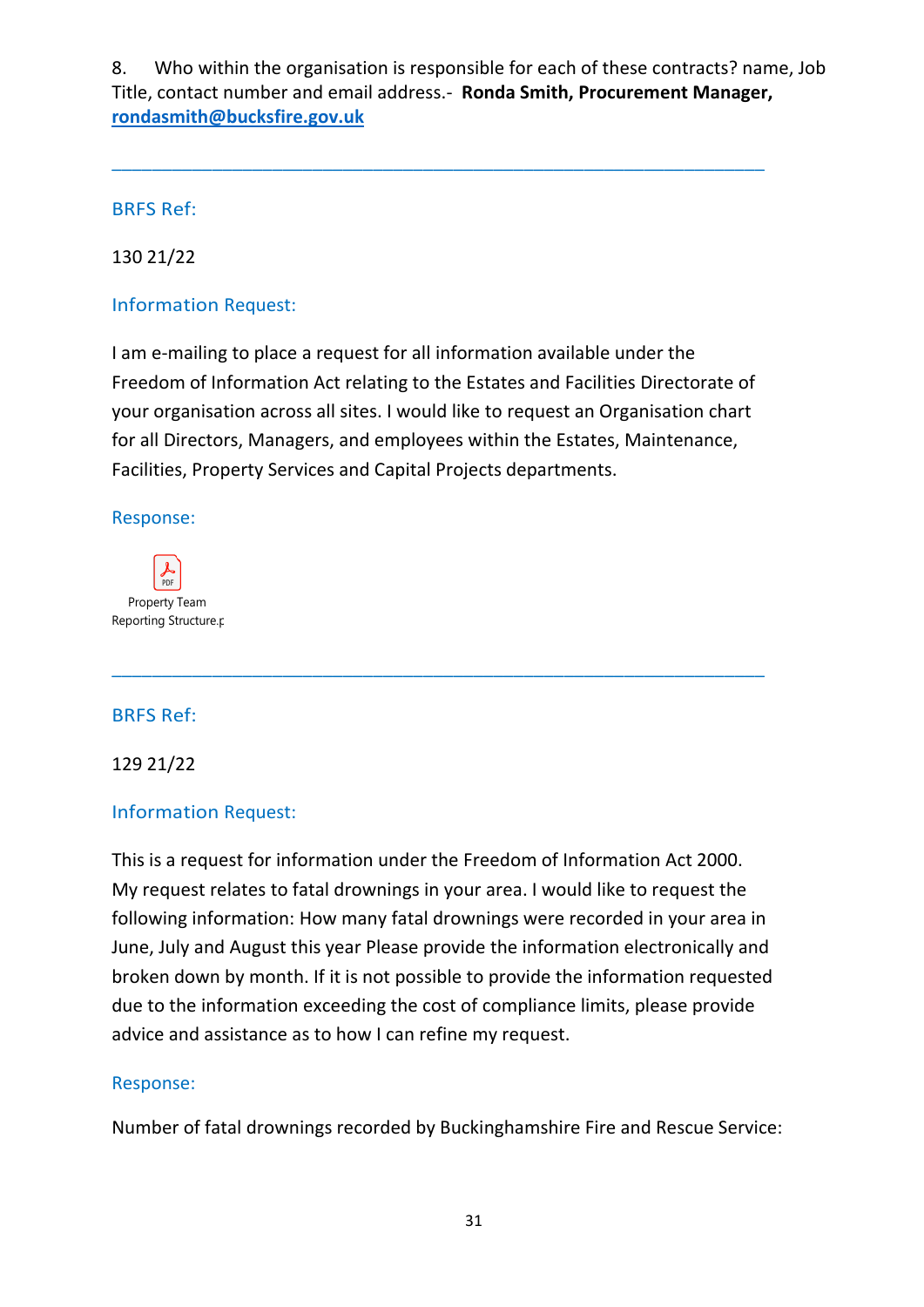June: 1 July: 0 August: 0

## BRFS Ref:

128 21/22

## Information Request:

I would like to know the Pre Determined attendances for incidents due to the fact that I have downloaded the information for Oxfordshire and Berkshire so it would make sense to have Buckinghamshire's.

\_\_\_\_\_\_\_\_\_\_\_\_\_\_\_\_\_\_\_\_\_\_\_\_\_\_\_\_\_\_\_\_\_\_\_\_\_\_\_\_\_\_\_\_\_\_\_\_\_\_\_\_\_\_\_\_\_\_\_\_\_\_\_\_\_

\_\_\_\_\_\_\_\_\_\_\_\_\_\_\_\_\_\_\_\_\_\_\_\_\_\_\_\_\_\_\_\_\_\_\_\_\_\_\_\_\_\_\_\_\_\_\_\_\_\_\_\_\_\_\_\_\_\_\_\_\_\_\_\_\_

Response:

# BRFS Ref:

127 21/22

## Information Request:

I require the organisation's to provide me with the following contract information relating to the following corporate software/enterprise applications:

a. Enterprise Resource Planning Software Solution (ERP) -this is the organisation's main ERP system and may include service support, maintenance and upgrades.

b. Customer Relationship Management (CRM) Solution-this is the organisation's main CRM system and may include service support, maintenance and upgrades. Example of CRM systems the organisation may use could include Microsoft Dynamics, Front Office, Lagan CRM, Firmstep

c. Human Resources (HR) and Payroll Software Solution-this is the organisation's main HR/payroll system and may include service support, maintenance and upgrades. In some cases the HR contract maybe separate to the payroll contract please provide both types of contracts. Example of HR/Payroll systems the organisation may use could include iTrent, Resourcelink,

d. The organisation's primary corporate Finance Software Solution-this is the organisation's main finance system and may include service support, maintenance and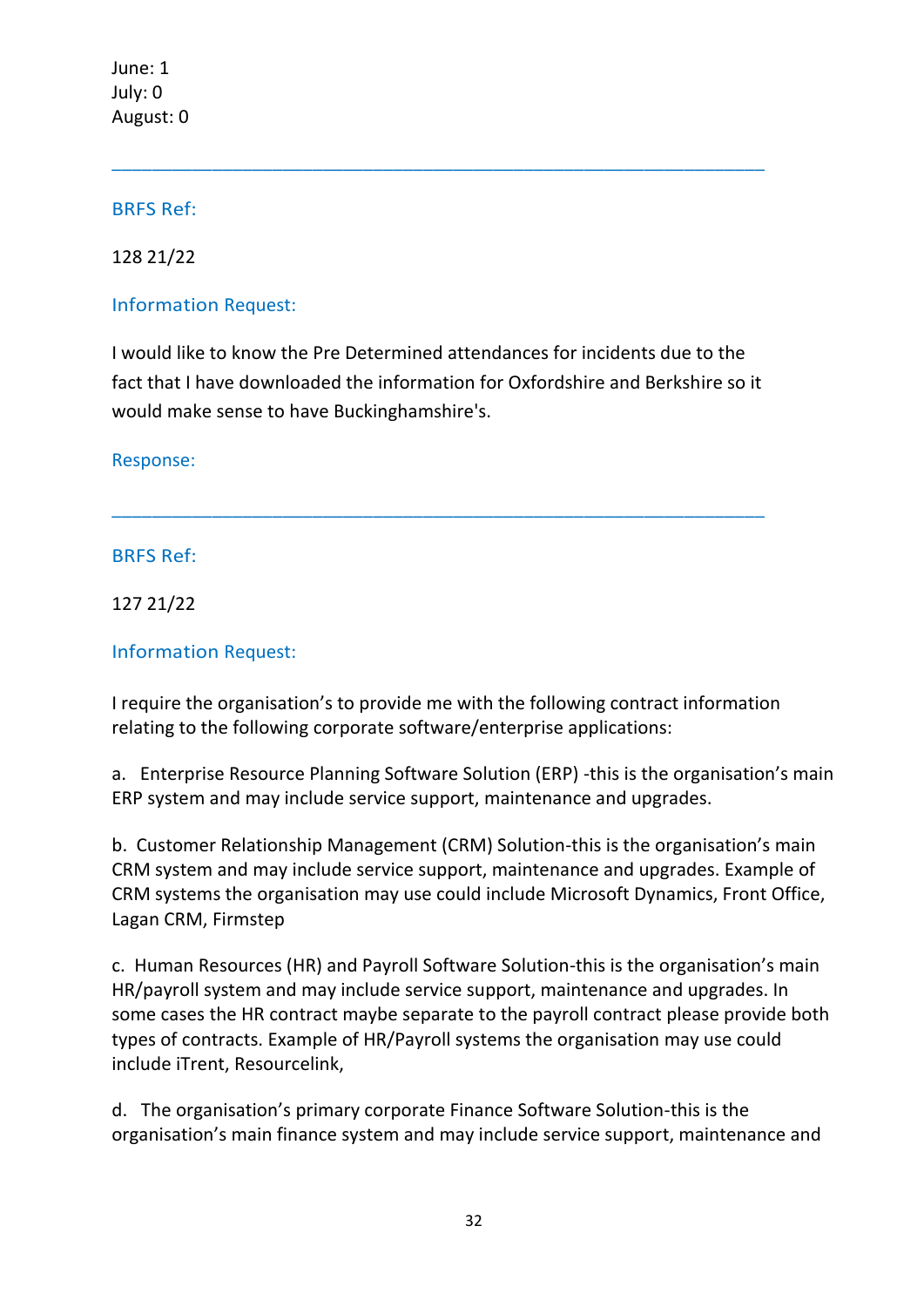upgrades. Example of finance systems the organisation may use could include E-Business suite, Agresso (Unit4), eFinancials, Integra, SAP

In some cases you may come across contracts that provides service support maintenance and upgrades separate to the main software contract, please also provide this information in the response following the requested data below.

For each of the categories above can you please provide me with the relevant contract information listed below:

1. Software Category: ERP, CRM, HR, Payroll, Finance

2. Software Supplier: Can you please provide me with the software provider for each contract?

3. Software Brand: Can you please provide me with the actual name of the software. Please do not provide me with the supplier name again please provide me with the actual software name.

4. Contract Description: Please do not just state two to three words can you please provide me detail information about this contract and please state if upgrade, maintenance and support is included.

Please also include any modules included within the contract as this will support the categories you have selected in question 1.

5. Number of Users/Licenses: What is the total number of user/licenses for this contract?

6. Annual Spend: What is the annual average spend for each contract?

7. Contract Duration: What is the duration of the contract please include any available extensions within the contract.

8. Contract Start Date: What is the start date of this contract? Please include month and year of the contract. DD-MM-YY or MM-YY.

9. Contract Expiry: What is the expiry date of this contract? Please include month and year of the contract. DD-MM-YY or MM-YY.

10. Contract Review Date: What is the review date of this contract? Please include month and year of the contract. If this cannot be provide please provide me estimates of when the contract is likely to be reviewed. DD-MM-YY or MM-YY.

11. Contact Details: I require the full contact details of the person within the organisation responsible for this particular software contract (name, job title, email, contact number).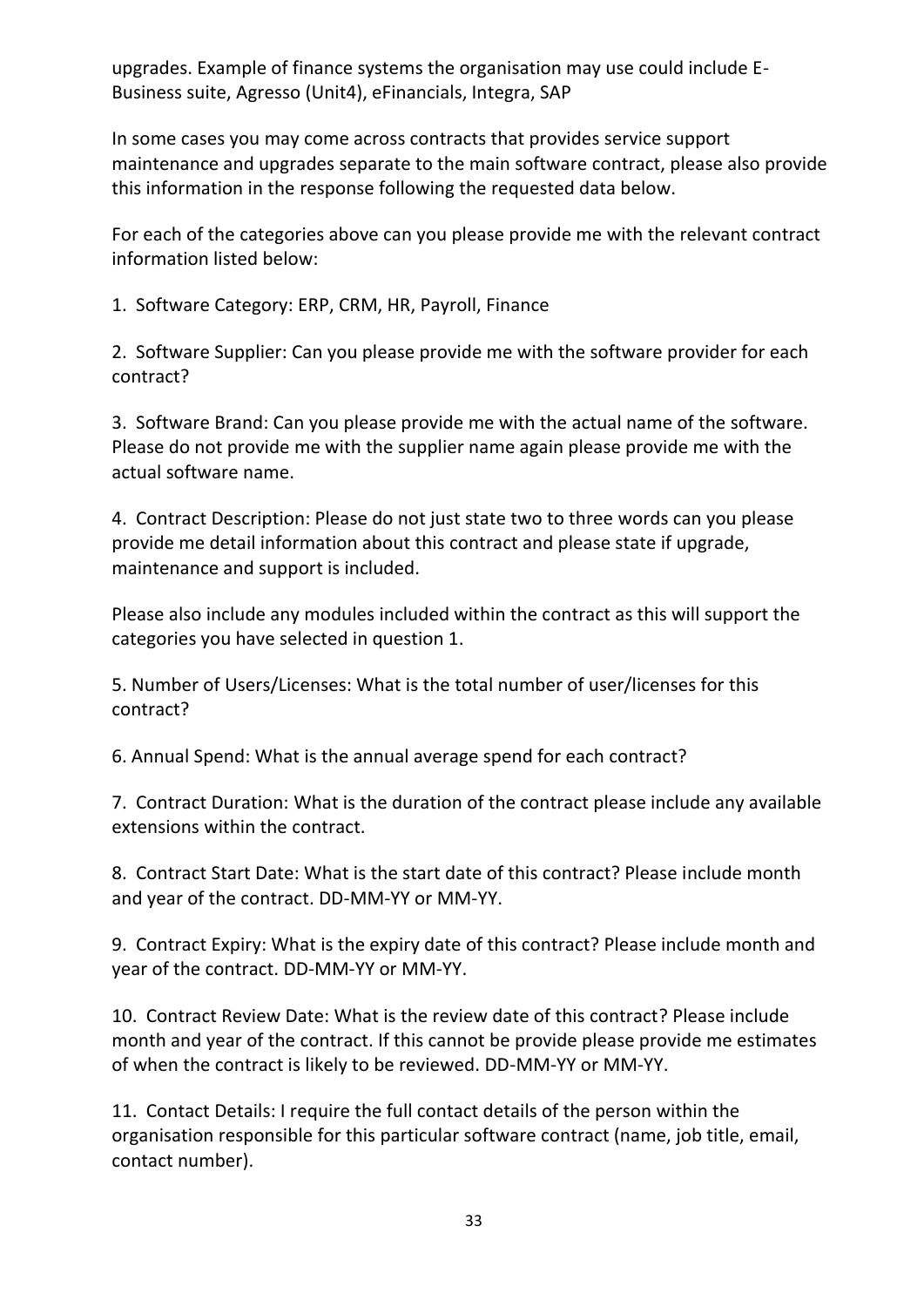If this request is too wide or unclear, I would be grateful if you could contact me as I understand that under the Act, you are required to advise and assist requesters. If any of this information is already in the public domain, please can you direct me to it, with page references and URLs if necessary.

Response:



# BRFS Ref:

126 21/22

# Information Request:

It is understood that commercial providers of goods and equipment to fire and rescue services are offering hospitality to officers, elected members and fire service staff during the period of the Emergency Services Show (ESS) at the NEC, 7-8 September 2021.

\_\_\_\_\_\_\_\_\_\_\_\_\_\_\_\_\_\_\_\_\_\_\_\_\_\_\_\_\_\_\_\_\_\_\_\_\_\_\_\_\_\_\_\_\_\_\_\_\_\_\_\_\_\_\_\_\_\_\_\_\_\_\_\_\_

Please provide the following information regarding invitations to hospitality events whilst attending the ESS. Such hospitality is understood to include: lunches/dinners, hotels, transport costs, golf sessions etc

# Response:

1) what invitations have been received by commercial companies for Officers or Members of your Fire and Rescue Service to attended hospitality events funded by the company during the period of the above Emergency Services Show? – None.

2) what invitations referred to in 1 above have been accepted by officers or Members of your Fire and Rescue Service? – N/A

3) please provide the name of the commercial company and the hospitality event to which each invitation relates to? – N/A

4) what is the estimated individual value of each hospitality event to which officers or Members have been invited to participate in? – N/A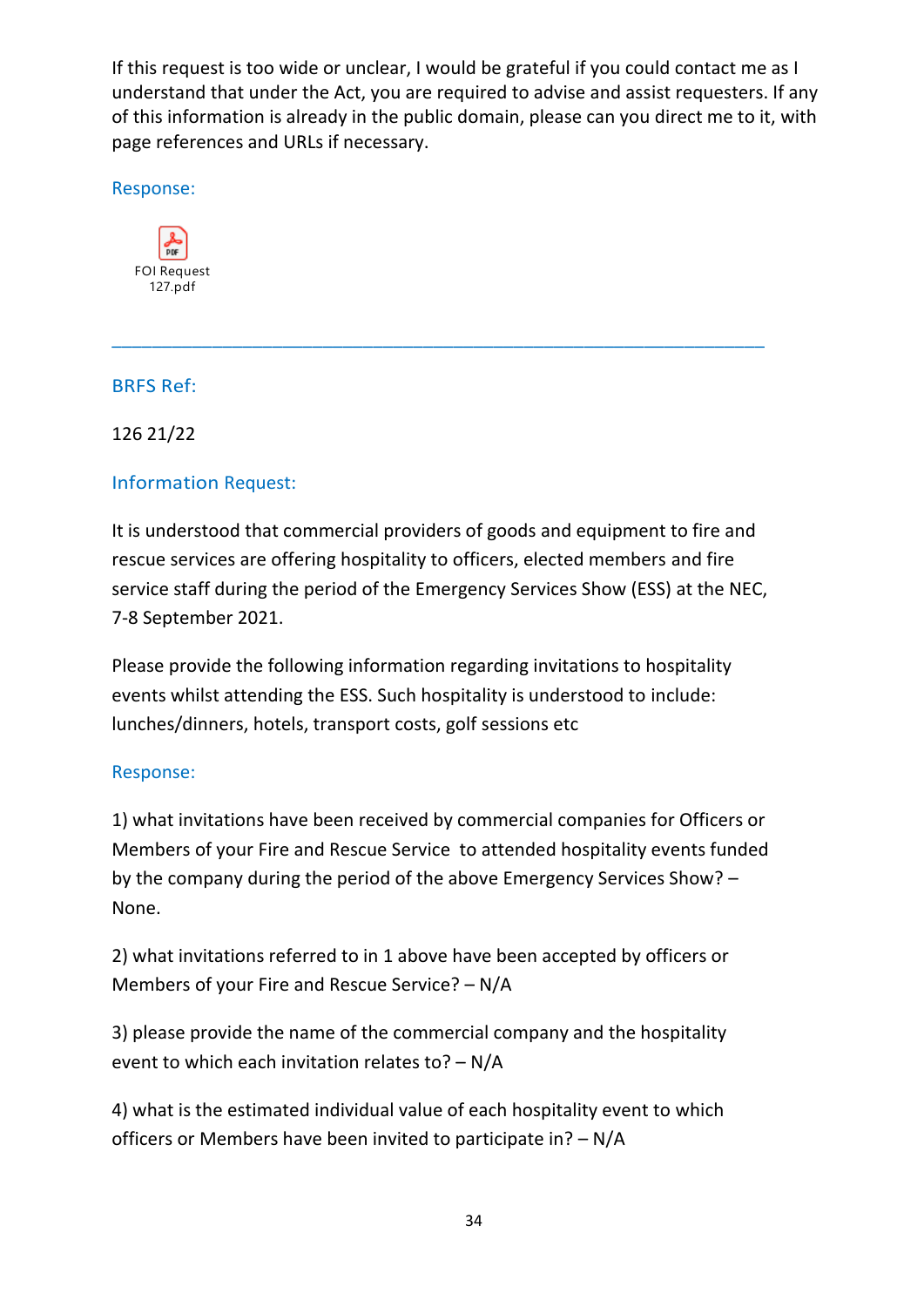5) please provide a copy of your Fire and Rescue Authority receipt of hospitality policy. - All employees are expected to register all offers of hospitality that are received whether or not they are accepted - Please find attached a copy of our Code of Conduct (section 20 Hospitality).

\_\_\_\_\_\_\_\_\_\_\_\_\_\_\_\_\_\_\_\_\_\_\_\_\_\_\_\_\_\_\_\_\_\_\_\_\_\_\_\_\_\_\_\_\_\_\_\_\_\_\_\_\_\_\_\_\_\_\_\_\_\_\_\_\_

#### BRFS Ref:

## 125 21/22

## Information Request:

This is an information request relating to payments made to charities and third sector organisations. Please provide the following information for 2018-19,

The value of grants made to each of the organisations listed below. Please provide the information for each of the three financial years separately, and list all grants separately. The value of loans made to each of the organisations listed below. Please provide the information for each of the three financial years separately and list all loans separately. The payments made to charities and third sector organisations relate to the following only:

- Operation Black Vote
- U.K. Black Pride
- Mermaids
- Ozanne Foundation
- Gendered Intelligence
- British Medical Association
- ActionAid UK
- Hope Not Hate
- Led by Donkeys
- Extinction Rebellion
- Migrants Organise
- CLASS
- **Black Lives Matter**
- Action on Smoking and Health
- Action on Smoking and Health Scotland
- Action on Smoking and Health Wales
- Breath 2025
- Association of Directors of Public Health
- Improving Performance in Practice (previously Public Management Associates)

Response: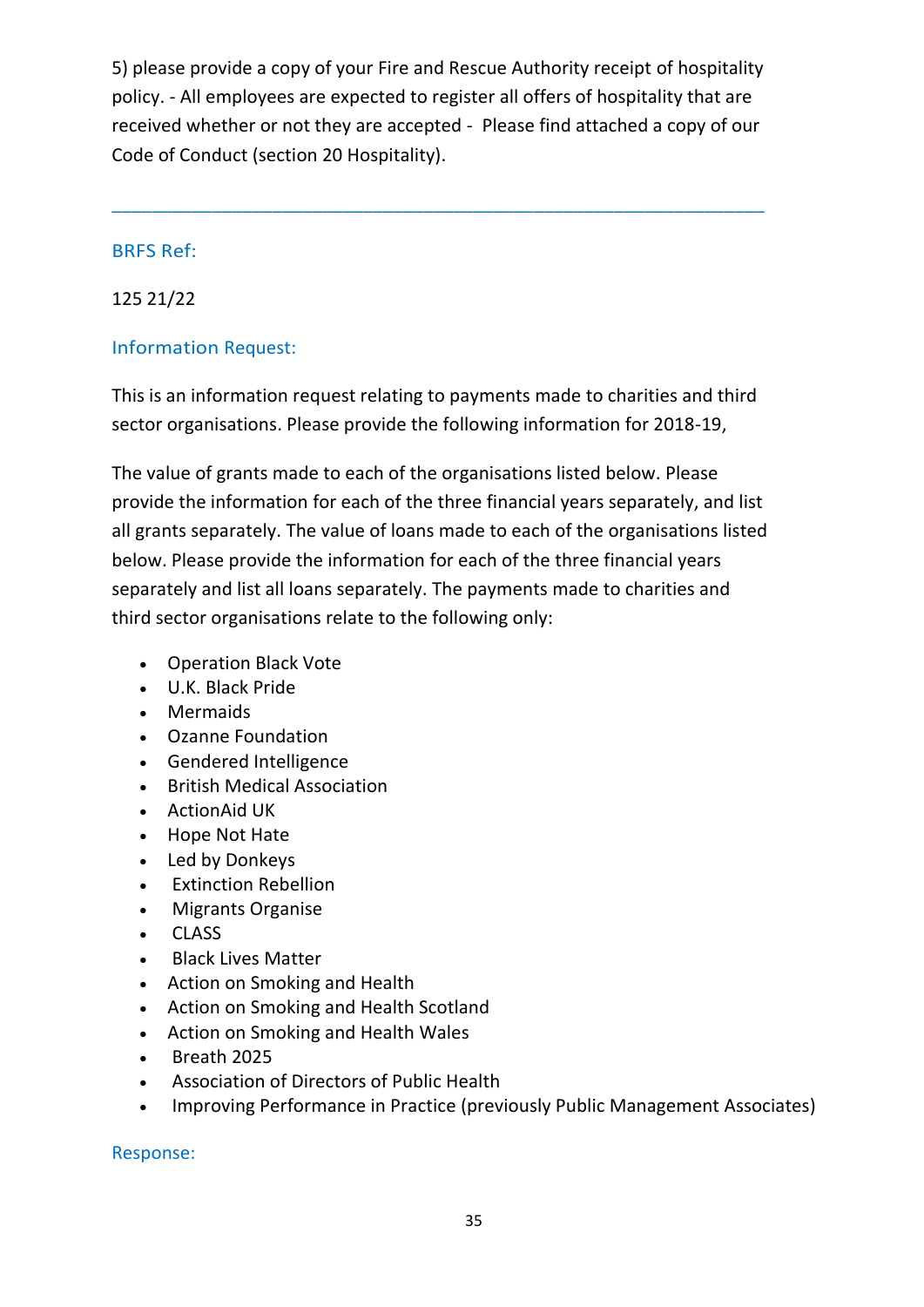Buckinghamshire and Milton Keynes Fire Authority have not made grants or loans to any of the organisations listed in any of the years listed.

\_\_\_\_\_\_\_\_\_\_\_\_\_\_\_\_\_\_\_\_\_\_\_\_\_\_\_\_\_\_\_\_\_\_\_\_\_\_\_\_\_\_\_\_\_\_\_\_\_\_\_\_\_\_\_\_\_\_\_\_\_\_\_\_\_

## BRFS Ref:

## 124 21/22

# Information Request:

I would like to request the following information under the Freedom of Information Act and the Environmental Information Regulations. I understand my request will take 20 working days to process but I would be grateful if you could acknowledge receipt.

Please redact the names of all fire fighters (full or part time) and any other service employees from the answers and information provided.

1...Does the Fire and Rescue service hold a log (or similar) which details the external paid work currently being undertaken by full time and part time firefighters in addition to their official duties with the service. These employees may run their own businesses or enterprises, or they may provide a paid service to other employers other than the service. If the answer is yes, can you, please provide a copy of this log or similar.

2...Irrespective of whether the service holds a log can you state how many fire fighters (full and part time) are currently engaged in paid work in addition to their duties with the fire and rescue service. In terms of external work can you please provide a breakdown which shows specific job title, area of employment and the number of fire fighters (full and part time) currently engaged in this activity. How many fire fighters (full or part time) currently own and or run a business in addition to their duties with the fire and rescue service.

3....Since 6 August 2019 has the service provided any general written guidance to firefighters about their participation in additional paid work either for their own businesses or for other employers. If the answer is yes, can you, please provide a copy of this general written guidance.

4...Since 6 August 2019 has the service had cause to discipline any fire fighter because of their participation in paid employment either for their own businesses or for another employer. If the answer is yes, can you, please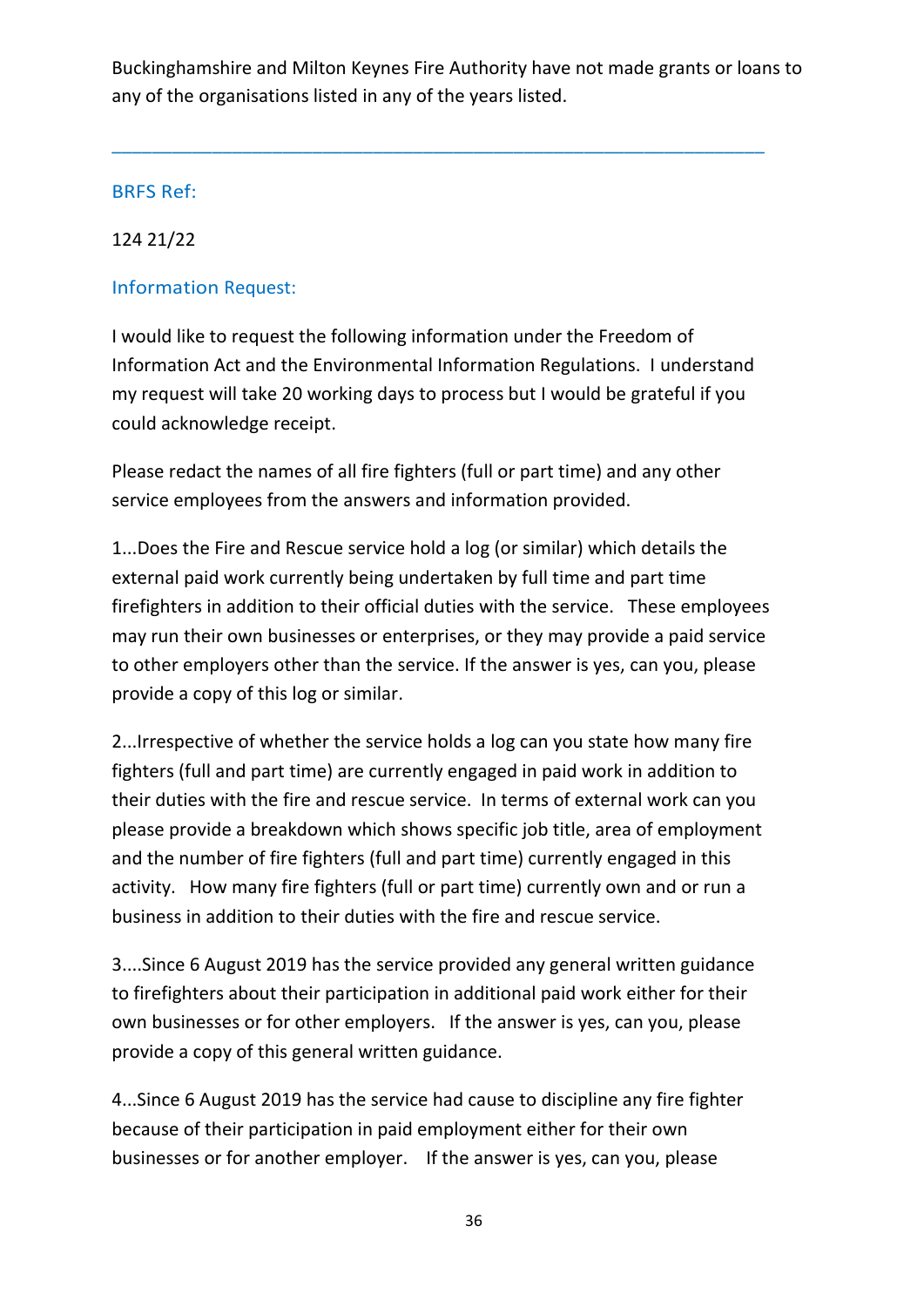provide the following details. In the case of each employee disciplined can you provide a brief outline of their offence or breach of the rules. In the case of each employee disciplined can you state what action was taken. For instance, was the employee given a written warning. Or was the employee sacked or suspended. In the case of each employee and each breach can you state the year when action was taken.

#### Response:

1...Does the Fire and Rescue service hold a log (or similar) which details the external paid work currently being undertaken by full time and part time firefighters in addition to their official duties with the service. These employees may run their own businesses or enterprises, or they may provide a paid service to other employers other than the service. If the answer is yes, can you, please provide a copy of this log or similar.

In respect of whole-time firefighters, secondary employments are captured on our HR & Payroll system. Each secondary employment is checked and renewed every two years and any forms submitted are entered into the system and saved to employee's personnel records.

In respect of part-time firefighters, their primary employments are checked at the point of entry into the organisation, but the details are not held nor checked on a central register. Therefore, to ascertain if part-time firefighters are currently engaged in paid work, and the nature of that work, in addition to their duties with the fire and rescue service would require a search of each individual personnel record.

Section 12 of the Freedom of Information Act 2000 (FOIA) makes provision for public authorities to refuse requests for information where the cost of dealing with them would exceed the appropriate limit. The appropriate limit for this authority is £450, based on 18 hours' staff time to determine whether this authority holds the information, and locating, retrieving, and extracting the information.

I would be able to provide you with the estimated cost of processing this aspect of your request in accordance with regulation 13 of FOIA and the Freedom of Information and Data Protection (Appropriate Limit and Fees) Regulations 2004, should you wish and notify you of the fee payable.

Please let me know at your convenience. In the meantime, the information below is provided in relation only to full-time (whole-time) firefighters currently engaged in paid work in addition to their duties with the fire and rescue service

2...Irrespective of whether the service holds a log can you state how many fire fighters (full and part time) are currently engaged in paid work in addition to their duties with the fire and rescue service. In terms of external work can you please provide a breakdown which shows specific job title, area of employment and the number of fire fighters (full and part time) currently engaged in this activity. How many fire fighters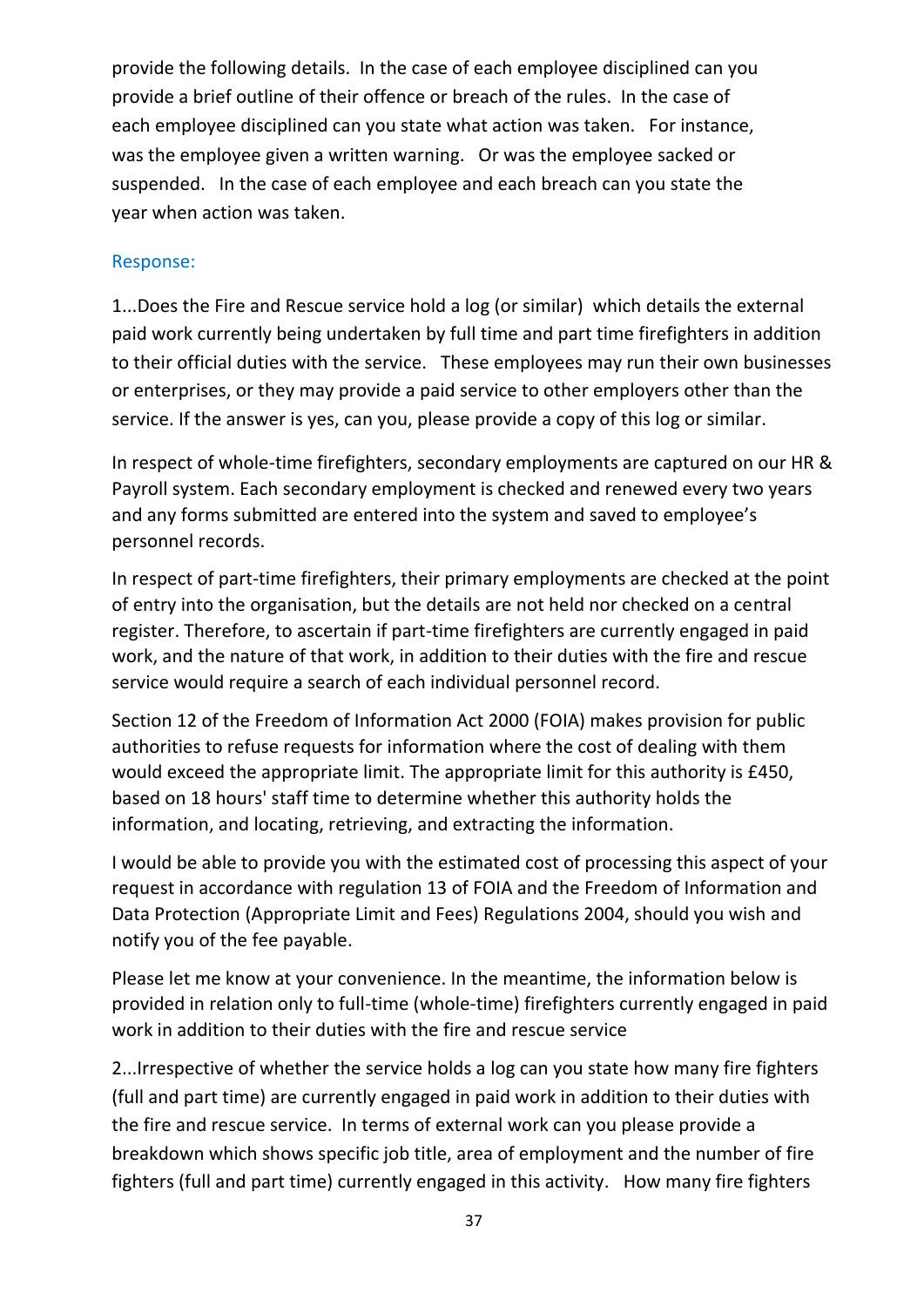(full or part time) currently own and or run a business in addition to their duties with the fire and rescue service.

|                                         |                | <b>Employed Self Employed</b> |
|-----------------------------------------|----------------|-------------------------------|
| Retained firefighter (other FRS)        | 3              | 0                             |
| Fire safety/instructor/warden roles     | 3              | 1                             |
| Chauffer/Driving incl LGV               | $\overline{2}$ | 0                             |
| <b>Commercial Drone Operator</b>        | 1              | 0                             |
| <b>Health &amp; Fitness</b>             | 1              | 1                             |
| Motor Vehicle Technician                | $\mathbf{1}$   | 0                             |
| <b>Safety Marshall</b>                  | 1              | 0                             |
| <b>Chimney Sweep</b>                    | 0              | 2                             |
| Construction/Builder/Carpenter          | 0              | 3                             |
| Painter/Decorator                       | 0              | 5                             |
| Garden maintenance                      | 0              | 2                             |
| Engineer                                | 0              | 2                             |
| Home maintenance                        | 0              | 1                             |
| Electrician                             | 0              | 1                             |
| Military (instructor)/ Outdoor events 1 |                | 0                             |
| <b>Cleaning services</b>                | 0              | 2                             |
| web design                              | 0              | 1                             |
| Farming                                 | 0              | 1                             |
| Roofing                                 | $\mathbf{1}$   | 0                             |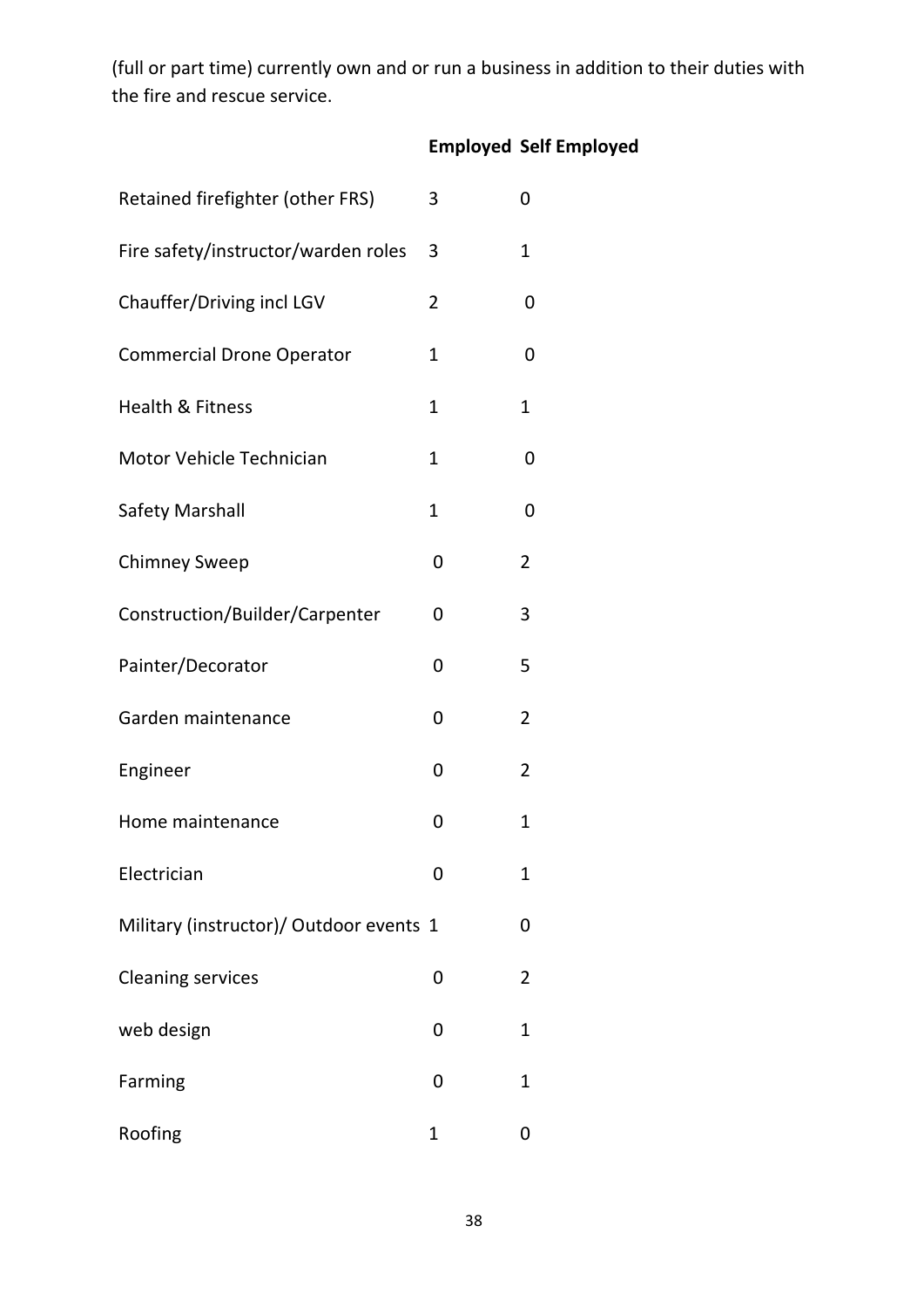| Police (special constable)    |    |    |
|-------------------------------|----|----|
| Specialist advisor (security) | 1  |    |
|                               | 16 | つつ |

3....Since 6 August 2019 has the service provided any general written guidance to firefighters about their participation in additional paid work either for their own businesses or for other employers. If the answer is yes, can you, please provide a copy of this general written guidance.

Secondary Employment Procedure attached.



4...Since 6 August 2019 has the service had cause to discipline any fire fighter because of their participation in paid employment either for their own businesses or for another employer. If the answer is yes, can you, please provide the following details. In the case of each employee disciplined can you provide a brief outline of their offence or breach of the rules. In the case of each employee disciplined can you state what action was taken. For instance, was the employee given a written warning. Or was the employee sacked or suspended. In the case of each employee and each breach can you state the year when action was taken.

None.

## BRFS Ref:

123 21/22

# Information Request:

I'm doing some academic research about the risks of fire brigades in UK. A key area of risk that we would like to explore is insurable risk. Could you please provide details of your vehicle insurance and life insurance along with a scanned copy of the policy booklet containing the terms and conditions of the policy?

\_\_\_\_\_\_\_\_\_\_\_\_\_\_\_\_\_\_\_\_\_\_\_\_\_\_\_\_\_\_\_\_\_\_\_\_\_\_\_\_\_\_\_\_\_\_\_\_\_\_\_\_\_\_\_\_\_\_\_\_\_\_\_\_\_

\_\_\_\_\_\_\_\_\_\_\_\_\_\_\_\_\_\_\_\_\_\_\_\_\_\_\_\_\_\_\_\_\_\_\_\_\_\_\_\_\_\_\_\_\_\_\_\_\_\_\_\_\_\_\_\_\_\_\_\_\_\_\_\_\_

## Response: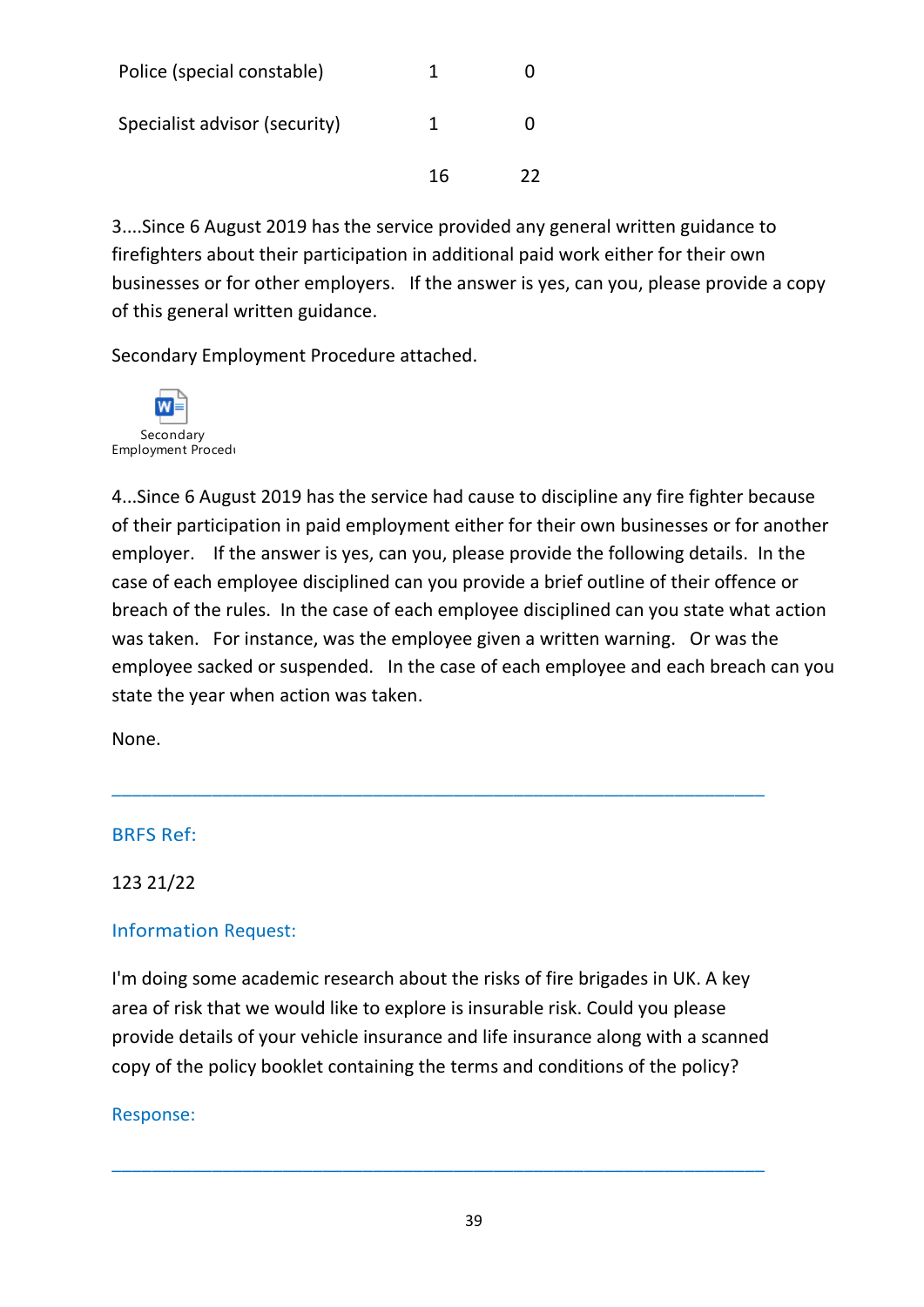122 21/22

Information Request:

Please could you provide figures for:

1) The number of fires your crews have attended at buildings with ACM cladding (listed on the Government website) since 14 June 2017.

2) The number of fatalities caused by fires at buildings with ACM cladding since 14 June 2017.

\_\_\_\_\_\_\_\_\_\_\_\_\_\_\_\_\_\_\_\_\_\_\_\_\_\_\_\_\_\_\_\_\_\_\_\_\_\_\_\_\_\_\_\_\_\_\_\_\_\_\_\_\_\_\_\_\_\_\_\_\_\_\_\_\_

## Response:

The answer is 0 for both.

## BRFS Ref:

121 21/22

#### Information Request:

West Ashland Fire Station, total number of calls that this station had attended in the June 2020 - June 2021.

#### Response:

The number of calls West Ashland has attended between June 2020 - June 2021 is 1417. Where multiple West Ashland appliances attended the same incident, this had been counted as one attendance from the station. Of the 1417 incidents, 38 of those were where the aerial appliance was the only appliance from West Ashland to attend.

#### BRFS Ref:

#### 120 21/22

## Information Request:

Determining the usage of a tax relief for emergency services workers (analyst for HMRC)

\_\_\_\_\_\_\_\_\_\_\_\_\_\_\_\_\_\_\_\_\_\_\_\_\_\_\_\_\_\_\_\_\_\_\_\_\_\_\_\_\_\_\_\_\_\_\_\_\_\_\_\_\_\_\_\_\_\_\_\_\_\_\_\_\_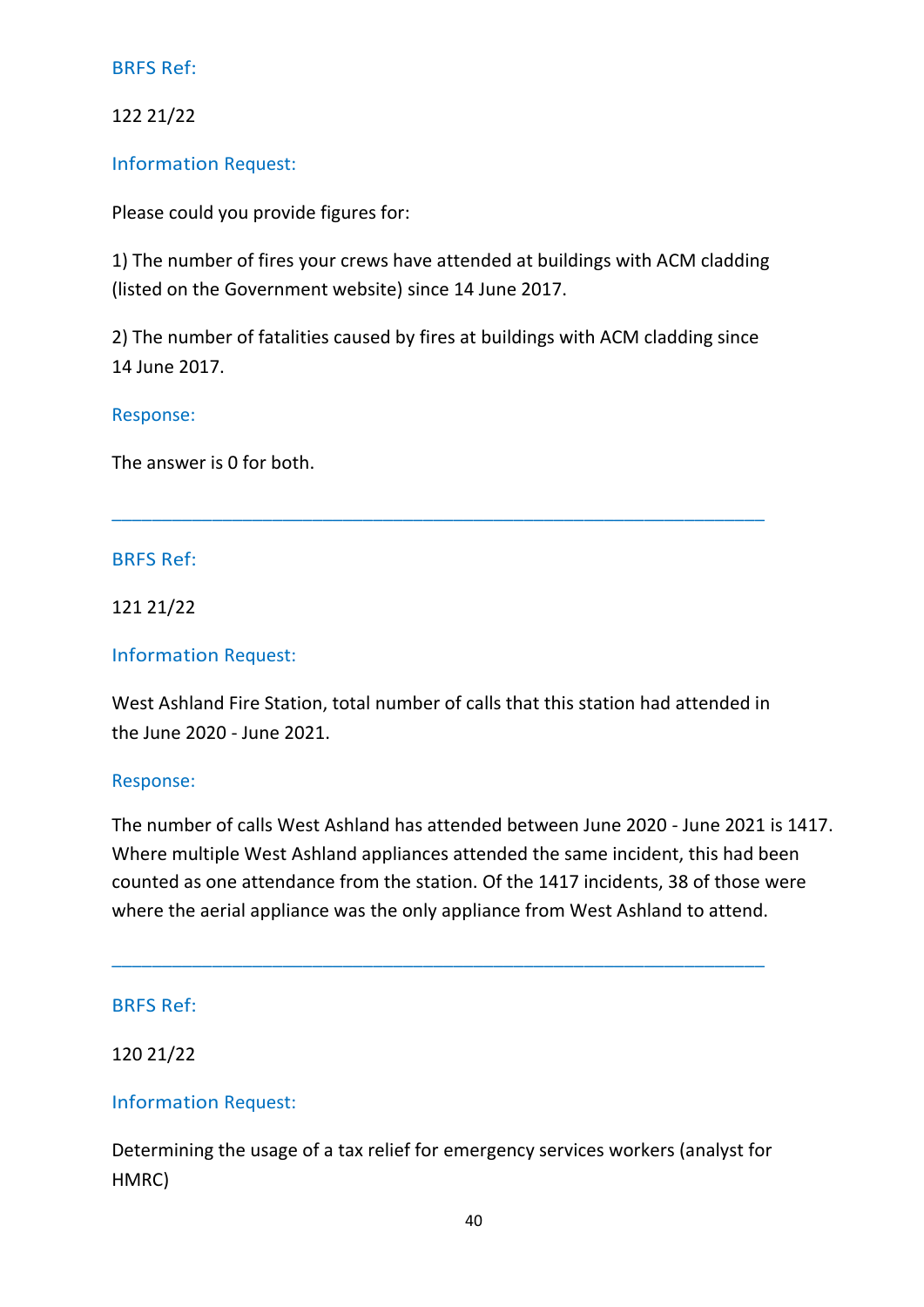## Response:

- 1. How many of your staff use emergency vehicles to commute to work or while on call, and how often do either occur? Currently 32 officer's cars of which 17 officers have private use and the remaining 15 are provided cars/business use only. The 15 officers who have access to the car have use of the vehicle when on duty only.
- 2. When using an emergency vehicle privately while on-call or commuting, how is the fuel they use paid for? Fuel drawn from BFRS sites or using an agency cards is recharged in full to officers who have private use of their car inclusive of VAT which is deducted from their monthly payroll.
- 3. What are the models and ages of the vehicles used?
	- 1 x Nissan Qashqai 2016
	- 7 x Nissan Qashqai 2018
	- 2 x Nissan Qashqai 2019
	- 4 x Nissan Qashqai 2020
	- 1 x Nissan X-Trail 2019
	- 1 x Seat Iteca 2017
	- 1 x Vauxhall Astra 2017
	- 1 x Range Rover Evoque 2017
	- 1 x BMW 320d 2017
	- 1 x Skoda Superb 2017
	- 1 x Audi Q5 2017
	- 2 x Audi Q5 2019
	- 1 x Audi Q5 2021
	- 2 x Land Rover Discovery Sport 2019
	- 1 x Peugeot 3008 2018
	- 1 x Mazda 6 2018
	- 1 x Kia ProCeed 2020
	- 1 x Jaguar F-Pace 2021
	- 1 x Ford Focus 2019
	- 1 x Volvo XC60 2020
- 4. Do you have an idea how much is paid annually in insurance and maintenance for each vehicle?

The insurance is fleet insurance and therefore difficult to breakdown the cost of each vehicle as this list includes red fleet appliances. The maintenance is predominantly covered by the lease agreements and varies per vehicle.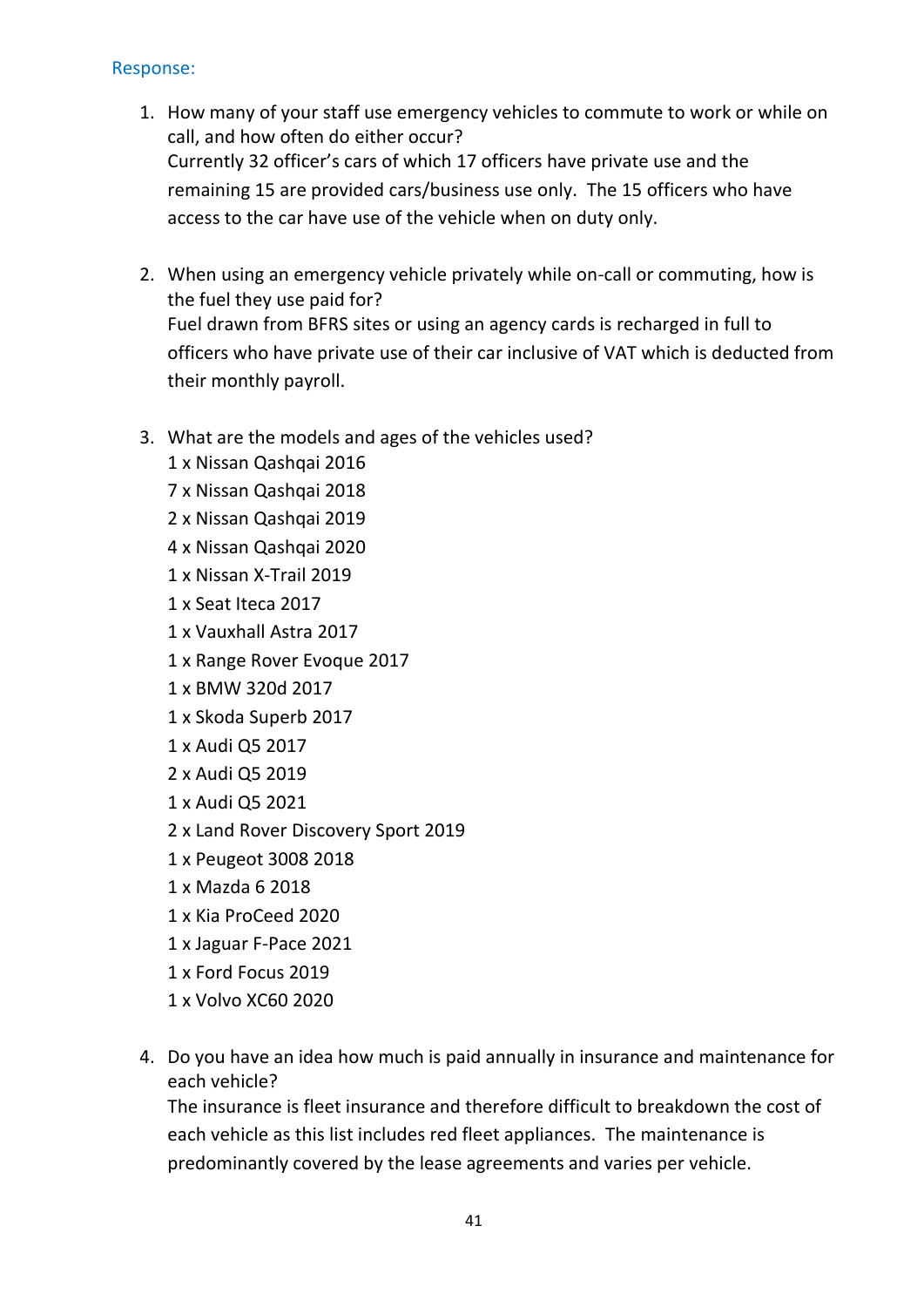5. Around how much do the staff using the vehicles earn annually? These vehicles are made available at station managers and above level. To give you an idea of their salaries, please refer to NJC circulars confirming pay for these groups of individuals. For reference, here is the link to the latest circular [https://fbu.org.uk/sites/default/files/circulars/attachments/NJC-4-21%20-](https://gbr01.safelinks.protection.outlook.com/?url=https%3A%2F%2Ffbu.org.uk%2Fsites%2Fdefault%2Ffiles%2Fcirculars%2Fattachments%2FNJC-4-21%2520-%2520Pay%2520Award%25202021%2520.pdf&data=04%7C01%7Cknellist%40bucksfire.gov.uk%7Cff0ef3933041462c290d08d9661983f5%7Cedcc07179b324eaeb464ad6257536311%7C1%7C0%7C637653082045973500%7CUnknown%7CTWFpbGZsb3d8eyJWIjoiMC4wLjAwMDAiLCJQIjoiV2luMzIiLCJBTiI6Ik1haWwiLCJXVCI6Mn0%3D%7C1000&sdata=Mb3TxSWXRkXbMtUwe%2F7LHizbPwD1mTpzDt%2FmIga%2BlNQ%3D&reserved=0) [%20Pay%20Award%202021%20.pdf](https://gbr01.safelinks.protection.outlook.com/?url=https%3A%2F%2Ffbu.org.uk%2Fsites%2Fdefault%2Ffiles%2Fcirculars%2Fattachments%2FNJC-4-21%2520-%2520Pay%2520Award%25202021%2520.pdf&data=04%7C01%7Cknellist%40bucksfire.gov.uk%7Cff0ef3933041462c290d08d9661983f5%7Cedcc07179b324eaeb464ad6257536311%7C1%7C0%7C637653082045973500%7CUnknown%7CTWFpbGZsb3d8eyJWIjoiMC4wLjAwMDAiLCJQIjoiV2luMzIiLCJBTiI6Ik1haWwiLCJXVCI6Mn0%3D%7C1000&sdata=Mb3TxSWXRkXbMtUwe%2F7LHizbPwD1mTpzDt%2FmIga%2BlNQ%3D&reserved=0) and from our website [https://bucksfire.gov.uk/documents/2021/08/senior-staff-salary-information-](https://gbr01.safelinks.protection.outlook.com/?url=https%3A%2F%2Fbucksfire.gov.uk%2Fdocuments%2F2021%2F08%2Fsenior-staff-salary-information-2021.pdf%2F&data=04%7C01%7Cknellist%40bucksfire.gov.uk%7Cff0ef3933041462c290d08d9661983f5%7Cedcc07179b324eaeb464ad6257536311%7C1%7C0%7C637653082045983459%7CUnknown%7CTWFpbGZsb3d8eyJWIjoiMC4wLjAwMDAiLCJQIjoiV2luMzIiLCJBTiI6Ik1haWwiLCJXVCI6Mn0%3D%7C1000&sdata=%2BjdBpnP1ctIfAE7k2R%2BORvZ3TqhtiLGKtz0HgthsN2w%3D&reserved=0)[2021.pdf/](https://gbr01.safelinks.protection.outlook.com/?url=https%3A%2F%2Fbucksfire.gov.uk%2Fdocuments%2F2021%2F08%2Fsenior-staff-salary-information-2021.pdf%2F&data=04%7C01%7Cknellist%40bucksfire.gov.uk%7Cff0ef3933041462c290d08d9661983f5%7Cedcc07179b324eaeb464ad6257536311%7C1%7C0%7C637653082045983459%7CUnknown%7CTWFpbGZsb3d8eyJWIjoiMC4wLjAwMDAiLCJQIjoiV2luMzIiLCJBTiI6Ik1haWwiLCJXVCI6Mn0%3D%7C1000&sdata=%2BjdBpnP1ctIfAE7k2R%2BORvZ3TqhtiLGKtz0HgthsN2w%3D&reserved=0)

## BRFS Ref:

## 119 21/22

#### Information Request:

Dear Buckinghamshire Fire and Rescue Service, I was wondering if I could have information on how many shouts each appliance did in 2020.

\_\_\_\_\_\_\_\_\_\_\_\_\_\_\_\_\_\_\_\_\_\_\_\_\_\_\_\_\_\_\_\_\_\_\_\_\_\_\_\_\_\_\_\_\_\_\_\_\_\_\_\_\_\_\_\_\_\_\_\_\_\_\_\_\_

#### Response:

|                                   | Number of times resource was assigned to an |              |
|-----------------------------------|---------------------------------------------|--------------|
| <b>Resource</b>                   | incident                                    |              |
| <b>Great Holm Aerial</b>          |                                             | 23           |
| Grea Holm Fire Appliance 1        |                                             | 529          |
| Great Holm Fire Appliance 2       |                                             | 18           |
| <b>Great Holm Transporter</b>     |                                             | 1            |
| <b>Bletchley Fire Appliance 1</b> |                                             | 470          |
| <b>Bletchley Water Carrier</b>    |                                             | 1            |
| Broughton Fire Appliance 1        |                                             | 873          |
| <b>Broughton Fire Appliance 2</b> |                                             | 75           |
| <b>Broughton Specialist Unit</b>  |                                             | 1            |
| <b>Newport Pagnell Boat</b>       |                                             | $\mathbf{1}$ |
| Newport Pagnell Fire Appliance 1  |                                             | 500          |
| <b>Newport Pagnell Sprinter</b>   |                                             | 21           |
| Olney Fire Appliance 1            |                                             | 8            |
| <b>West Ashland Aerial</b>        |                                             | 18           |
| West Ashland Fire Appliance 1     |                                             | 746          |
| West Ashland Fire Appliance 2     |                                             | 308          |
| West Ashland Fire Appliance 3     |                                             | 2            |
| West Ashland Fire Appliance 4     |                                             | 8            |
| <b>Aylesbury Command Unit</b>     |                                             | 17           |
| Aylesbury Fire Appliance 1        |                                             | 918          |
| <b>Aylesbury Fire Appliance 2</b> |                                             | 294          |
| Aylesbury Fire Appliance 3        |                                             | 49           |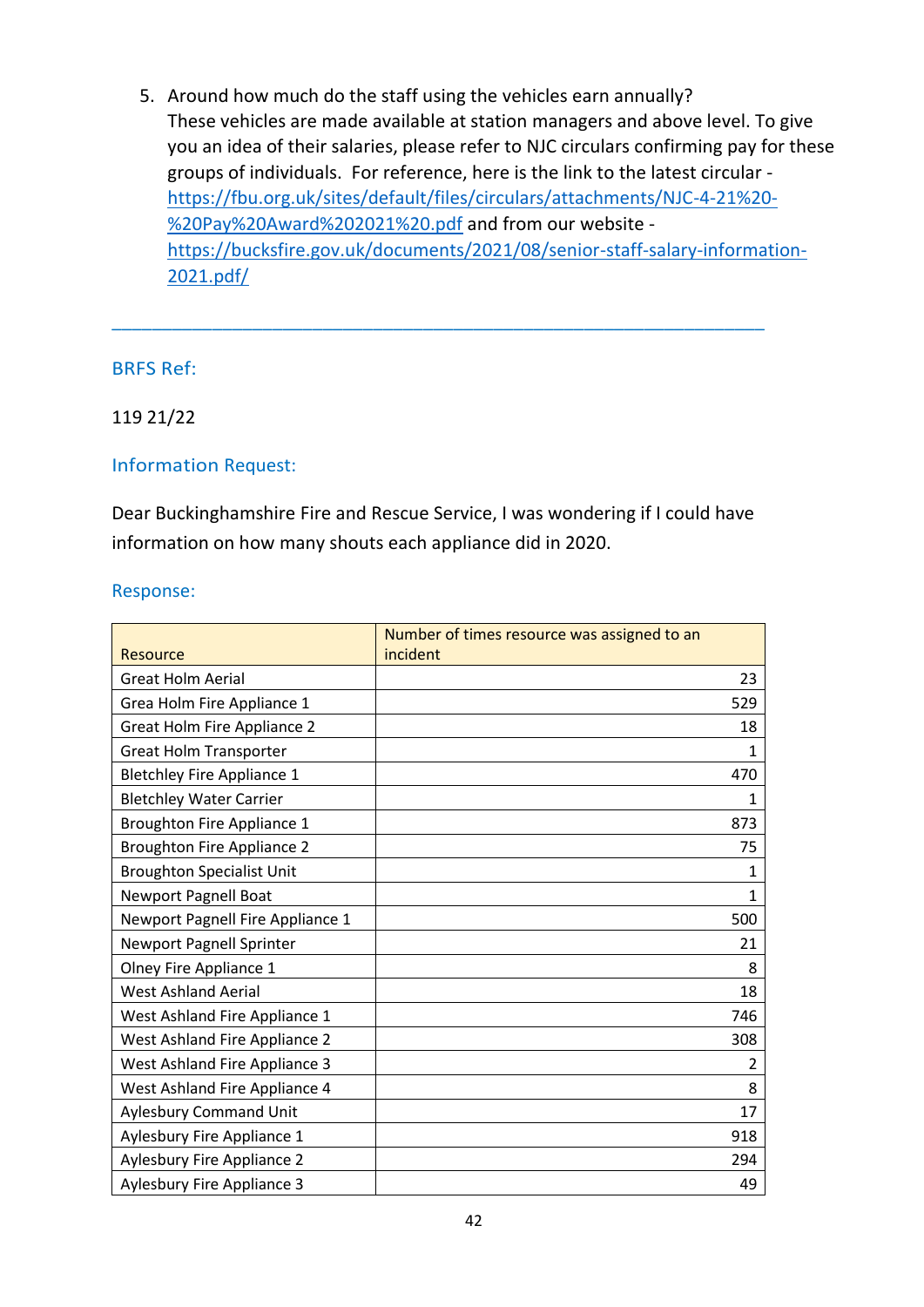| <b>Aylesbury Specialist Unit</b>     | 9              |
|--------------------------------------|----------------|
| <b>Aylesbury Water Carrier</b>       | 13             |
| <b>Buckingham Fire Appliance 1</b>   | 343            |
| <b>Buckingham Fire Appliance 2</b>   | 7              |
| <b>Winslow Fire Appliance 1</b>      | 14             |
| <b>Brill Fire Appliance 1</b>        | 39             |
| Waddesdon Fire Appliance 1           | 21             |
| Haddenham Fire Appliance 1           | 12             |
| Aylesbury USAR 1                     | 3              |
| Aylesbury USAR 2                     | 36             |
| Aylesbury USAR 3                     | 29             |
| Aylesbury USAR 4                     | 23             |
| Aylesbury USAR 5                     | 58             |
| Amersham Fire Appliance 1            | 558            |
| Amersham Fire Appliance 2            | 9              |
| Chesham Fire Appliance 1             | $\mathbf{1}$   |
| Great Missenden Fire Appliance 1     | 0              |
| High Wycombe Aerial                  | 43             |
| High Wycombe Fire Appliance 1        | 1286           |
| High Wycombe Fire Appliance 2        | 480            |
| High Wycombe Fire Appliance 3        | 5              |
| Princes Risborough Fire Appliance    |                |
| 1                                    | 14             |
| Stokenchurch Fire Appliance 1        | $\overline{2}$ |
| Marlow Fire Appliance 1              | 3              |
| <b>Marlow Specialist Unit</b>        | 0              |
| <b>Beaconsfield Boat</b>             | 8              |
| Beaconsfield Fire Appliance 1        | 574            |
| <b>Beaconsfield Fire Appliance 2</b> | $\overline{2}$ |
| <b>Beaconsfield Sprinter</b>         | 49             |
| Gerrards Cross Fire Appliance 1      | 518            |
| <b>Gerrards Cross Water Carrier</b>  | 11             |

#### 118 21/22

#### Information Request:

Please could you provide me with the number of fires in which hoarding has been a factor from 2017 to the most recent year available? Please break the information down into separate years? If there have been any serious case reviews following a fire, please could you also provide this information? If

\_\_\_\_\_\_\_\_\_\_\_\_\_\_\_\_\_\_\_\_\_\_\_\_\_\_\_\_\_\_\_\_\_\_\_\_\_\_\_\_\_\_\_\_\_\_\_\_\_\_\_\_\_\_\_\_\_\_\_\_\_\_\_\_\_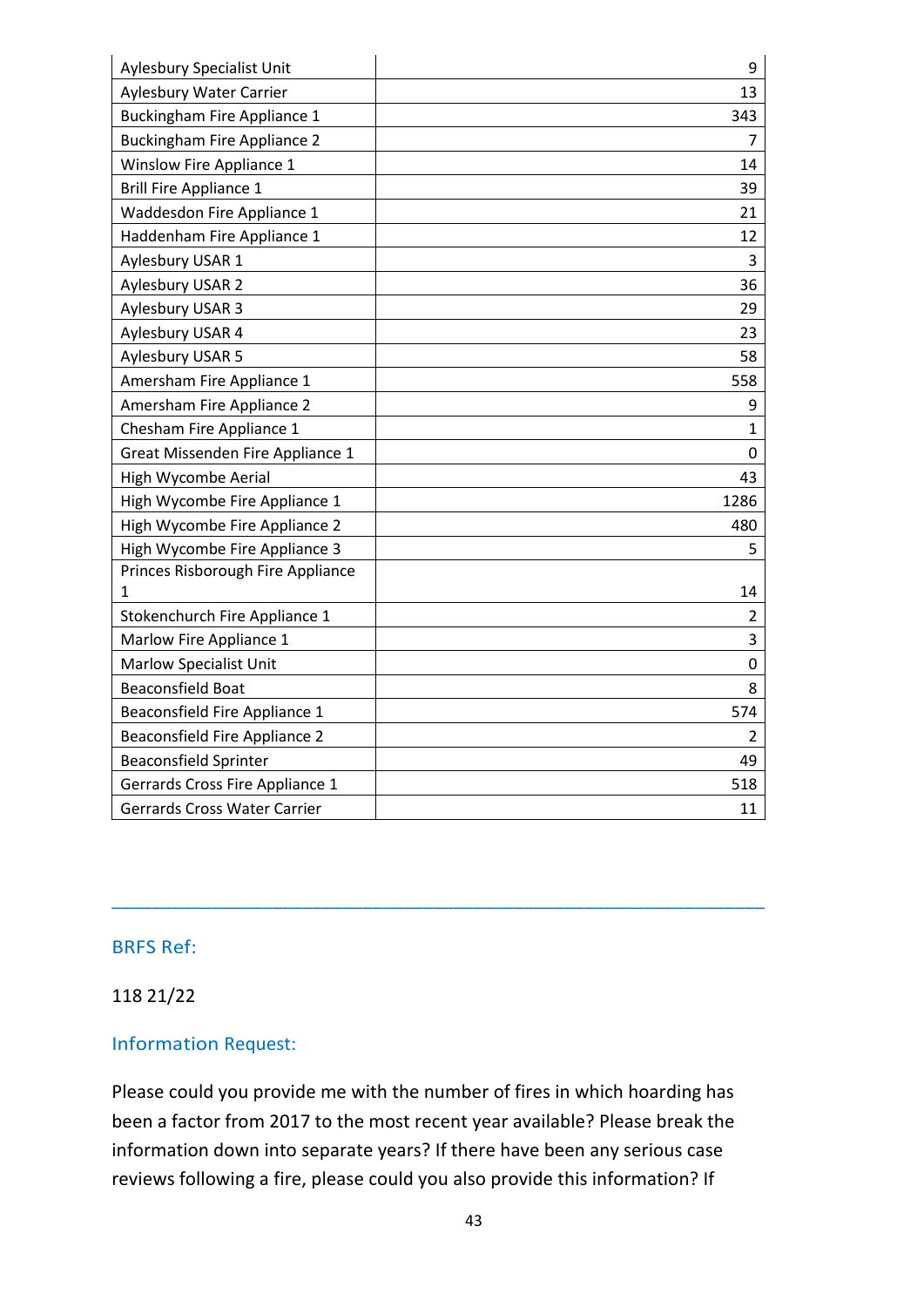hoarding was a factor, please mention this if the information is available. In addition, could you tell me what kind of information (e.g. mapping) you hold regarding properties / locations that a fire risk owing to hoarding and if you are able to quantify this then please provide that data; e.g. numbers of properties within your area known to be occupied by someone with hoarding tendencies.

## Response:

Please could you provide me with the number of fires in which hoarding has been a factor from 2017 to the most recent year available? Please break the information down into separate years? We do not hold data on this.

If there have been any serious case reviews following a fire, please could you also provide this information? If hoarding was a factor, please mention this if the information is available. Serious case reviews are published for our area at [Safeguarding](https://gbr01.safelinks.protection.outlook.com/?url=https%3A%2F%2Fwww.buckssafeguarding.org.uk%2Fadultsboard%2Fresources%2Fsafeguarding-adult-reviews%2F&data=04%7C01%7Cknellist%40bucksfire.gov.uk%7Ca2e2d4b3cc51467afd2508d94d0a81d5%7Cedcc07179b324eaeb464ad6257536311%7C1%7C0%7C637625529779642918%7CUnknown%7CTWFpbGZsb3d8eyJWIjoiMC4wLjAwMDAiLCJQIjoiV2luMzIiLCJBTiI6Ik1haWwiLCJXVCI6Mn0%3D%7C1000&sdata=rEXDOnIGyPSHXAKpiDkKxH%2FFFe5X6nHVMXzd1k6yY0Q%3D&reserved=0)  Adult Reviews - [Buckinghamshire Safeguarding Adults Board \(buckssafeguarding.org.uk\)](https://gbr01.safelinks.protection.outlook.com/?url=https%3A%2F%2Fwww.buckssafeguarding.org.uk%2Fadultsboard%2Fresources%2Fsafeguarding-adult-reviews%2F&data=04%7C01%7Cknellist%40bucksfire.gov.uk%7Ca2e2d4b3cc51467afd2508d94d0a81d5%7Cedcc07179b324eaeb464ad6257536311%7C1%7C0%7C637625529779642918%7CUnknown%7CTWFpbGZsb3d8eyJWIjoiMC4wLjAwMDAiLCJQIjoiV2luMzIiLCJBTiI6Ik1haWwiLCJXVCI6Mn0%3D%7C1000&sdata=rEXDOnIGyPSHXAKpiDkKxH%2FFFe5X6nHVMXzd1k6yY0Q%3D&reserved=0) and [Case Reviews; Milton Keynes Safeguarding Partnership \(mktogether.co.uk\)](https://gbr01.safelinks.protection.outlook.com/?url=https%3A%2F%2Fwww.mktogether.co.uk%2Fpublications%2Fcase-reviews%2F&data=04%7C01%7Cknellist%40bucksfire.gov.uk%7Ca2e2d4b3cc51467afd2508d94d0a81d5%7Cedcc07179b324eaeb464ad6257536311%7C1%7C0%7C637625529779642918%7CUnknown%7CTWFpbGZsb3d8eyJWIjoiMC4wLjAwMDAiLCJQIjoiV2luMzIiLCJBTiI6Ik1haWwiLCJXVCI6Mn0%3D%7C1000&sdata=JKmgFXEsiXI5IUW4imLFCTgAsevlcrt9fxhiPWLQ2cI%3D&reserved=0) Please see Adult CC for fire, Adult 'Denise' for hoarding (not fire) and the thematic review report for hoarding (not fire).

In addition, could you tell me what kind of information (e.g. mapping) you hold regarding properties / locations that a fire risk owing to hoarding and if you are able to quantify this then please provide that data; e.g. numbers of properties within your area known to be occupied by someone with hoarding tendencies. Whilst we would not be able to release the location of people with hoarding tendencies or disorder as it is personally identifiable, the number of new hoarding cases recorded in our systems by calendar year are:

\_\_\_\_\_\_\_\_\_\_\_\_\_\_\_\_\_\_\_\_\_\_\_\_\_\_\_\_\_\_\_\_\_\_\_\_\_\_\_\_\_\_\_\_\_\_\_\_\_\_\_\_\_\_\_\_\_\_\_\_\_\_\_\_\_

 $2019 - 38$  $2020 - 25$  $2021 - 27$ 

# BRFS Ref:

117 21/22

Information Request:

- 1. Who is the head of L&D?
- 2. What is the make-up of the L&D department?

3. How many people are involved with the investigative based training internally? And who head this up?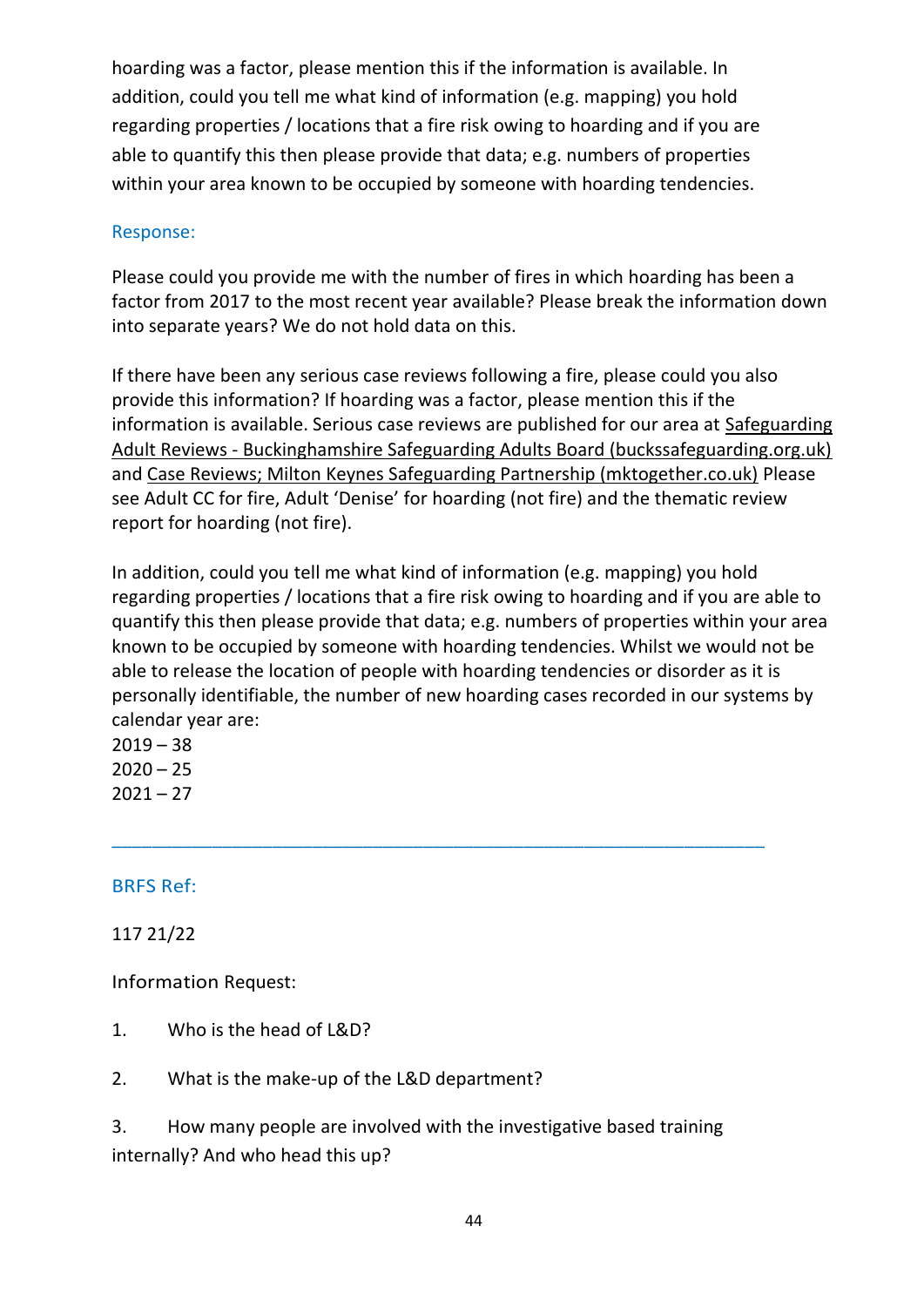- 4. What is the investigative training budget for next year?
- 5. What was the investigative based training budget for last year?
- 6. How much of the investigative based training is done internally?
- 7. How much of the investigative based training is contracted out?

8. Are there any investigative based training contracts with external suppliers coming to an end this year or next?

9. Are there any investigative training needs which you are expecting to go out to tender for?

## Response:

- 1. Who is the head of L&D? Anna Collett Organisational Development Manager
- 2. What is the make-up of the L&D department? Organisational Development Manager, People Systems and Learning Design Manager, Apprenticeship Development Officer and a Learning and Development Officer, plus two assistants.
- 3. How many people are involved with the investigative based training internally? And who head this up? All middle managers receive training on Investigative Practice, the reference isn't held by one person.
- 4. What is the investigative training budget for next year? N/A
- 5. What was the investigative based training budget for last year? N/A
- 6. How much of the investigative based training is done internally? Some
- 7. How much of the investigative based training is contracted out? Most

\_\_\_\_\_\_\_\_\_\_\_\_\_\_\_\_\_\_\_\_\_\_\_\_\_\_\_\_\_\_\_\_\_\_\_\_\_\_\_\_\_\_\_\_\_\_\_\_\_\_\_\_\_\_\_\_\_\_\_\_\_\_\_\_\_

- 8. Are there any investigative based training contracts with external suppliers coming to an end this year or next? No
- 9. Are there any investigative training needs which you are expecting to go out to tender for? Not yet identified

## BRFS Ref:

116 21/22

# Information Request:

Requestion for information on family member pension.

## Response:

Not FOI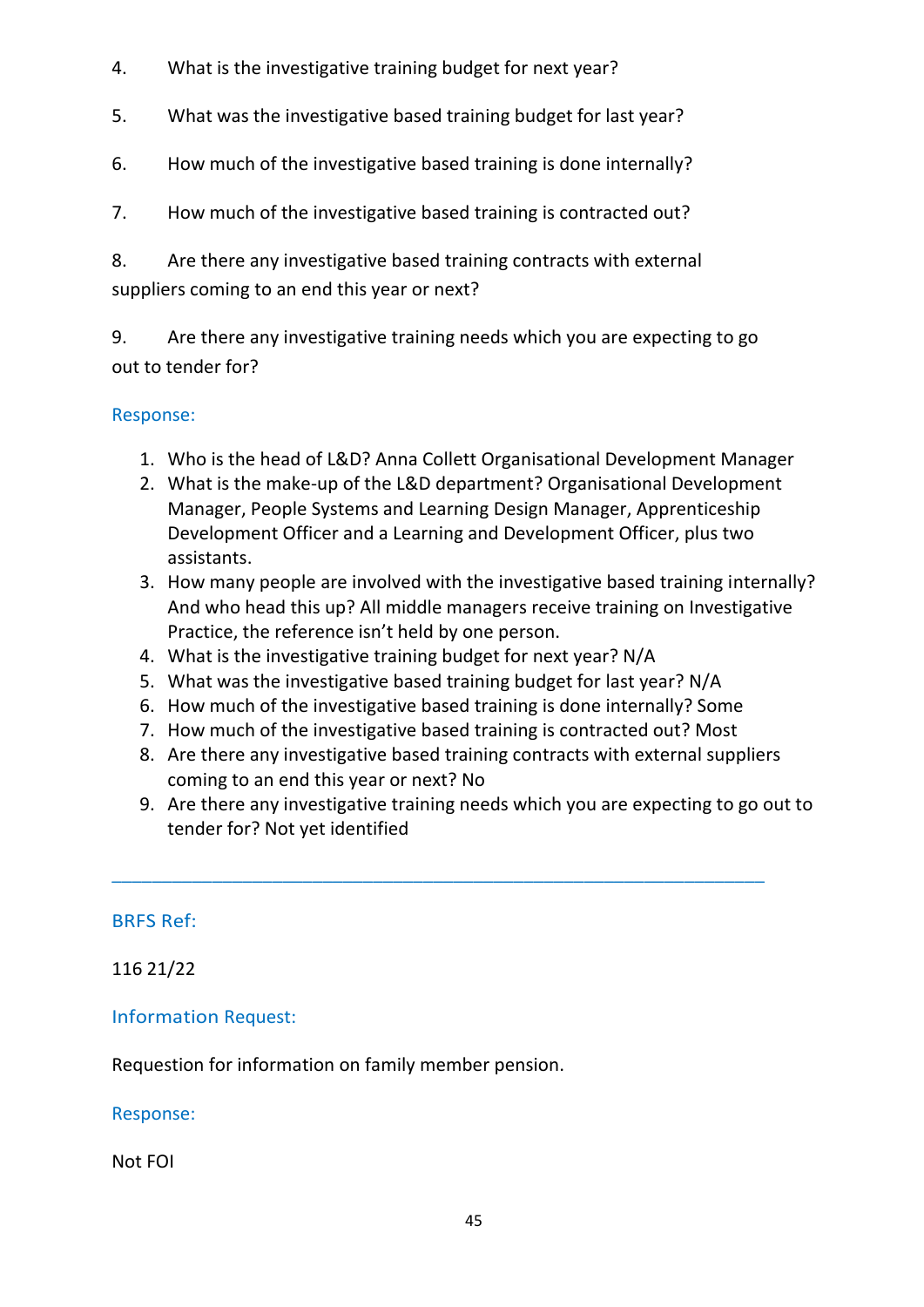# 115 21/22

## Information Request:

I would like to request information on arson or suspected arson recorded by you for the last five years for which you have records. This is for the roads listed below in the vicinity of Farnham Common and also for the adjacent woodlands known as Burnham Beeches and Egypt Wood.

\_\_\_\_\_\_\_\_\_\_\_\_\_\_\_\_\_\_\_\_\_\_\_\_\_\_\_\_\_\_\_\_\_\_\_\_\_\_\_\_\_\_\_\_\_\_\_\_\_\_\_\_\_\_\_\_\_\_\_\_\_\_\_\_\_

## Collinswood Road SL2 3LQ

Egypt Lane, postcodes SL2 3LE, SL2 3LF, SL1 8PL, SL2 3LD The Avenue, SL2 3JX Stewarts Drive and Dukes Drive, no postcode found, adjacent to The Avenue Beeches Road SL2 3PS Bedford Drive SL2 3SP Hawthorn Lane SL2 3SW, SL2 3TB, SL2 3TA

A sketch map of the locations is available. The information I would like is the location, date and brief type of arson (eg car, flytipped waste, house, erc) of each incident please.

## Response:

| Location             | Date       | <b>Property Type</b> |
|----------------------|------------|----------------------|
| <b>Curriers Lane</b> | 29/10/2016 | Car                  |
| Harehatch<br>Lane    | 19/03/2018 | Car                  |
| Park Lane            | 13/07/2019 | Car                  |

## BRFS Ref:

## 114 21/22

## Information Request:

Information on Ring Security Cameras.

## Response:

Has the fire authority partnered with Ring, Amazon's camera system? No

\_\_\_\_\_\_\_\_\_\_\_\_\_\_\_\_\_\_\_\_\_\_\_\_\_\_\_\_\_\_\_\_\_\_\_\_\_\_\_\_\_\_\_\_\_\_\_\_\_\_\_\_\_\_\_\_\_\_\_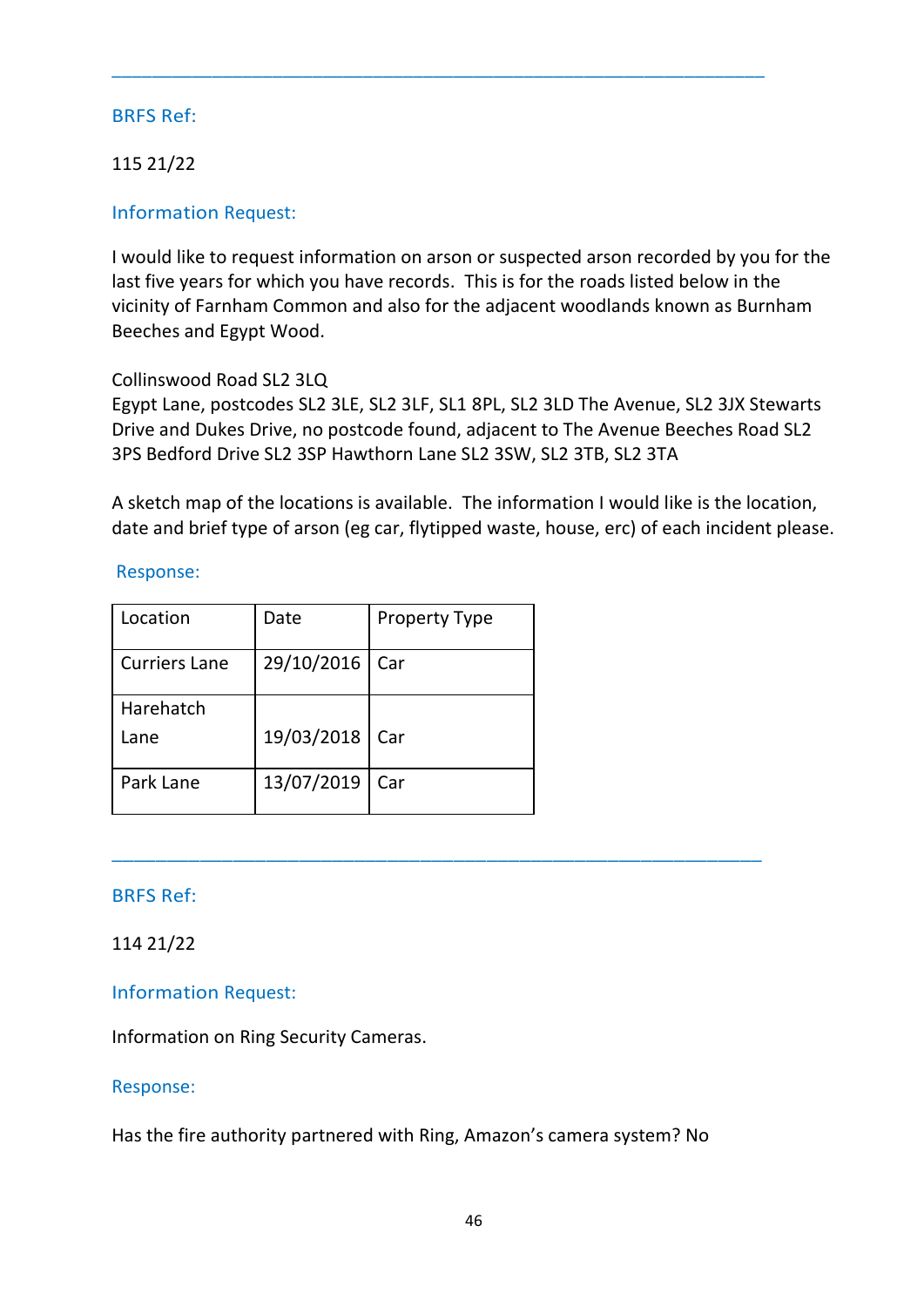Was the fire authority or were any officers provided with free and/or discounted Ring devices in 2021 (up to and including June 30th)? If so, how many of these were distributed to members of the public? N/A

How many requests for videos were sent by the fire authority to/via Ring in 2021 (up to and including June 30th)? N/A

How many requests for customer data and other information were sent by the fire authority to/via Ring in 2021 (up to and including June 30th)? N/A

How many requests resulted in full or partial provision/disclosure in 2021 (up to and including June 30th)? N/A

If possible, can you also provide a list and percentages of the types of cases the requests were related to in 2021 (up to and including June 30th)? N/A

Was the fire authority or were any officers provided with free and/or discounted Ring devices in 2020? If so, how many of these were distributed to members of the public? N/A

How many requests for videos were sent by the fire authority to/via Ring in 2020? N/A

How many requests for customer data and other information were sent by the fire authority to/via Ring in 2020? N/A

How many requests resulted in full or partial provision/disclosure in 2020? N/A If possible, can you also provide a list and percentages of the types of cases the requests were related to in 2020? N/A

Was the fire authority or were any officers provided with free and/or discounted Ring devices in 2019? If so, how many of these were distributed to members of the public? N/A

How many requests for videos were sent by the fire authority to/via Ring in 2019? N/A

How many requests for customer data and other information were sent by the fire authority to/via Ring in 2019? N/A

How many requests resulted in full or partial provision/disclosure in 2019? N/A

\_\_\_\_\_\_\_\_\_\_\_\_\_\_\_\_\_\_\_\_\_\_\_\_\_\_\_\_\_\_\_\_\_\_\_\_\_\_\_\_\_\_\_\_\_\_\_\_\_\_\_\_\_\_\_\_\_\_\_

If possible, can you also provide a list and percentages of the types of cases the requests were related to in 2019? N/A

BRFS Ref: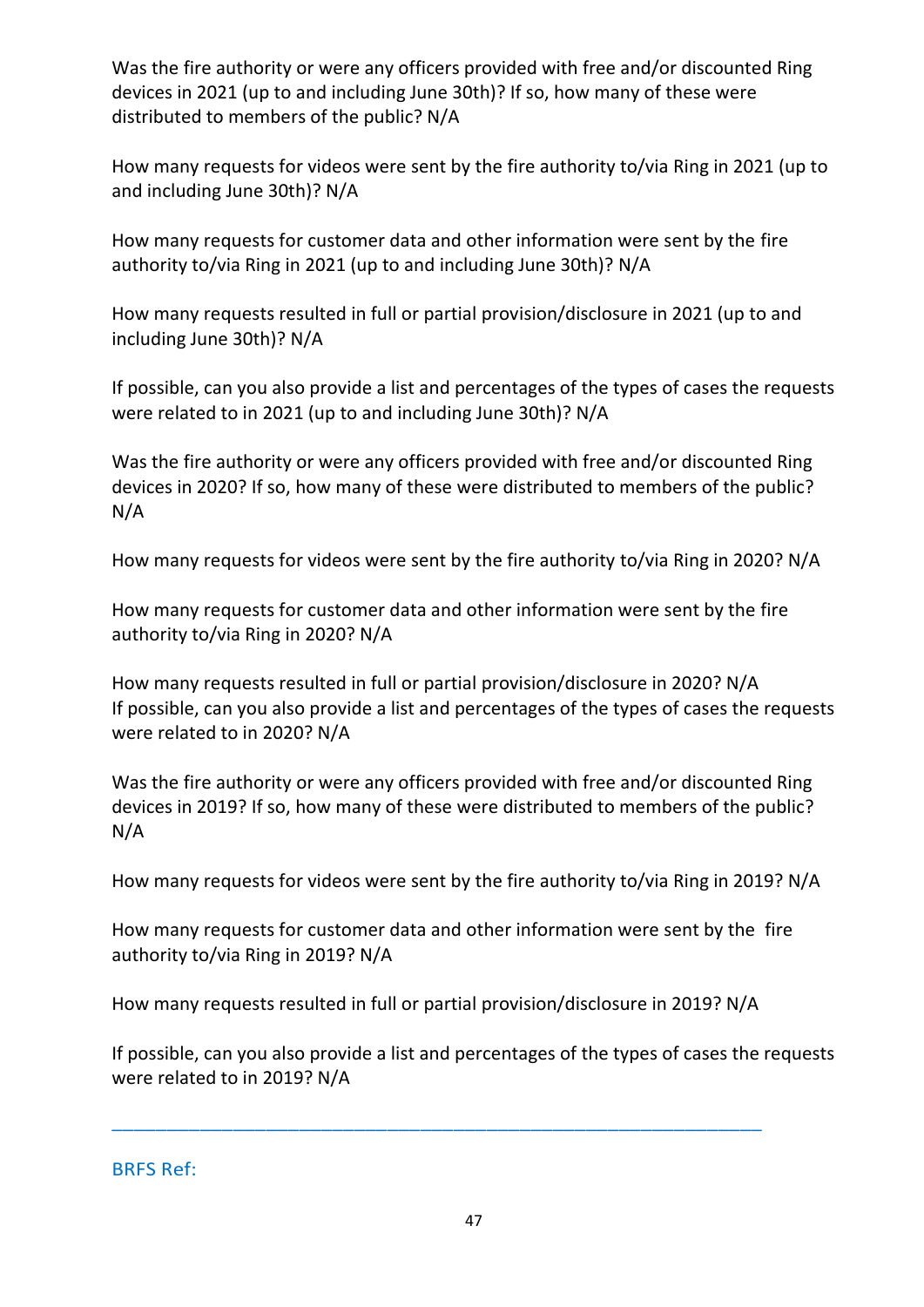## 113 21/22

# Information Request:

I would like the information to last years shouts for each station to know what stations are busiest etc. Robert asked for the 2019 version so I thought it would make sense for me to get the 2020 version.

## Response:

|                        | Number of appliances assigned to |      |
|------------------------|----------------------------------|------|
| <b>Station</b>         | incidents                        |      |
| <b>GREAT HOLM</b>      |                                  | 289  |
| <b>BLETCHLEY</b>       |                                  | 231  |
| <b>BROUGHTON</b>       |                                  | 927  |
| <b>NEWPORT PAGNELL</b> |                                  | 512  |
| <b>OLNEY</b>           |                                  | 15   |
| <b>WEST ASHLAND</b>    |                                  | 1516 |
| <b>AYLESBURY</b>       |                                  | 1559 |
| <b>BUCKINGHAM</b>      |                                  | 345  |
| <b>WINSLOW</b>         |                                  | 16   |
| <b>BRILL</b>           |                                  | 51   |
| <b>WADDESDON</b>       |                                  | 62   |
| <b>HADDENHAM</b>       |                                  | 12   |
| <b>AMERSHAM</b>        |                                  | 597  |
| <b>CHESHAM</b>         |                                  | 13   |
| <b>GREAT MISSENDEN</b> |                                  | 0    |
| <b>HIGH WYCOMBE</b>    |                                  | 1708 |
| <b>PRINCES</b>         |                                  |      |
| <b>RISBOROUGH</b>      |                                  | 26   |
| <b>STOKENCHURCH</b>    |                                  | 0    |
| <b>MARLOW</b>          |                                  | 5    |
| <b>BEACONSFIELD</b>    |                                  | 652  |
| <b>GERRARDS CROSS</b>  |                                  | 485  |

## BRFS Ref:

112 21/22

Information Request:

\_\_\_\_\_\_\_\_\_\_\_\_\_\_\_\_\_\_\_\_\_\_\_\_\_\_\_\_\_\_\_\_\_\_\_\_\_\_\_\_\_\_\_\_\_\_\_\_\_\_\_\_\_\_\_\_\_\_\_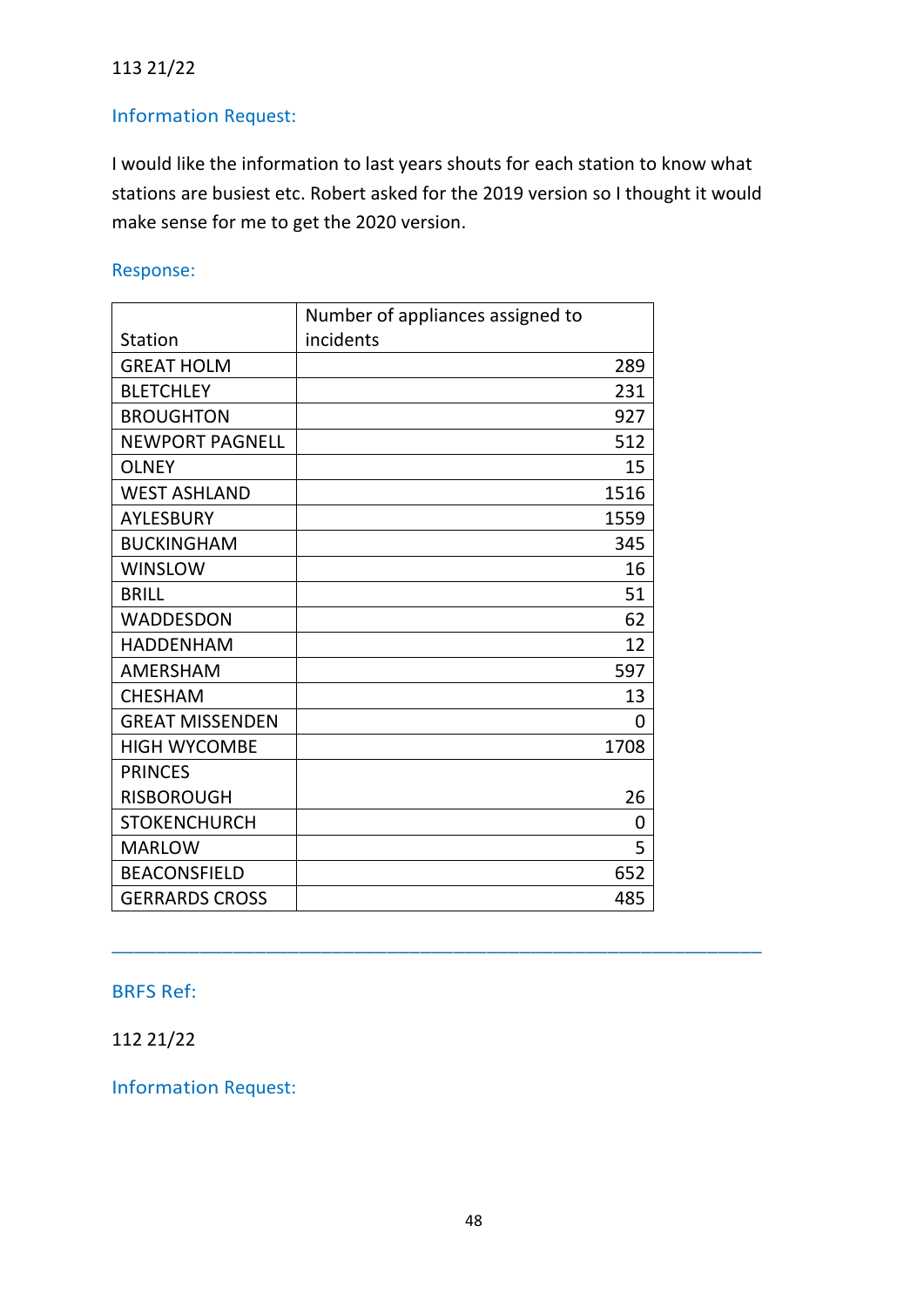1. The number of low, medium and high-rise residential buildings in your area (or your current/best estimate of them) covered by the Regulatory Reform (Fire Safety) Order 2005.

2. The total number of deficiency and/or enforcement notices served to the owners of these buildings relating to means of escape (Articles 14(2)(b) & 15.

3. The number of deficiency and/or enforcement notices served to the owners of these buildings specifically relating to the identification of vulnerable and disabled residents, and planning for their escape (Articles 14(2)(b) & 15 (1)(b)), since the 30th October 2019 to the date of this FOI. 3. Copies of the notices referred to in (3)

4. The fire authority's current policy covering the evacuation of disabled people from multi-occupancy buildings during a fire.

\_\_\_\_\_\_\_\_\_\_\_\_\_\_\_\_\_\_\_\_\_\_\_\_\_\_\_\_\_\_\_\_\_\_\_\_\_\_\_\_\_\_\_\_\_\_\_\_\_\_\_\_\_\_\_\_\_\_\_

## Response:

Awaiting response.

## BRFS Ref:

111 21/22

# Information Request:

Requesting any Fire inspections/reports/recommendations/assessments anything related to fire safety at Lanark House over the past 10 years communal areas.

\_\_\_\_\_\_\_\_\_\_\_\_\_\_\_\_\_\_\_\_\_\_\_\_\_\_\_\_\_\_\_\_\_\_\_\_\_\_\_\_\_\_\_\_\_\_\_\_\_\_\_\_\_\_\_\_\_\_\_

# Response:

Information sent.

BRFS Ref:

110 21/22

Information Request: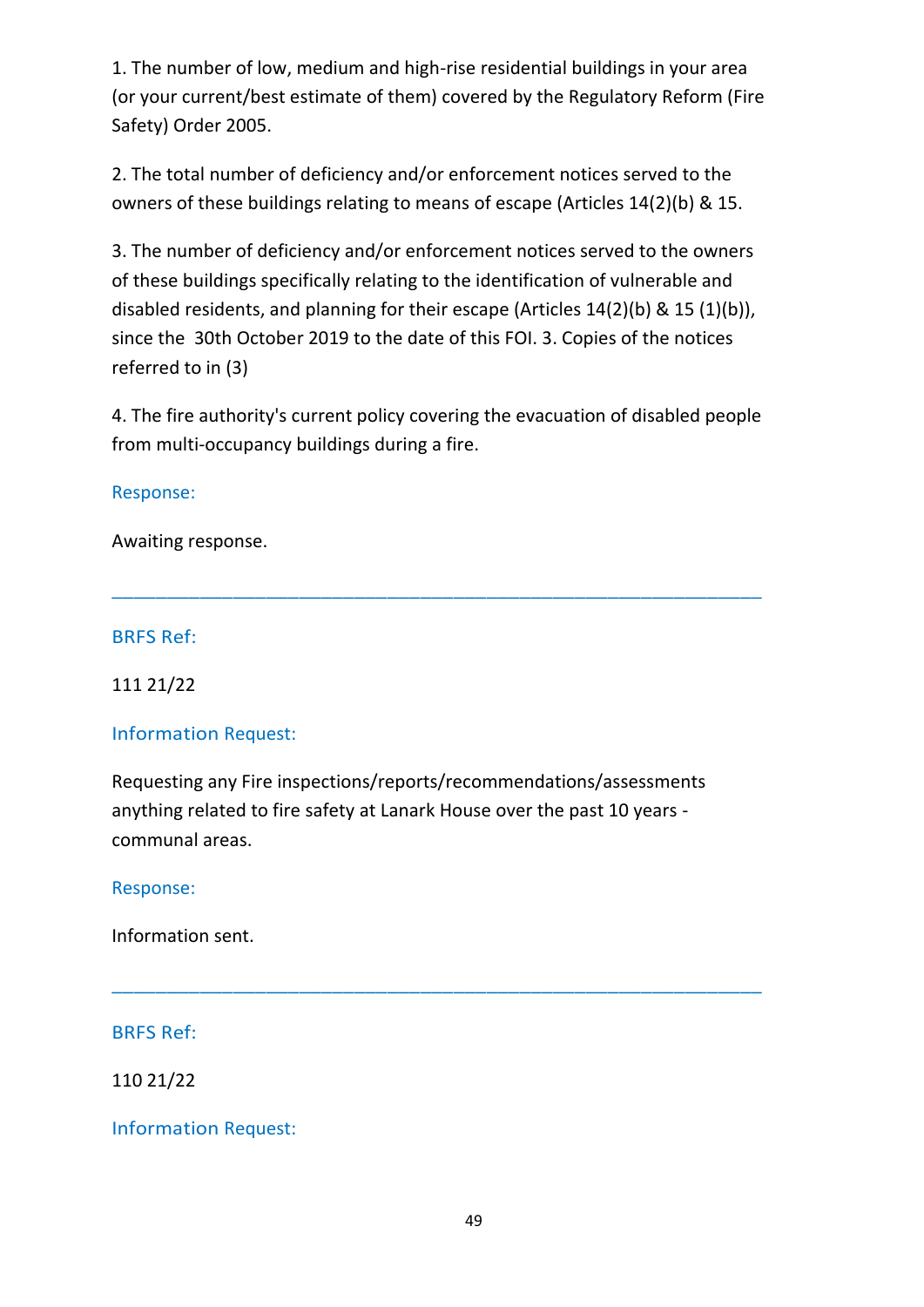Between the dates of 01/01/21 - 31/05/21 can you please tell me what was your busiest fire station and how many call outs it had and also the least busiest and number of call outs.

## Response:

Between the dates of 01/01/21 - 31/05/21 can you please tell me what was your busiest fire station and how many call outs it had and also the least busiest and number of call outs.

I have provided the full list of incidents by station; numbers are for January to May (inclusive).

| <b>Station Ground</b>          |                | <b>Station type 2021 incidents</b> |
|--------------------------------|----------------|------------------------------------|
| <b>West Ashland</b>            | Wholetime 519  |                                    |
| High Wycombe                   | Wholetime 333  |                                    |
| Aylesbury                      | Wholetime 322  |                                    |
| <b>Broughton</b>               | Wholetime 280  |                                    |
| Gerrards Cross                 | Day Crewed 188 |                                    |
| Beaconsfield                   | Wholetime      | 169                                |
| Newport Pagnell Day Crewed 116 |                |                                    |
| Amersham                       | Day Crewed 98  |                                    |
| <b>Buckingham</b>              | Day Crewed 67  |                                    |
| Chesham                        | On-Call        | 66                                 |
| Marlow                         | On-Call        | 66                                 |
| Great Missenden On-Call        |                | 45                                 |
| Winslow                        | On-Call        | 28                                 |
| Princes Risborough On-Call     |                | 27                                 |
| Waddesdon                      | On-Call        | 24                                 |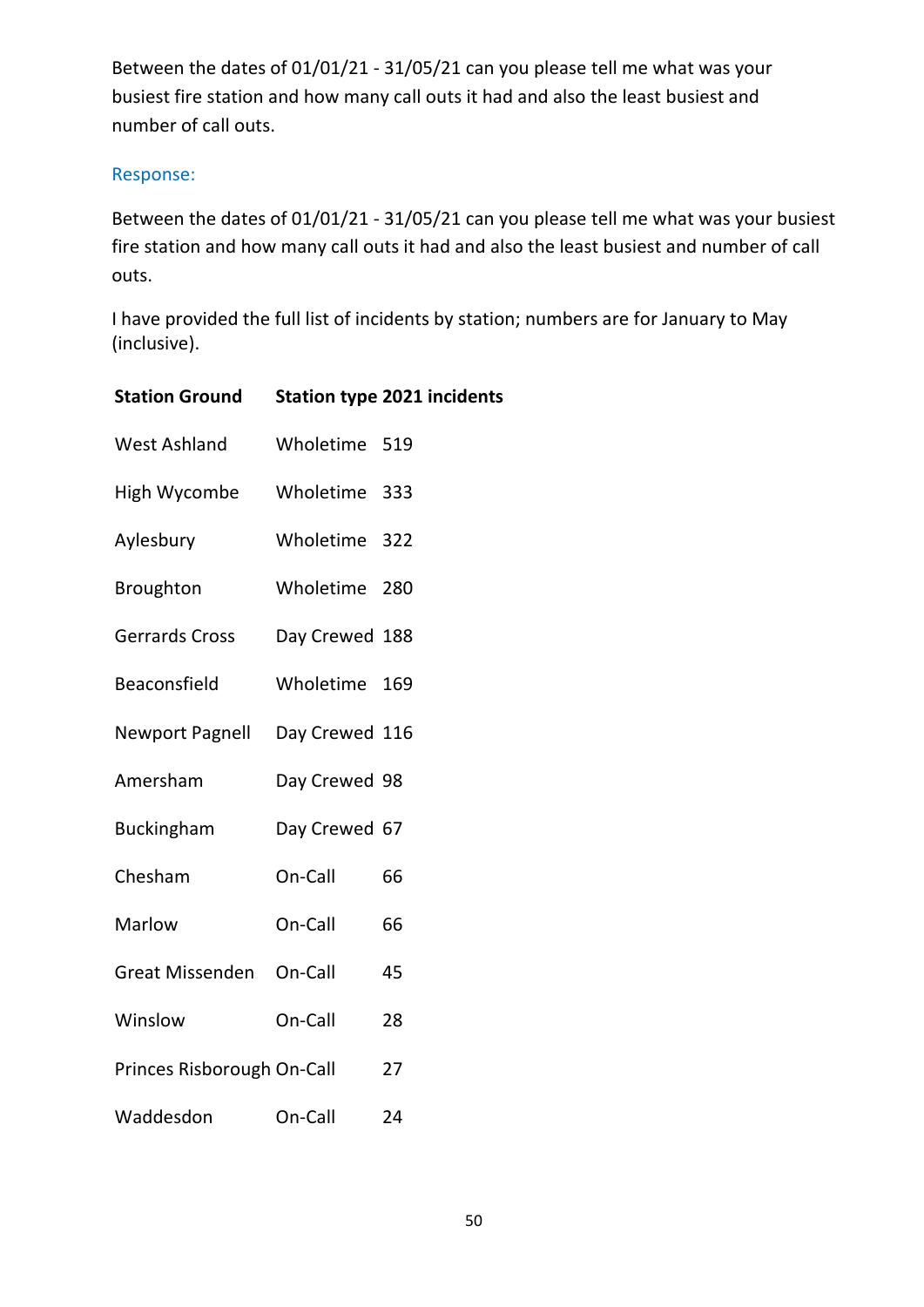| <b>Grand Total</b> |         | 2419 |
|--------------------|---------|------|
| <b>Brill</b>       | On-Call | 10   |
| Haddenham          | On-Call | 19   |
| Olney              | On-Call | 19   |
| Stokenchurch       | On-Call | 23   |

109 21/22

## Information Request:

1 - The number of incidents Buckinghamshire Fire and Rescue Service attended that required them to free people trapped in 'playground equipment' (including slides/swings etc) so far 2021 (or as much of it as is available)

\_\_\_\_\_\_\_\_\_\_\_\_\_\_\_\_\_\_\_\_\_\_\_\_\_\_\_\_\_\_\_\_\_\_\_\_\_\_\_\_\_\_\_\_\_\_\_\_\_\_\_\_\_\_\_\_\_\_\_

2 - The number of incidents Buckinghamshire Fire and Rescue Service attended that required them to free people trapped in 'playground equipment' (including slides/swings etc) in 2020

3 - The average cost to Buckinghamshire Fire and Rescue Service of deploying a fire appliance to such an incident.

## Response:

1 - The number of incidents Buckinghamshire Fire and Rescue Service attended that required them to free people trapped in 'playground equipment' (including slides/swings etc) so far 2021 (or as much of it as is available) - 13

2 - The number of incidents Buckinghamshire Fire and Rescue Service attended that required them to free people trapped in 'playground equipment' (including slides/swings etc) in 2020 - 15

3 - The average cost to Buckinghamshire Fire and Rescue Service of deploying a fire appliance to such an incident – This information is not available.

The property types selected are: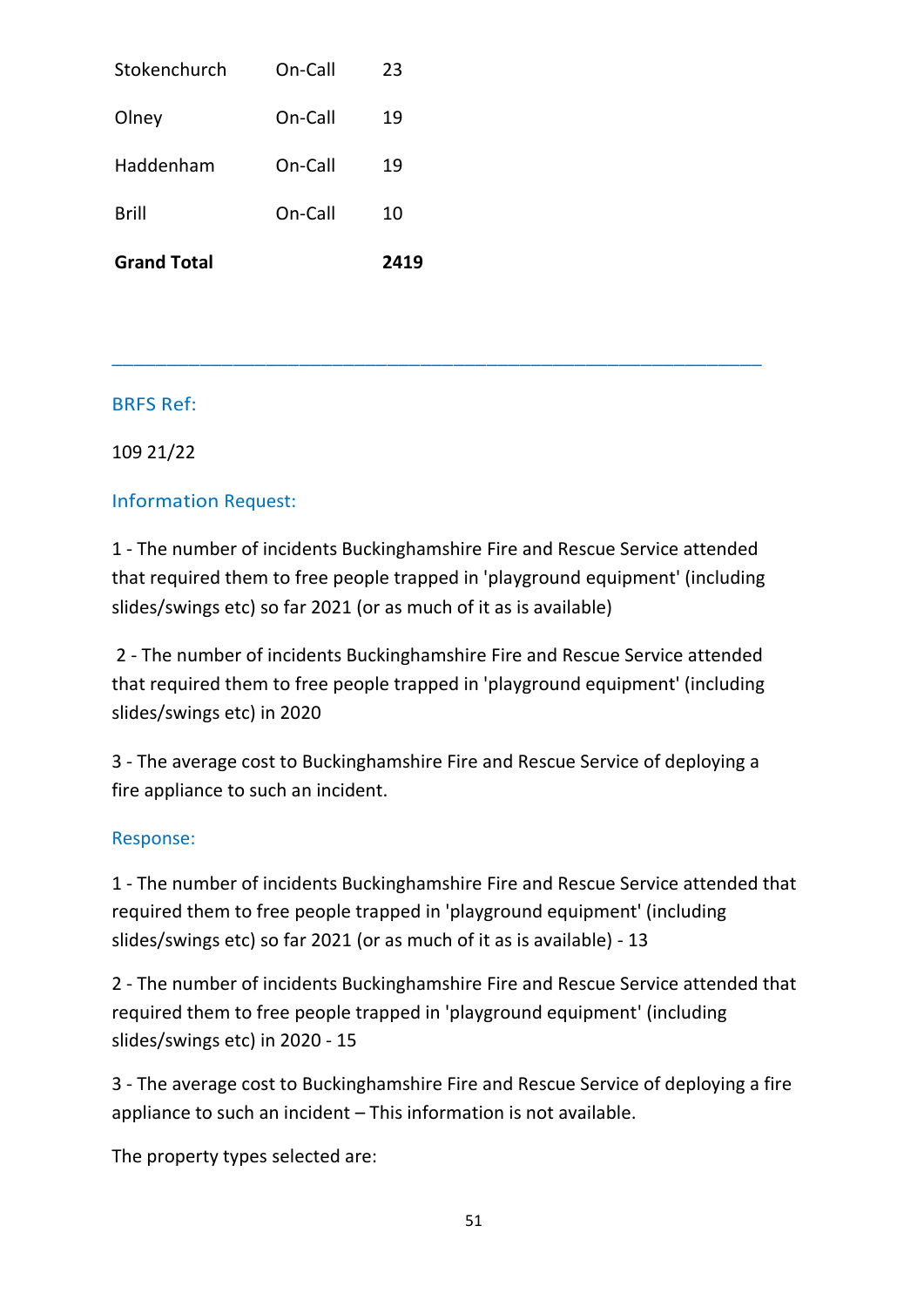- Other outdoor equipment/machinery
- Other outdoor structures
- Park
- Playground (not equipment) or recreational area

The above has been selected alongside any comments in the narrative that explain someone had to be rescued from the following:

\_\_\_\_\_\_\_\_\_\_\_\_\_\_\_\_\_\_\_\_\_\_\_\_\_\_\_\_\_\_\_\_\_\_\_\_\_\_\_\_\_\_\_\_\_\_\_\_\_\_\_\_\_\_\_\_\_\_\_

- Park equipment
- Climbing frame
- Slide
- Swing

## BRFS Ref:

108 21/22

## Information Request:

What payments, if any, you made to Stonewall (officially Stonewall Equality Limited) in the financial year 2019/20. What payments, if any, you made to Stonewall (officially Stonewall Equality Limited) in the financial year 2020/21. What payments, if any, you expect to make to Stonewall (officially Stonewall Equality Limited) in the current financial year.

## Response:

1. What payments, if any, you made to Stonewall (officially Stonewall Equality Limited) in the financial year 2019/20 - **None**

2. What payments, if any, you made to Stonewall (officially Stonewall Equality Limited) in the financial year 2020/21 - **None**

3. What payments, if any, you expect to make to Stonewall (officially Stonewall Equality Limited) in the current financial year - **None**

\_\_\_\_\_\_\_\_\_\_\_\_\_\_\_\_\_\_\_\_\_\_\_\_\_\_\_\_\_\_\_\_\_\_\_\_\_\_\_\_\_\_\_\_\_\_\_\_\_\_\_\_\_\_\_\_\_\_\_

## BRFS Ref:

107 21/22

## Information Request: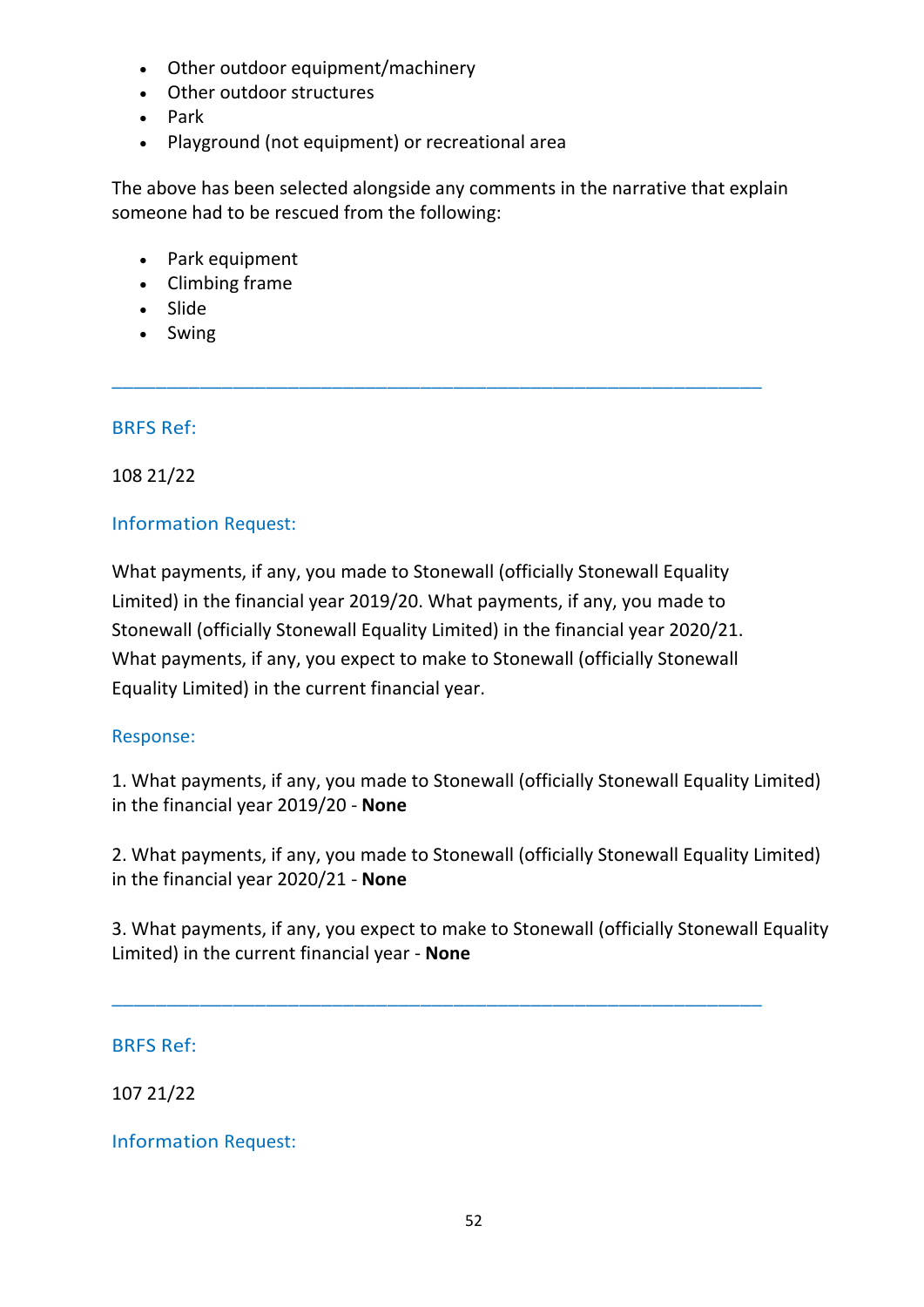The number of residential fires attended by the fire service which resulted in one or more fatalities (2016 - 2020)

2A breakdown of the data provided in response to  $1 a$ ) – e) by the tenure of the housing type, into the categories owner-occupied, private rented, social housing

#### Response:

Please find below the numbers requested. Please note that the tenure of the property is not recorded so I am unable to fulfil this part of the request.

|                                              |                          | <b>YEAR</b> |   |              |   |
|----------------------------------------------|--------------------------|-------------|---|--------------|---|
| Residential fire fatalities by property type | 2016 2017 2018 2019 2020 |             |   |              |   |
| Bungalow - single occupancy                  |                          |             |   |              |   |
| Caravan/mobile home (permanent dwelling)     | 1                        |             |   |              |   |
| House - single occupancy                     | $\mathbf{1}$             |             |   | 3 1 1 2      |   |
| Licensed HMO                                 |                          |             |   | 1            |   |
| <b>TOTAL FATALITIES</b>                      | $\mathbf{z}$             | 3           | 1 | $\mathbf{z}$ | 3 |

## BRFS Ref:

#### 106 21/22

## Information Request:

How many instances of the Microsoft Windows 7 Operating System are currently in operation across your entire network? How many devices such as kiosks, lap tops etc are still running Windows 7? 2. How many instances of the Microsoft Windows XP Operating System are currently in operation across your entire network ? How many devices such as kiosks, lap tops etc are still running Windows XP? 3. Who is the officer responsible for maintaining and delivering legacy applications to all your users?

\_\_\_\_\_\_\_\_\_\_\_\_\_\_\_\_\_\_\_\_\_\_\_\_\_\_\_\_\_\_\_\_\_\_\_\_\_\_\_\_\_\_\_\_\_\_\_\_\_\_\_\_\_\_\_\_\_\_\_

#### Response: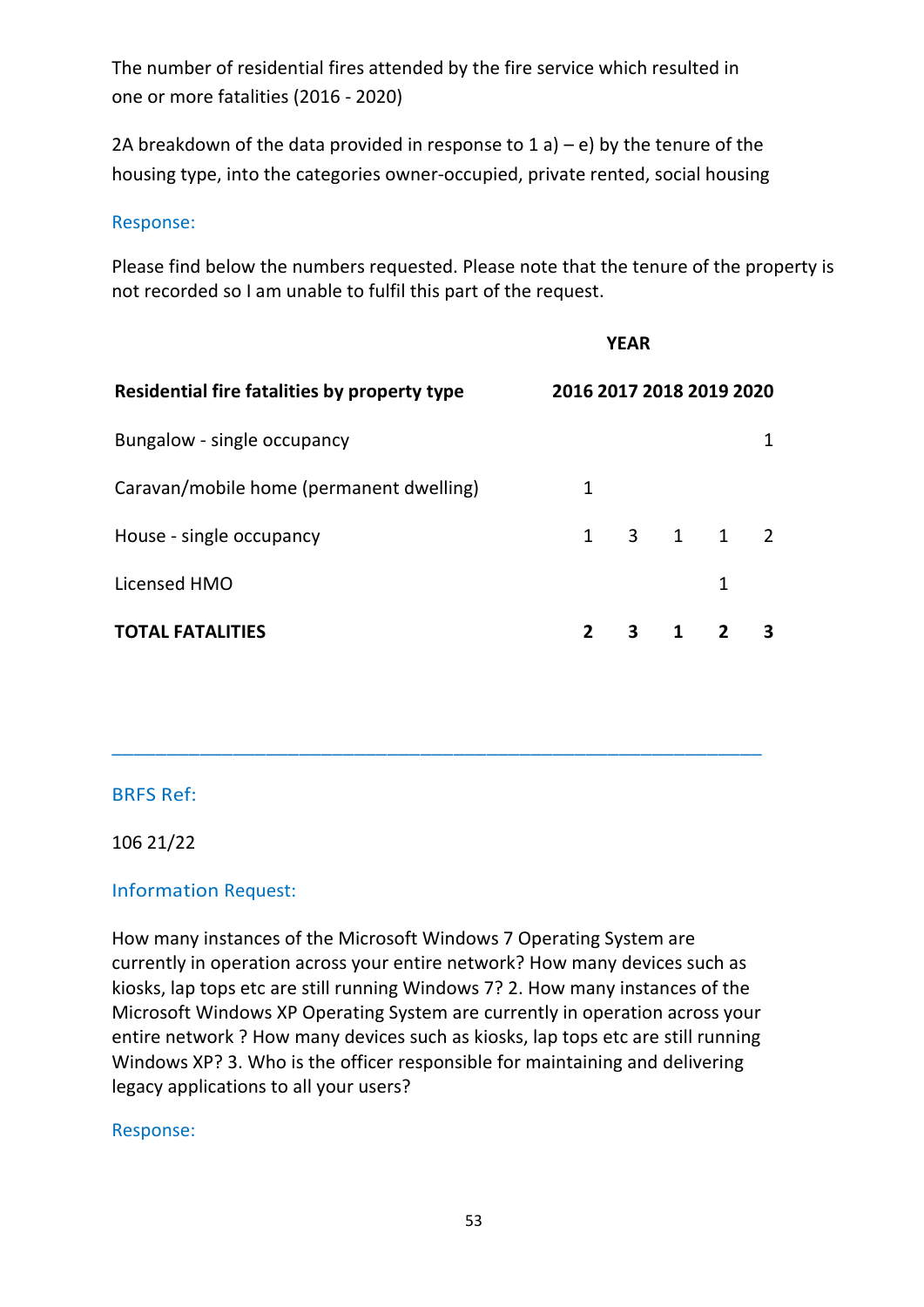1. How many instances of the Microsoft Windows 7 Operating System are currently in operation across your entire network? How many devices such as kiosks, lap tops etc are still running Windows 7?

There are no devices running Windows 7 on our network.

2. How many instances of the Microsoft Windows XP Operating System are currently in operation across your entire network ? How many devices such as kiosks, lap tops etc are still running Windows XP?

We have no Windows XP PCs in the Service

3. Who is the officer responsible for maintaining and delivering legacy applications to all your users?

The delivery of legacy applications is handled by our IT Department

\_\_\_\_\_\_\_\_\_\_\_\_\_\_\_\_\_\_\_\_\_\_\_\_\_\_\_\_\_\_\_\_\_\_\_\_\_\_\_\_\_\_\_\_\_\_\_\_\_\_\_\_\_\_\_\_\_\_\_

## BRFS Ref:

105 21/22

Information Request:

Information on calls for the year 2020

## Response:

Buckinghamshire Fire and Rescue Service attended 7395 incidents in Buckinghamshire and Milton Keynes during 2020.

\_\_\_\_\_\_\_\_\_\_\_\_\_\_\_\_\_\_\_\_\_\_\_\_\_\_\_\_\_\_\_\_\_\_\_\_\_\_\_\_\_\_\_\_\_\_\_\_\_\_\_\_\_\_\_\_\_\_\_

## BRFS Ref:

104 21/22

# Information Request:

Information on number of bbq incidents in 2020 and 2021

## Response:

Please find below BBQ related fires as requested. Please note the following criteria have been used as 'BBQ' is not a listed source of ignition / cause of fire.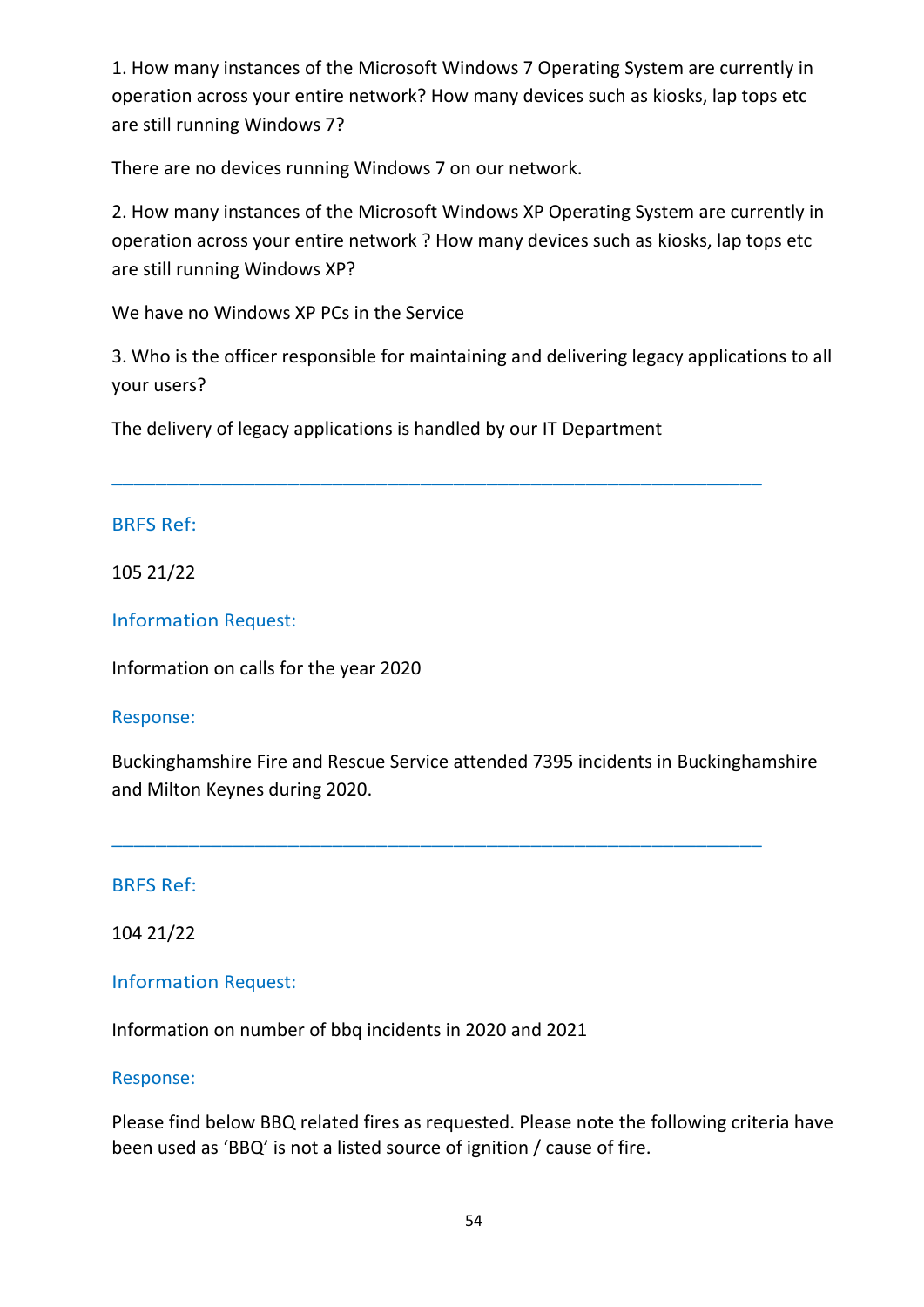Include all incidents attended by BFRS throughout 2020 and 2021.

Using the narrative entered by control, create a list of incidents where 'BBQ' or 'Barbecue' has been mentioned.

From this data, remove all false alarms and incidents that were not fire related.

Please note: one incident was in a car as someone was carrying a disposable BBQ in their car that had not been full extinguished.

I have removed all incidents that related to suicide attempts using a lit BBQ.

Include all incidents where the fire was caused by the BBQ gas cylinder.

Year BBQ related fires

2020 - 35

2021 - 5

## BRFS Ref:

103 21/22

## Information Request:

Information on number of gas explosions and gas explosions that caused fires in last five years.

\_\_\_\_\_\_\_\_\_\_\_\_\_\_\_\_\_\_\_\_\_\_\_\_\_\_\_\_\_\_\_\_\_\_\_\_\_\_\_\_\_\_\_\_\_\_\_\_\_\_\_\_\_\_\_\_\_\_\_

#### Response:

The explosion data is ALL explosions attended since 2015 by BFRS. Please note: the incident data does not state the source of the explosion as this is not always known, therefore I cannot confirm if these were gas related or not:

Year Number of explosions attended

2015 1

2016 1

2017 1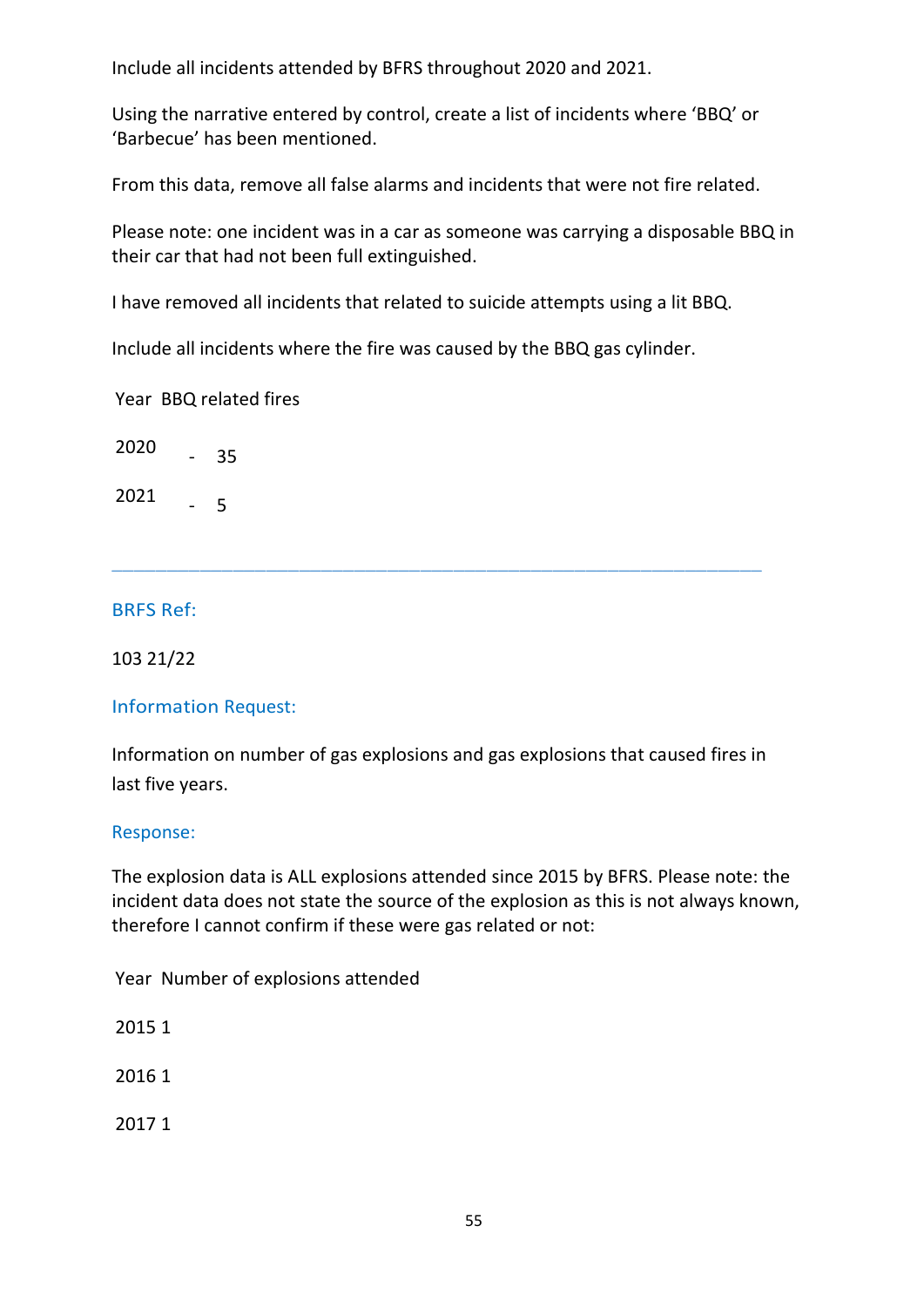2018 1

2019 1

Included ALL fires with 'power of ignition' = Gas.

For those with an ignition power of N/A, not known or NULL = include all incidents where the cause of the fire was due to a faulty gas fuel supply.

For those with an ignition power of N/A, not known or NULL = include all incidents where the source of the ignition was gas related.

\_\_\_\_\_\_\_\_\_\_\_\_\_\_\_\_\_\_\_\_\_\_\_\_\_\_\_\_\_\_\_\_\_\_\_\_\_\_\_\_\_\_\_\_\_\_\_\_\_\_\_\_\_\_\_\_\_\_\_

Year Number of Gas equipment related fires

## BRFS Ref:

102 21/22

Information Request:

Up to date Fleet List.

#### Response:

Up to date fleet list sent.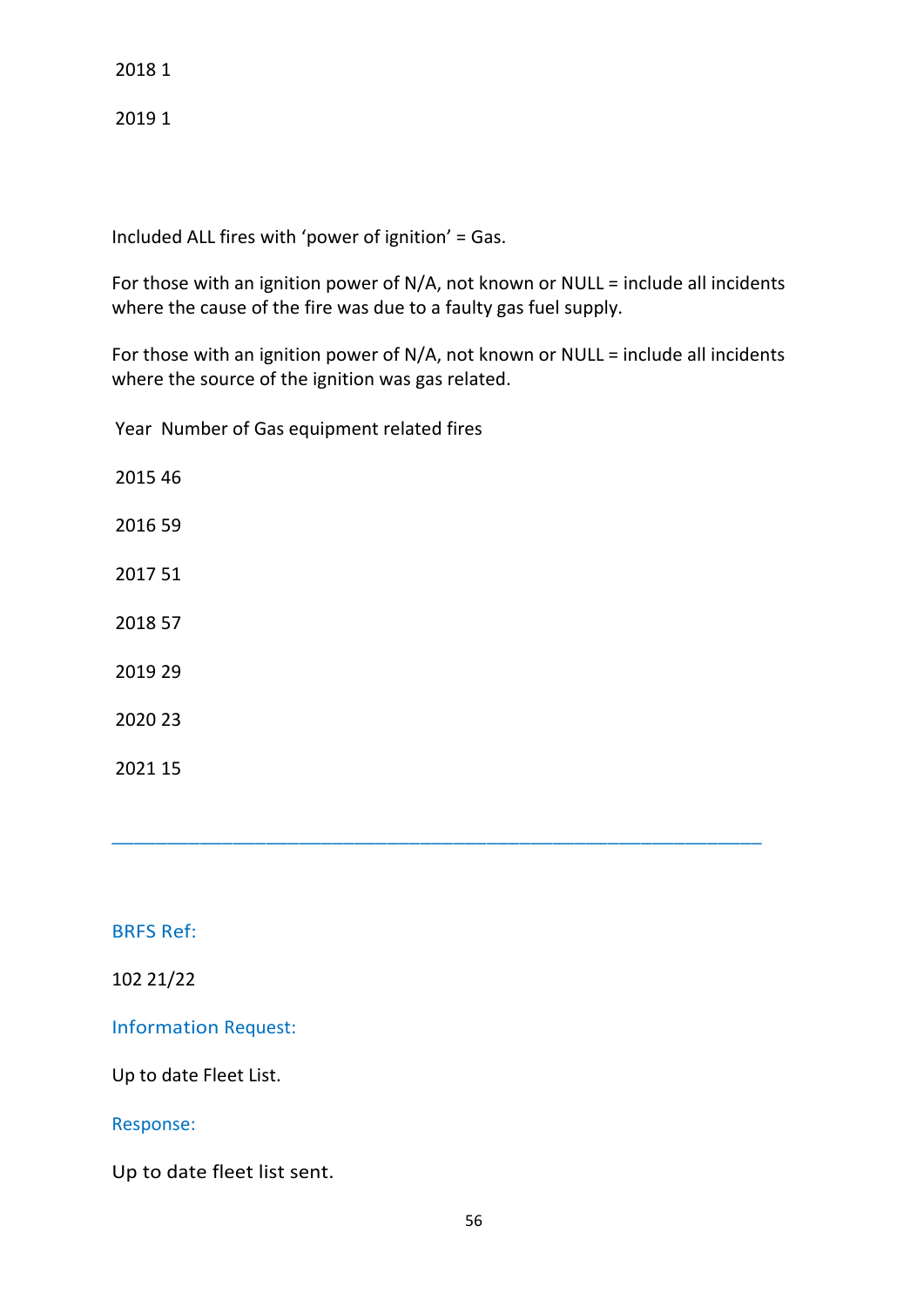101 21/22

Information Request:

Contract Information.

## Response:

Telephony

Q1 .Can you please provide the contract start and renewal date for the Fire & rescue services current corporate telephony system(s) within the contract(s)?

 $\overline{a}$  , and the contribution of the contribution of the contribution of the contribution of the contribution of the contribution of the contribution of the contribution of the contribution of the contribution of the co

Q1.a - If a separate telephony system is used to receive non-emergency and/or 999 calls within the Fire & rescue services control rooms, can you also please provide contract start and renewal dates for this system also?

Q1.a answer – We do not have a control room for 999 calls this functionality is provided by Thames Valley Fire Control Service. All other voice telephony is provided by Skype for Business and shortly by Teams the contract for Skype runs out in August and the Teams will be provided under an umbrella agreement for LAN / WAS services by Buckinghamshire Council, for 5 years.

Q1.b Can you please indicate what options there are for extending the existing contracts beyond the renewal dates?

Q1.b answer – There is no option for extension to the Skype contract the Teams contract is for 5 years

Q1.c Can you please provide annual support prices paid for each telephony system contract?

Q1.c – answer - In both cases Teams and Skype the telephony element forms part of a much larger contract providing LAN / WAN, wireless connectivity and support I am not able to identify individual parts for each.

Q1.d Can you please provide the suppliers name(s) of each telephony system contract? Q1.d – answer Capita – Updata for Skype and Buckinghamshire Council for Teams Can you please indicate what options there are for extending the existing contracts beyond the renewal dates? – Same as answer Q1.b

Command and Control

Q2 Can you please provide the contract start and renewal date for the Fire & rescue services current command and control system used for incident management and resource deployment? We do not have a Command and Control System, as we do not have a control room.

Q1.a Can you please indicate what options there are for extending the existing command and control contract beyond the renewal date? N/A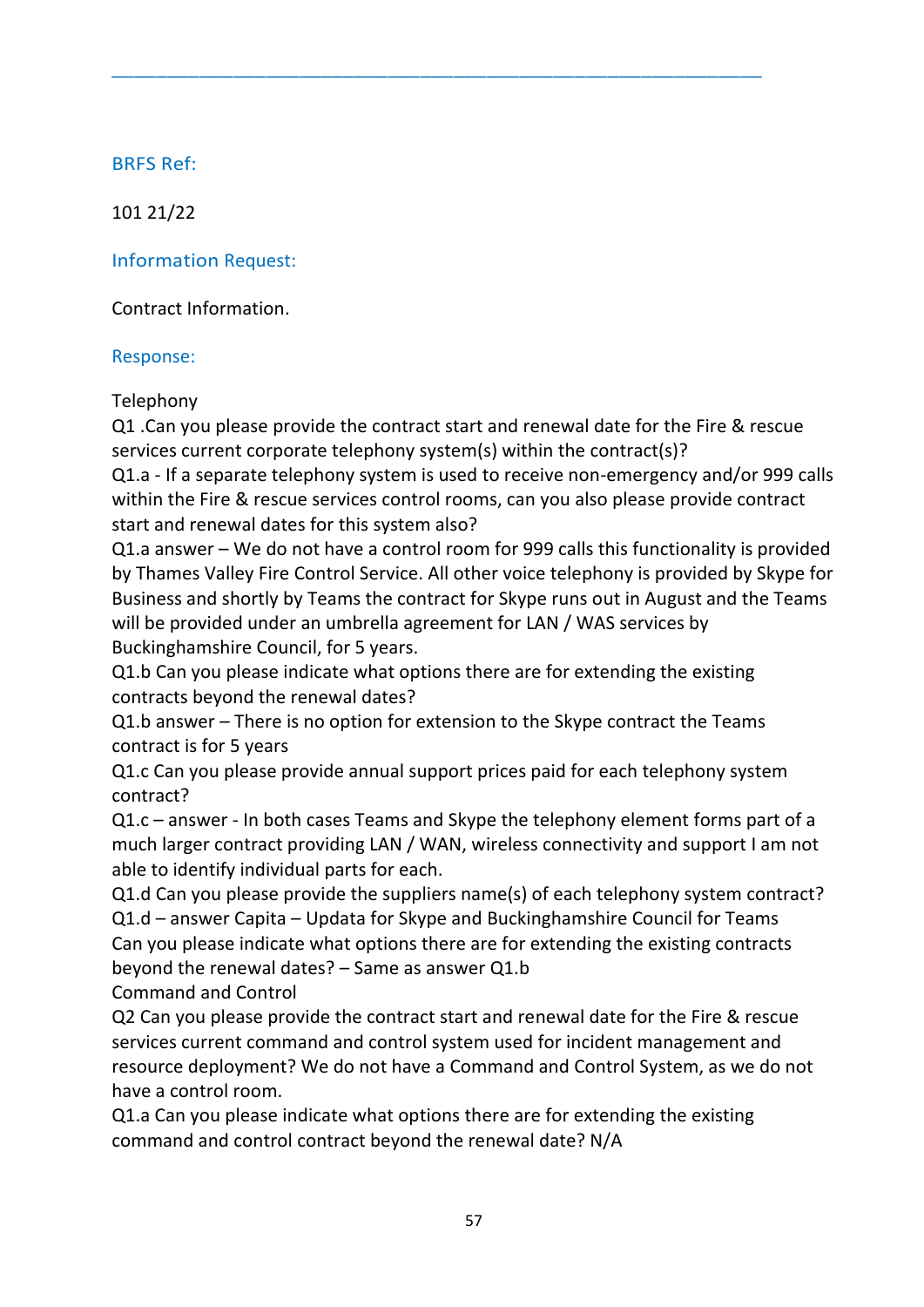Q2.b Can you please provide annual support prices paid for the command and control system contract? N/A

Q2.c Can you please provide the suppliers name for the current command and control system contract? N/A

Integrated Communications and Control System (ICCS)

Q3 Can you please provide the contract start and renewal date for the Fire & rescue services ICCS? We do not have an ICCS, as we do not have a control room.

Q3.a Can you please indicate what options there are for extending the existing ICCS contract beyond the renewal date? N/A

Q3.b Can you please provide annual support prices paid for the ICCS contract? N/A

Q3.c Can you please provide the suppliers name for the current ICCS contract? N/A Q3.d Has the force already contracted with existing ICCS supplier to provide ESN related services and if so, please provide contract start and renewal date for these services? N/A

Contact Management System (CRM system)

Q5 Can you please provide the contract start and renewal date for the Fire & rescue services Contact Management System used to record contact from members of the public with the Fire & rescue services control rooms? We do not have a CRM system to record contact from members of the public with the Fire & rescue services control rooms as we do not have a control room.

Q5.a Can you please indicate what options there are for extending the existing Contact Management contract beyond the renewal date? N/A

Q5.b Can you please provide annual support prices paid for the Contact Management System contract? N/A

Q5.c Can you please provide the suppliers name for the current Contact Management System contract? N/A

Geographic Information system (GIS)

Q6 Can you please provide the contract start and renewal date for the Fire & rescue services GIS System used within the Fire & rescue services control rooms for incident/contact management?

Contract held for GIS maintenance only which is renewed annually

Q6.a Can you please indicate what options there are for extending the existing GIS System contract beyond the renewal date?

Contract held for GIS maintenance only which is renewed annually

Q6.b Can you please provide annual support prices paid for the GIS contract? ESRI - £913

CADCORP – £4360

Q6.c Can you please provide the suppliers name for the current GIS contract? ESRI & CADCORP

Gazetteer System

Q7 Can you please provide the contract start and renewal date for the Fire & rescue services Gazetteer System used within the Fire & rescue services control rooms for address verification of incidents and contacts?

Start Date: 01/03/2021 End Date: 28/02/2024

Q7.a Can you please indicate what options there are for extending the existing Gazetteer System contract beyond the renewal date?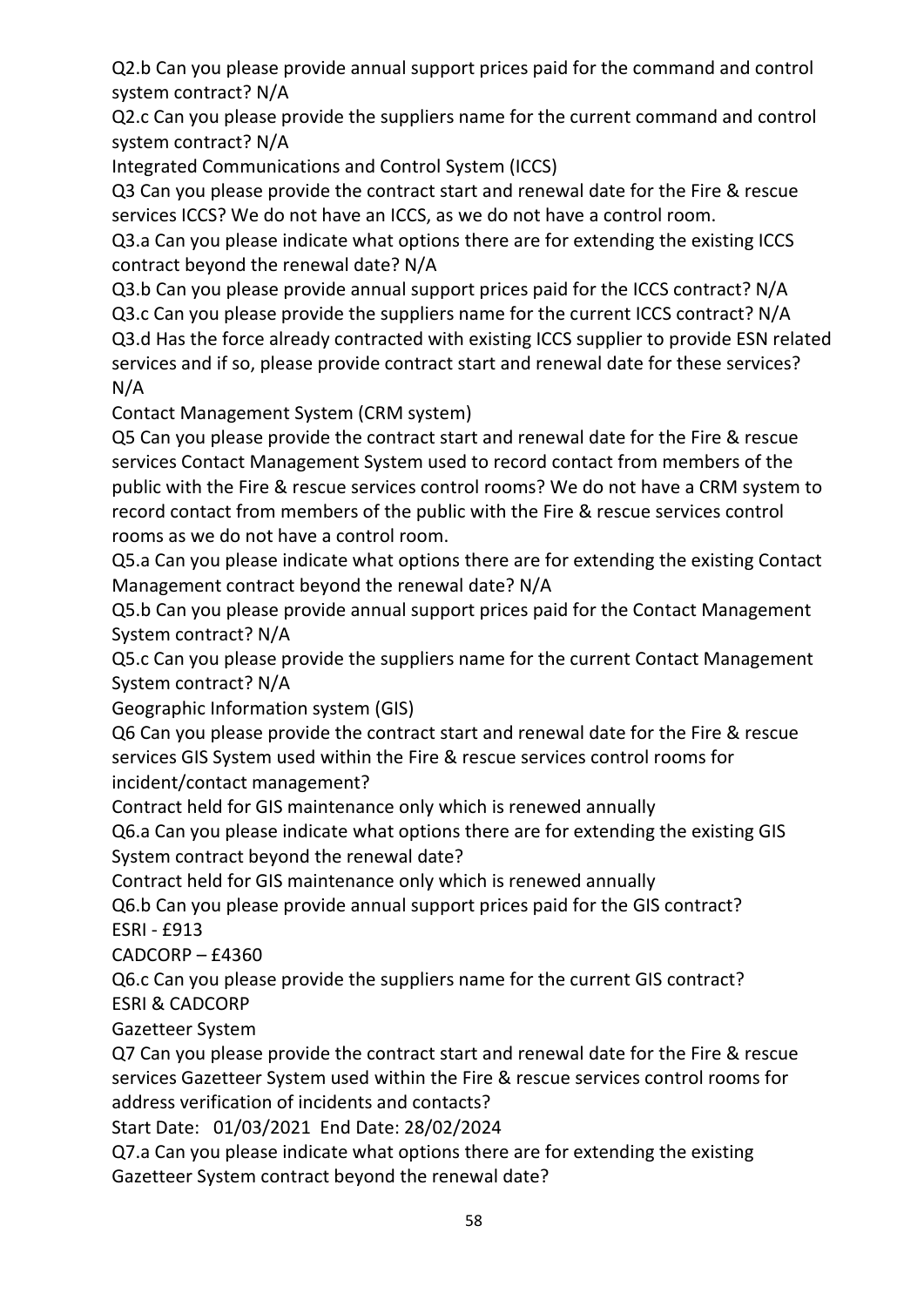No extension period

Q7.b Can you please provide annual support prices paid for the Gazetteer System contract?

£27,619.20

Q7.c Can you please provide the suppliers name for the current Gazetteer System contract?

Aligned Assets.

Force Control Rooms

*Q8* For each of the Fire & rescue services Control Rooms, please provide the following information: We do not have a control room

Q8.a. Address (including postcode) N/A

Q8.b. Whether the control room is: N/A

i. always operationally manned (i.e. 24/7) N/A

ii. only operationally manned during major incidents (i.e. Gold Command) N/A

iii. only operationally manned when a live control room is evacuated (i.e. Fallback) N/A Q8.C. Whether the control room is used to routinely: N/A

i. answer non-emergency calls (i.e. general enquiry call centre) N/A

ii. answer emergency calls (i.e. 999 call takers) N/A

iii. dispatch officers and manage the responses to incidents (i.e. dispatcher. N/A Q8.d. Can you please provide a breakdown of the number client workstations used within each control room for: We do not have a control room

i. answer non-emergency calls (i.e. general enquiry call centre) N/A

ii. answer emergency calls (i.e. 999 call takers) N/

iii. dispatch officers and manage the responses to incidents (i.e. dispatcher. N/A

\_\_\_\_\_\_\_\_\_\_\_\_\_\_\_\_\_\_\_\_\_\_\_\_\_\_\_\_\_\_\_\_\_\_\_\_\_\_\_\_\_\_\_\_\_\_\_\_\_\_\_\_\_\_\_\_\_\_\_

Q8.e. Can you please provide the number of command and control clients that are browser based (if applicable)? N/A

Q8.f. Can you please provide the number of command and control mobile data clients that are in use, either via a browser based application and/or APP installed on mobile device? N/A

BRFS Ref:

100 21/22

Information Request:

Information on the hybrid and Public Cloud Network

Response:

We are exploring the use of hybrid cloud within public sector organisations in line with the Government Digital Service's (GDS) guidance on 'public sector use of the Public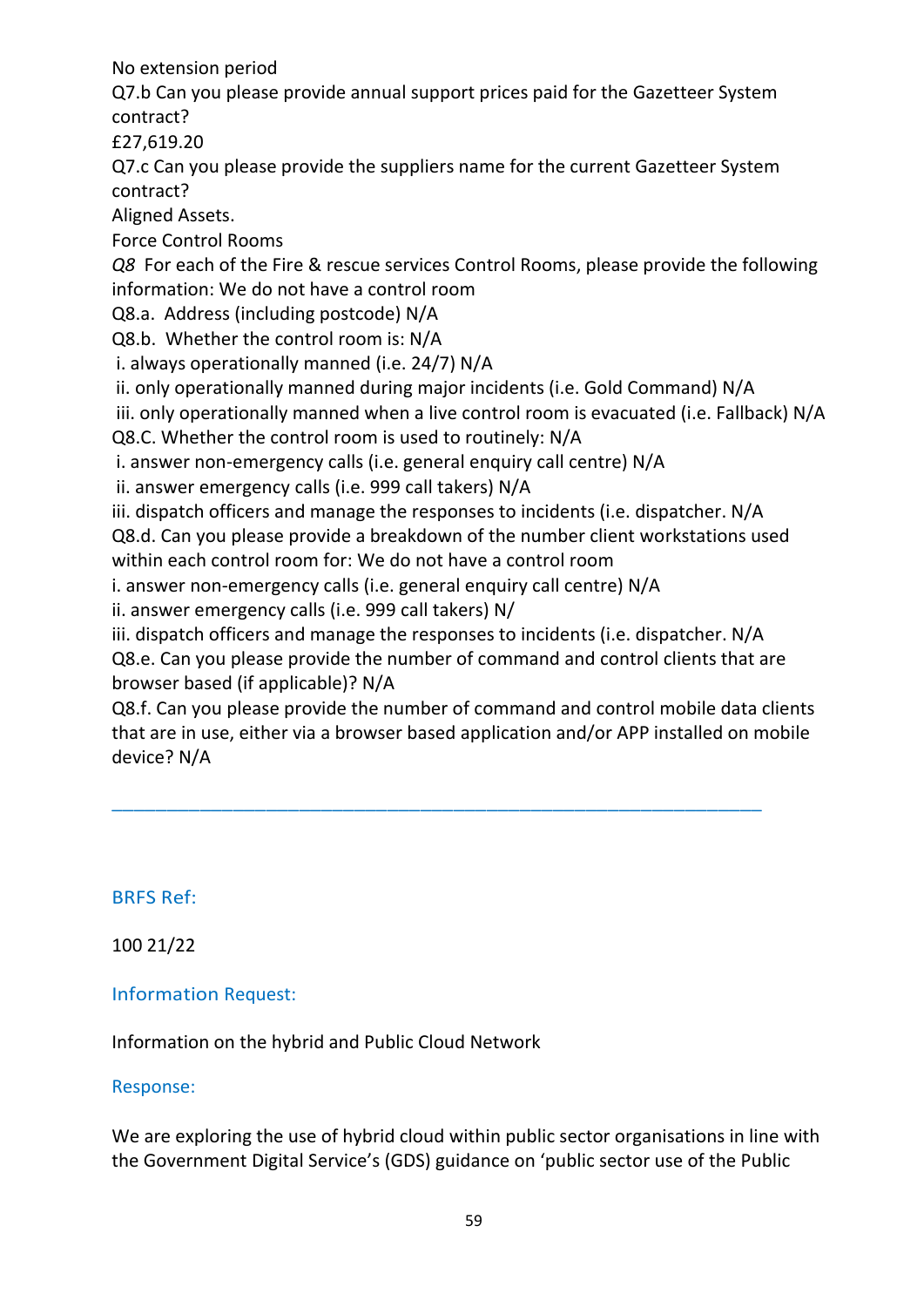Cloud'. We would like to ascertain whether the cloud-first policy was fit for purpose and what challenges, if any, have arisen when outlining and implementing your cloud strategy.

Please could you provide me with responses to the following questions via electronic copies. If the request is unclear, I would be grateful if you could contact me. If any of this information is already in the public domain, please can you direct me to it, with page references and URLs if necessary.

Please could you confirm you have received this request and I look forward to receiving your responses within the required 20 days of receipt.

FOI questions attached too.

- 1. Do you have a cloud strategy? (Please provide a link to the strategy)
	- A) Yes
	- B) No

No

2. When was the cloud strategy defined?

N/A

- 3. If yes, what is the focus of your cloud strategy?
	- A) All in on public cloud (no private cloud or on-premise infrastructure)
	- B) Cloud First (new services in public cloud with some on premises infrastructure or private cloud)
	- C) Hybrid cloud (some combination of one or more public clouds, private cloud and on-premises)
	- D) Private cloud (no public cloud)

## N/A

- 4. What public cloud(s) do you use?
	- A) AWS
	- B) Alibaba Cloud
	- C) Azure
	- D) Google Cloud Platform
	- E) Oracle Cloud
	- F) UK Cloud

# Azure

- 5. What percentage of your applications and/or workloads is on premise?
	- A) 0%
	- B) 10% 25%
	- C) 25% 50%
	- D) 50% 75%
	- E) 100%

10% - 25%

- 6. What percentage of your applications and/or workloads is in the public cloud?
	- A) 0%
	- B) 10% 25%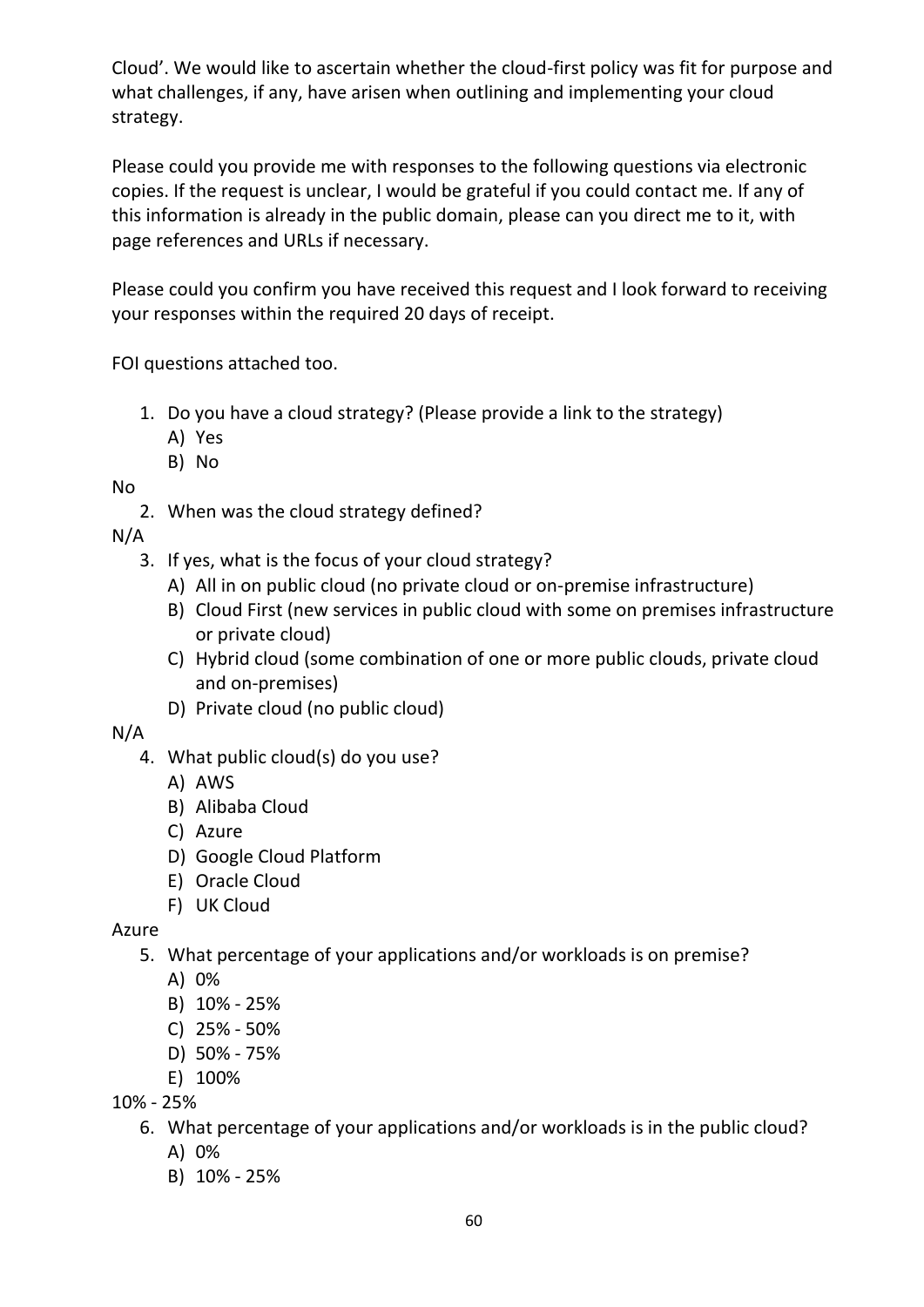- C) 25% 50%
- D) 50% 75%
- E) 100%
- 25% 50%
	- 7. What percentage of your data is on premise?
		- A) 0%
		- B) 10% 25%
		- C) 25% 50%
		- D) 50% 75%
		- E) 100%
- 10% 25%
	- 8. What percentage of your data is in the public cloud?
		- A) 0%
		- B) 10% 25%
		- C) 25% 50%
		- D) 50% 75%
		- E) 100%

25% - 50%

- 9. What percentage of your infrastructure is legacy?
	- A) 0%
	- B) 10% 25%
	- C) 25% 50%
	- D) 50% 75%
	- E) 100%

# 10% - 25%

10.Do you have third-party services or solutions on premise that are not cloud-ready or fit for cloud migration?

- A) Yes
- B) No

No

- 11.What workloads or functions have you moved to the cloud? (Multiple answers. Please specify other if not listed)
	- A) Office productivity Cloud
	- B) Citizen-facing digital services (e.g. GOV.UK) N/A - do not use
	- C) Back-office applications (e.g. transaction processing) Cloud
	- D) Artificial Intelligence, Machine Learning, cognitive services N/A – do not use
	- E) Software development/DevOps N/A – do not use
	- F) Corporate functions (e.g. HR, Finance, CRM) Cloud
	- G) Intranet Cloud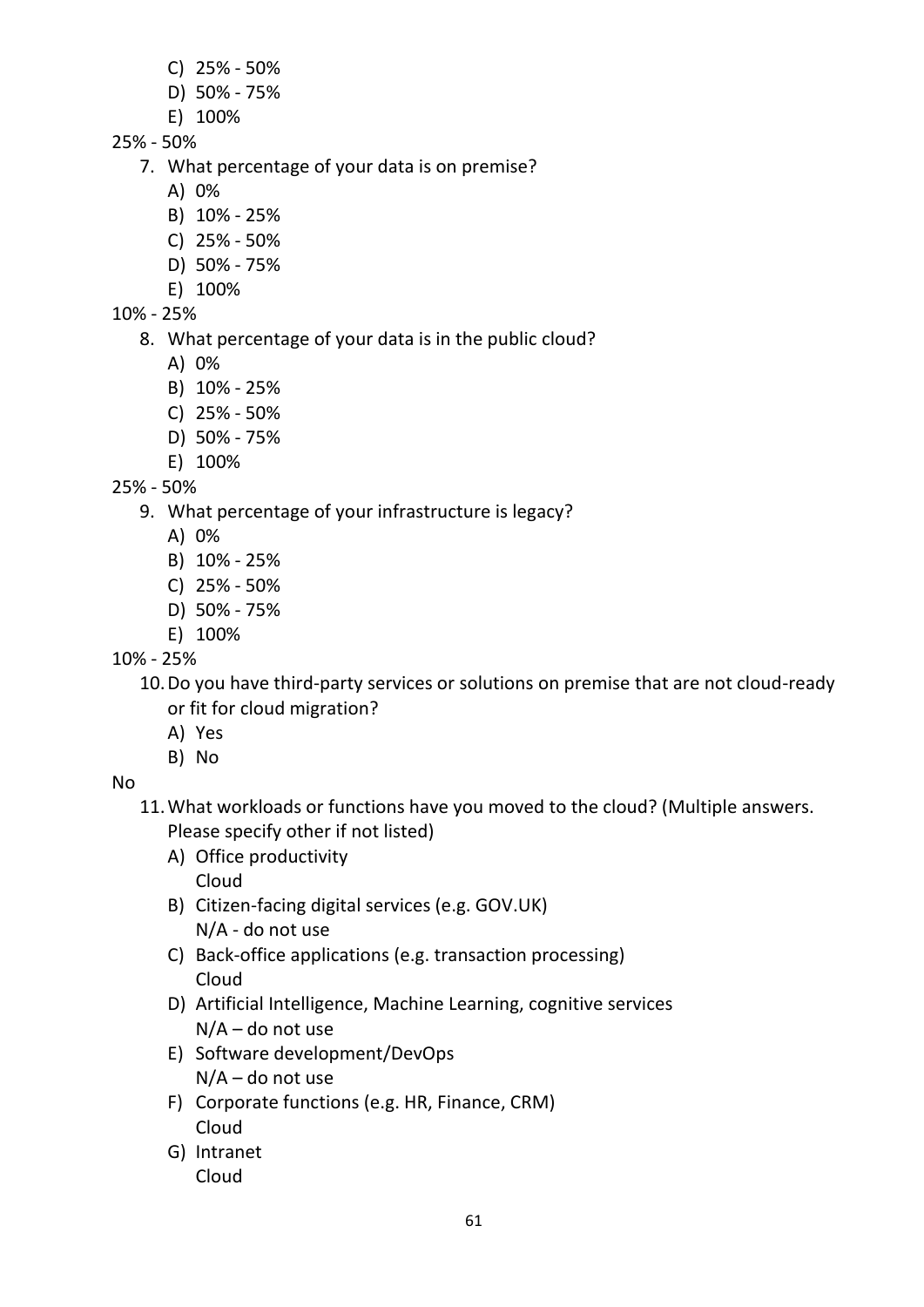- H) Public website Cloud
- I) Backup, business continuity and disaster recovery Hybrid
- J) Other
- 12.What challenges did you face when moving to the public cloud? (Multiple answers. Please specify other if not listed)
	- A) Migrating certain applications
	- B) Legacy infrastructure
	- C) Different refresh cycles
	- D) Difficulty proving cost illustrations
	- E) Funding paths (Capex/Opex)
	- F) Data gravity
	- G) Data Classification
	- H) Licensing concerns
	- I) Data privacy concerns
	- J) Offshoring & data residency
	- K) Lack of in-house skills
	- L) Vendor lock-in/ Egress cost prohibitive
	- M) Other

Funding, hardware refresh cycles & in house training

- 13.What percentage of your infrastructure do you plan to be public cloud based in 12 months' time?
	- F) 0%
	- G) 10% 25%
	- H) 25% 50%
	- I) 50% 75%
	- J) 100%

50% - 75%

- 14.What percentage of your infrastructure do you plan to be public cloud based in three years' time?
	- A) 0%
	- B) 10% 25%
	- C) 25% 50%
	- D) 50% 75%
	- E) 100%
- 50% 75%

15.How much has your organisation spent on public cloud since the Government's G-Cloud or 'cloud-first' policy was introduced in 2012?

£57,248.11

16.How much has your organisation spent on on-premise infrastructure since the Government's G-Cloud or 'cloud-first' policy was introduced in 2012?

£0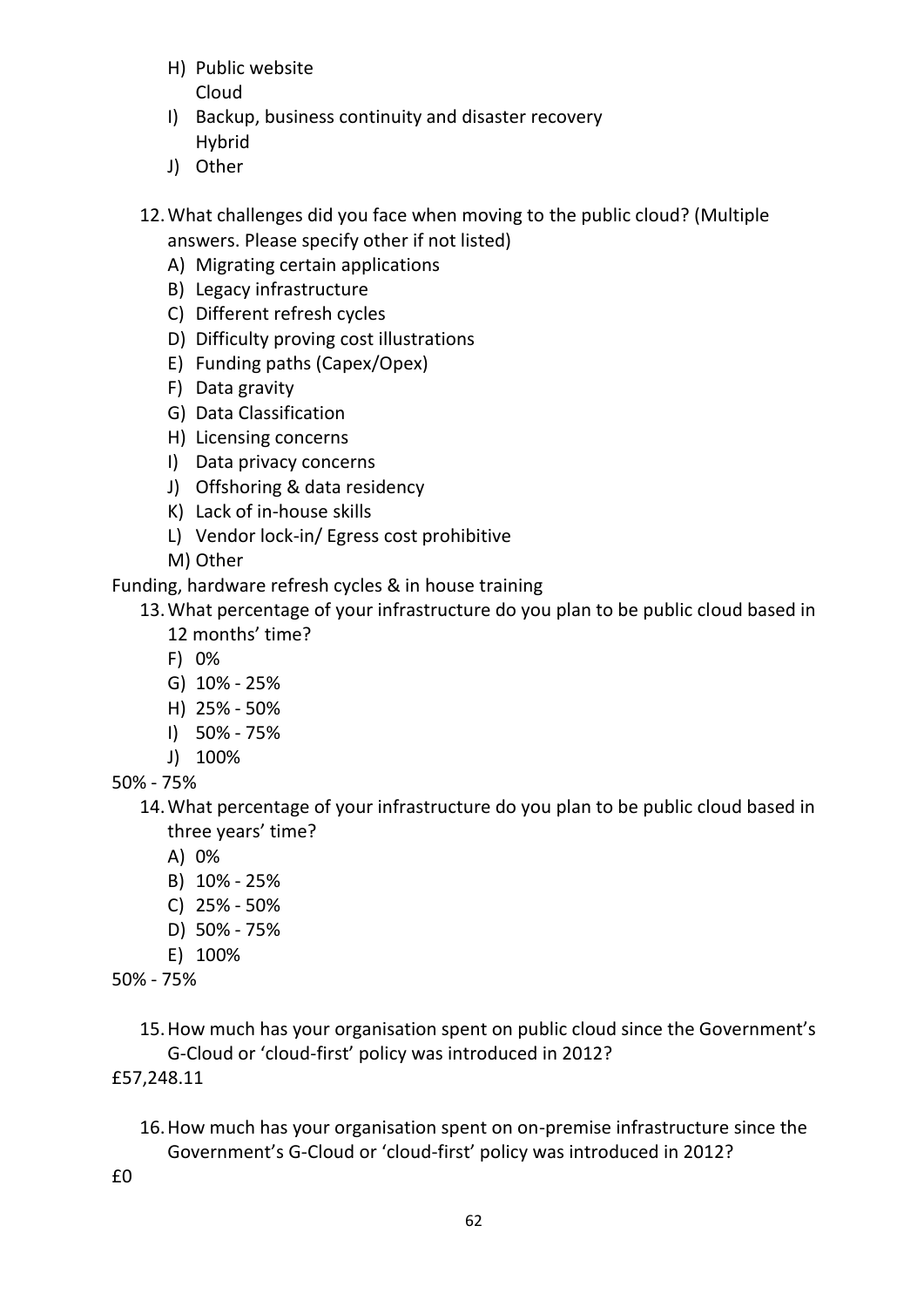## 17.How much has your organisation spent on cloud/infrastructure consultancy services in FY 20-21?

#### £6k

18.How much was spent on public cloud data egress charges in FY 20-21? £4814.07

\_\_\_\_\_\_\_\_\_\_\_\_\_\_\_\_\_\_\_\_\_\_\_\_\_\_\_\_\_\_\_\_\_\_\_\_\_\_\_\_\_\_\_\_\_\_\_\_\_\_\_\_\_\_\_\_\_\_\_

 $\overline{a}$  , and the contribution of the contribution of the contribution of the contribution of the contribution of the contribution of the contribution of the contribution of the contribution of the contribution of the co

## BRFS Ref:

99 21/22

Information Request:

Updated fleet list

## Response:

Fleet list sent

BRFS Ref:

98 21/22

Information Request:

ICT Strategic Documents

## Response:

- 1. ICT/IM&T/IS Strategy- The IT department strategy or plans, highlights their current and future objectives - ICT Strategy is attached
- 2. ICT Org Chart- A visual document that presents the structure of the IT department, please include name and job titles. If this cannot be sent, please work towards a structure with job titles - ICT Org Chart is attached
- 3. ICT Annual or Business Plan- Like the ICT strategy but is more annually focused We do not hold such a document
- 4. ICT Capital Programme/budget- A document that shows financials budget on current and future projects - We do not hold such a document.

\_\_\_\_\_\_\_\_\_\_\_\_\_\_\_\_\_\_\_\_\_\_\_\_\_\_\_\_\_\_\_\_\_\_\_\_\_\_\_\_\_\_\_\_\_\_\_\_\_\_\_\_\_\_\_\_\_\_\_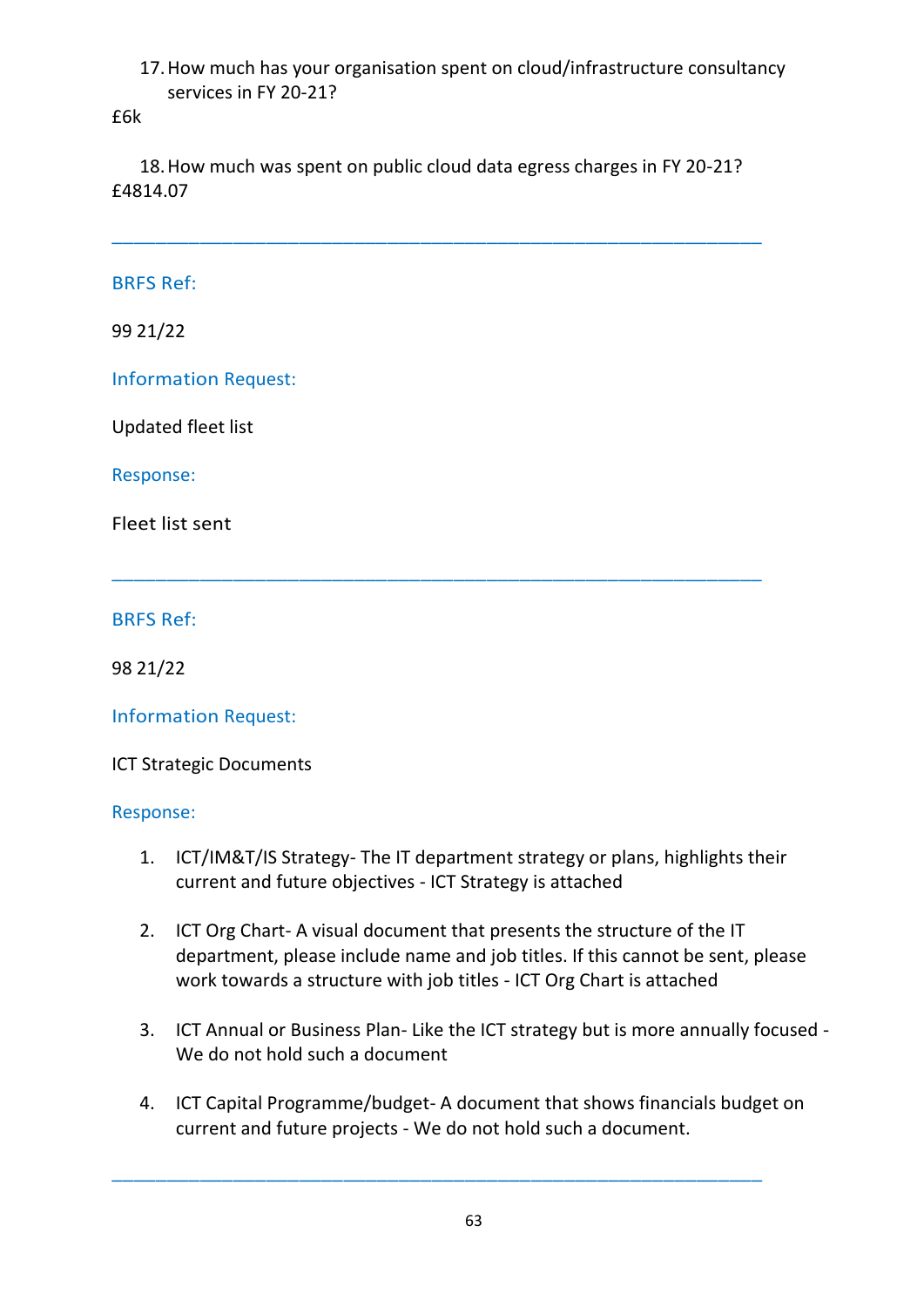97 21/22

Information Request:

Consultancy procurement for professional services

## Response:

The details we require are:

Suppliers who applied for inclusion on each framework/contract and were successful & not successful at the PQQ & ITT stages - 7 suppliers submitted responses to ITT as follows:

| <b>Clancy Consulting Ltd</b>     | Unsuccessful |
|----------------------------------|--------------|
| <b>Crayside Consultancy Ltd</b>  | Unsuccessful |
| <b>CBG Consultants Ltd</b>       | Unsuccessful |
| Ridge & Partners Ltd             | Unsuccessful |
| Dunwoody LLP                     | Successful   |
| <b>Baily Garner LLP</b>          | Unsuccessful |
| Capita Property & Infrastructure | Unsuccessful |
| Ltd                              |              |

Actual spend on this contract/framework (and any sub lots), from the start of the contract to the current date - £85,685.00 including VAT

Start date & duration of framework - Contract commenced 01/04/2019 to 31/03/2022 with option to extend a further 12 months

Is there an extension clause in the framework(s)/contract(s) and, if so, the duration of the extension? Contract has an option to extend a further 12 months after initial contract period

Has a decision been made yet on whether the framework(s)/contract(s) are being either extended or renewed? Expectation is that the option to extend the contract will be proceed

Who is the senior officer (outside of procurement) responsible for this contract? All enquires in relation to this contract should be addressed to Ronda Smith – Procurement Manager as the person responsible for this contract.

\_\_\_\_\_\_\_\_\_\_\_\_\_\_\_\_\_\_\_\_\_\_\_\_\_\_\_\_\_\_\_\_\_\_\_\_\_\_\_\_\_\_\_\_\_\_\_\_\_\_\_\_\_\_\_\_\_\_\_

BRFS Ref: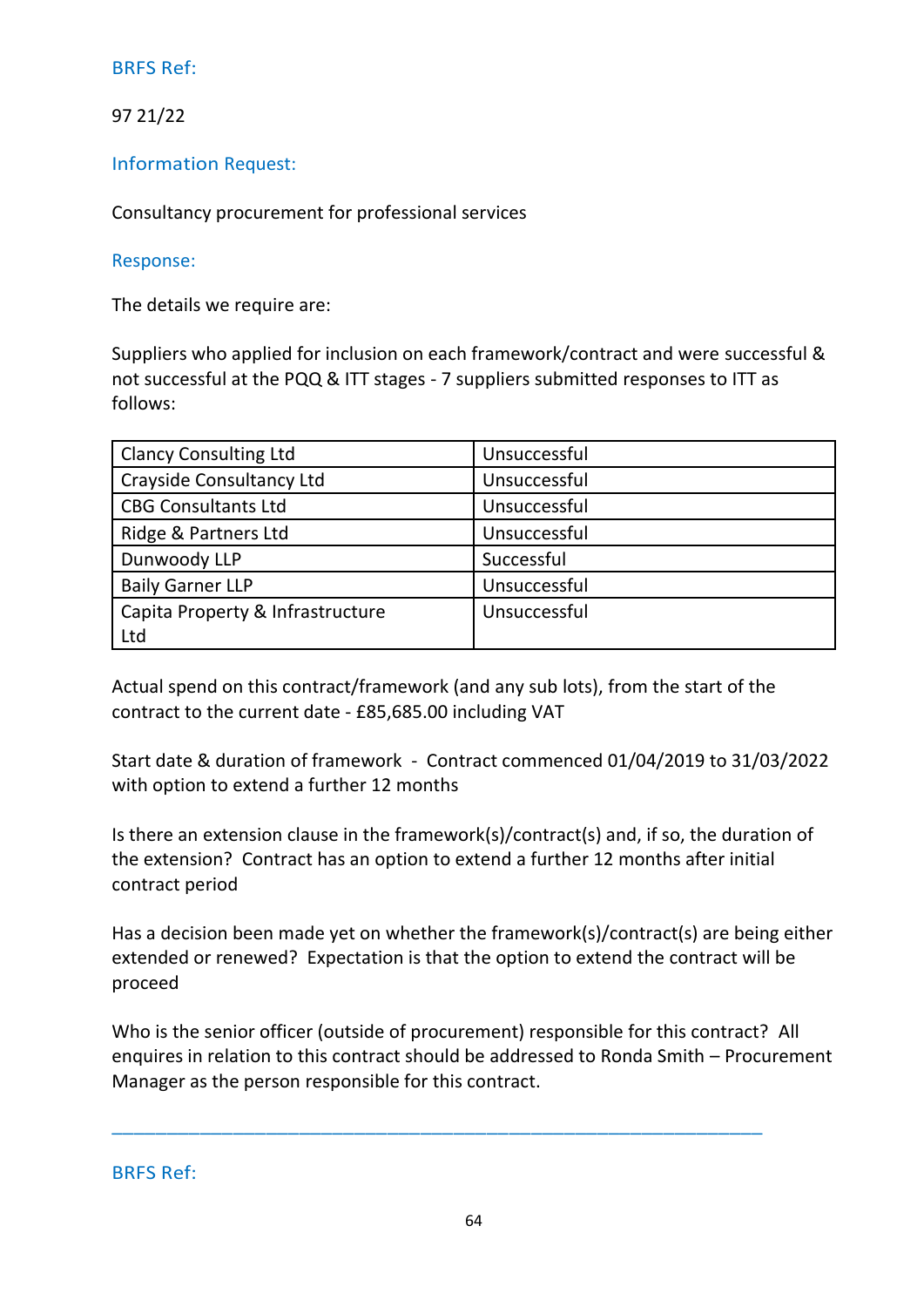## 96 21/22

## Information Request:

Residential fires involving sheds/garages etc

#### Response:

Please note that there is no 'property type' for 'home office' so could only split by private garden shed / private garage.

\_\_\_\_\_\_\_\_\_\_\_\_\_\_\_\_\_\_\_\_\_\_\_\_\_\_\_\_\_\_\_\_\_\_\_\_\_\_\_\_\_\_\_\_\_\_\_\_\_\_\_\_\_\_\_\_\_\_\_

\_\_\_\_\_\_\_\_\_\_\_\_\_\_\_\_\_\_\_\_\_\_\_\_\_\_\_\_\_\_\_\_\_\_\_\_\_\_\_\_\_\_\_\_\_\_\_\_\_\_\_\_\_\_\_\_\_\_\_

| <b>Property type</b>       | 2019 | 2020 |
|----------------------------|------|------|
| <b>Private Garden Shed</b> | 27   | 29   |
| Private garage             | 14   | 12   |
| <b>Total</b>               | 41   | 41   |

## BRFS Ref:

95 21/22

Information Request:

CRM Software Contracts

Response:

Not applicable, software not used by the Authority.

#### BRFS Ref:

94 21/22

Information Request: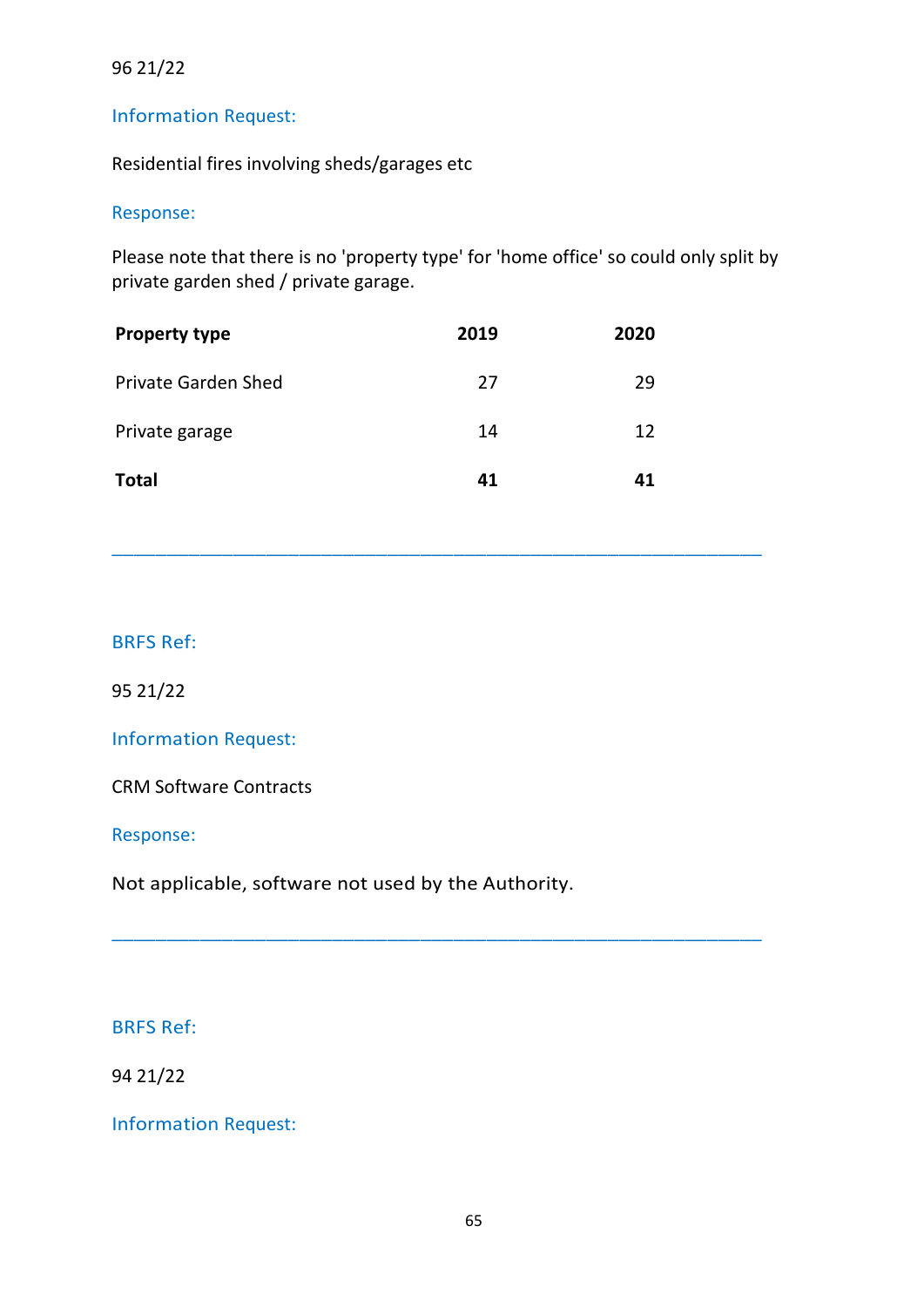Contract data for services around facilities management. Lift service and maintenance – Service contract for lift service and maintenance.

# Response:

Lift service and maintenance – Service contract for lift service and maintenance.

1. Supplier/Provider of the services – NLC Nova Lift Co Ltd. + Orona.

2. Total Annual Spend – The spend should only relate to each of the service contracts listed above - £2,331.00 + £925.00

3. A description of the services provided under this contract please includes information if other services are included under the same contract. – To provide a lift maintenance service that meets good industry practice, including examinations or certificates required to comply with statutory or regulatory bodies+ To provide a lift maintenance service that meets good industry practice, including examinations or certificates required to comply with statutory or regulatory bodies.

4. The number of sites the contract covers – 5 No Sites. + 1 No. site

5. The start date of the contract – April 2021 + April 2021

6. The end date of the contract – March 2022 + March 2024

7. The duration of the contract, please include information on any extensions period-1 year no extensions. + 5 years no extensions

8. Who within the organisation is responsible for each of these contracts? name, Job Title, contact number and email address. – Gordon Wylie, Property Manager, 01296 744400, [facilitiesteam@bucksfire.gov.uk](mailto:facilitiesteam@bucksfire.gov.uk)

\_\_\_\_\_\_\_\_\_\_\_\_\_\_\_\_\_\_\_\_\_\_\_\_\_\_\_\_\_\_\_\_\_\_\_\_\_\_\_\_\_\_\_\_\_\_\_\_\_\_\_\_\_\_\_\_\_\_\_

# BRFS Ref:

93 21/22

# Information Request:

Request for number of incidents to people stuck in swings, date, time and location January 2019 - December 2020

# Response:

There were 4 incidents in 2019 and 14 in 2020.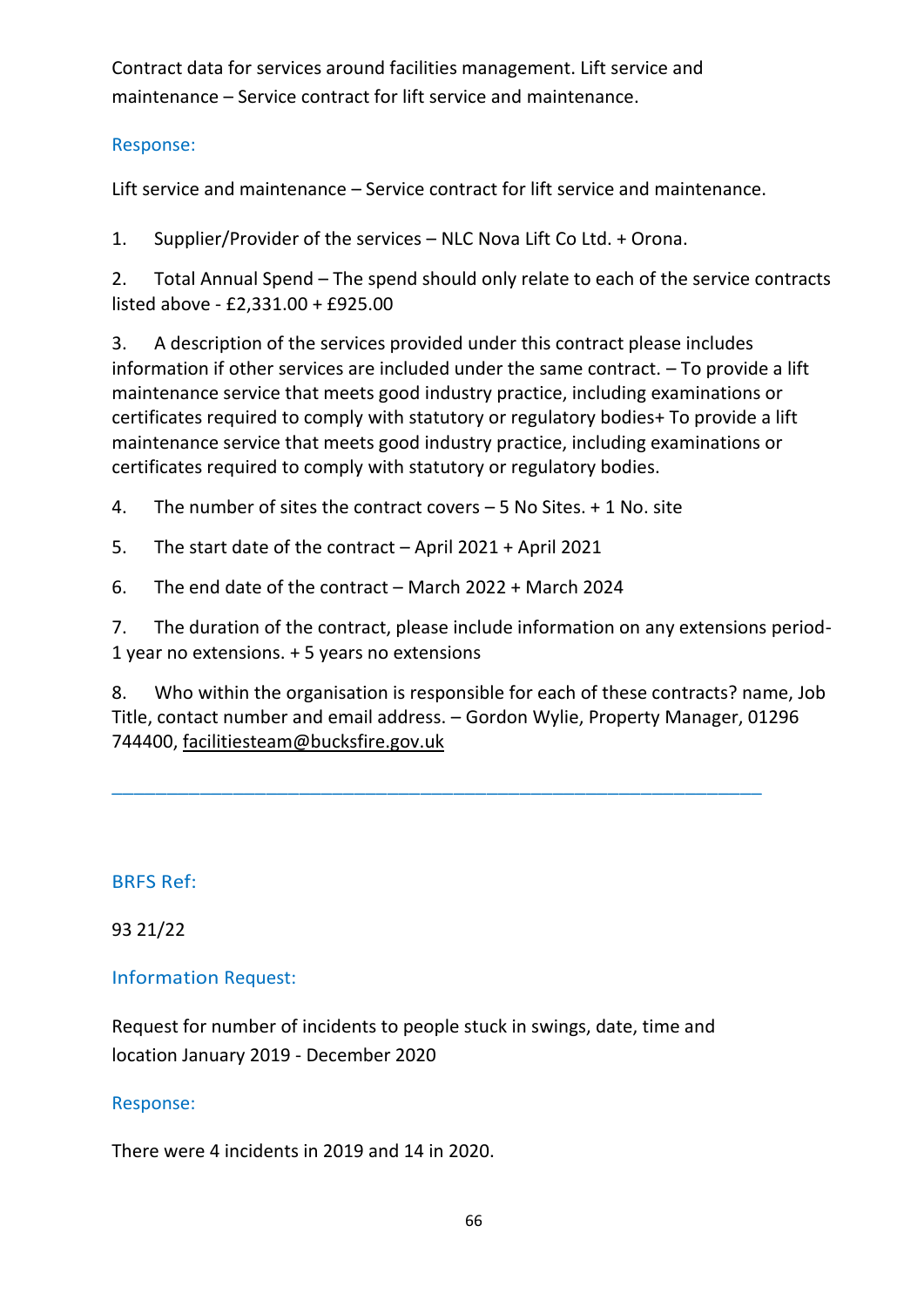92 21/22

Information Request:

Request for officer car call signs

Response:

Request refused.

## BRFS Ref:

91 21/22

Information Request:

Fire report on LANARK HOUSE, Cumbria close Bletchley MK3 7EL.

 $\overline{a}$  , and the contribution of the contribution of the contribution of the contribution of the contribution of the contribution of the contribution of the contribution of the contribution of the contribution of the co

\_\_\_\_\_\_\_\_\_\_\_\_\_\_\_\_\_\_\_\_\_\_\_\_\_\_\_\_\_\_\_\_\_\_\_\_\_\_\_\_\_\_\_\_\_\_\_\_\_\_\_\_\_\_\_\_\_\_\_

Response:

Report sent.

BRFS Ref:

90 21/22

# Information Request:

Working on behalf on MK Council to produce Section 19 Flood Report into flooding December/January 2020/21

\_\_\_\_\_\_\_\_\_\_\_\_\_\_\_\_\_\_\_\_\_\_\_\_\_\_\_\_\_\_\_\_\_\_\_\_\_\_\_\_\_\_\_\_\_\_\_\_\_\_\_\_\_\_\_\_\_\_\_

Response:

Information sent.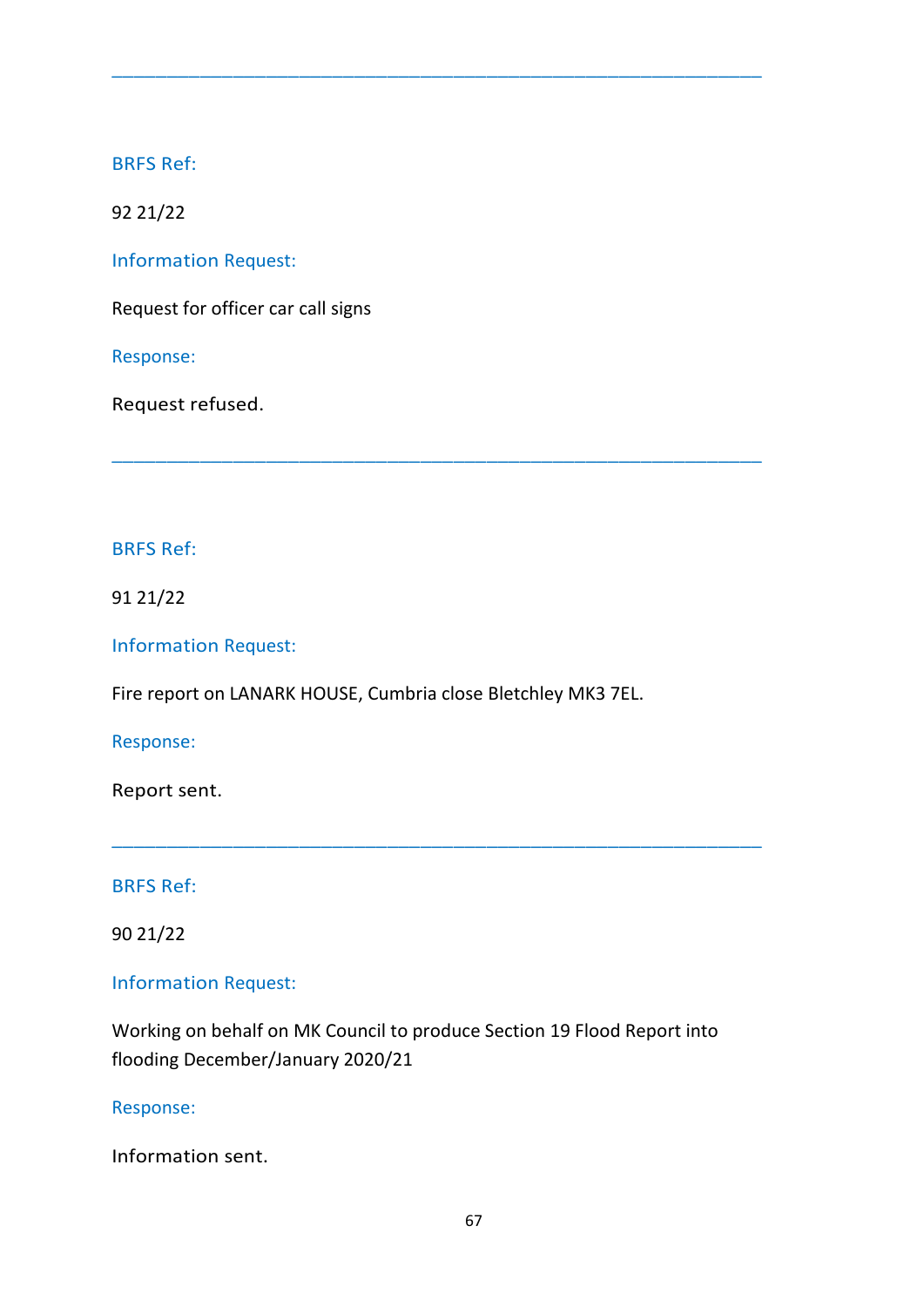89 21/22

Information Request:

Various requests for number of staff wholetime/retained/control/support

 $\overline{a}$  , and the contribution of the contribution of the contribution of the contribution of the contribution of the contribution of the contribution of the contribution of the contribution of the contribution of the co

Response:

We are collecting information about the number of staff employed by fire and rescue services. Below is the information we would like to obtain from you under the Freedom of Information Act.

Specifically, we would like to know how many (a) wholetime firefighter, (b) retained firefighter, (c) fire control room, (d) support staff and (e) total staff there were employed in your Fire and Rescue Service, measured by headcount, on 31 March 2020 and 31 March 2021.

We also request the (f) number of wholetime firefighters employed by your fire and rescue service as of 31 March 2020 and 31 March 2021 (headcount) that also work a retained contract, and therefore could be described as "wholetime-retained". To clarify, we only request the number of wholetime firefighters with an additional retained contract – we are not asking whether it is with your own or another fire and rescue service.

We would appreciate a table for the respective years detailing the data in the following format:

1) How many people were employed by the fire and rescue service (headcount) in the following roles on 31 March 2020:

|              | Headcount |
|--------------|-----------|
| Wholetime    | 268*      |
| Retained     | 72        |
| Control      | O         |
| Support      | 123       |
| <b>Total</b> | 463       |
|              |           |
| Wholetime-   | 43        |
| retained     |           |

2) How many people were employed by the fire and rescue service (headcount) in the following roles on 31 March 2021:

| Headcount |
|-----------|
|           |